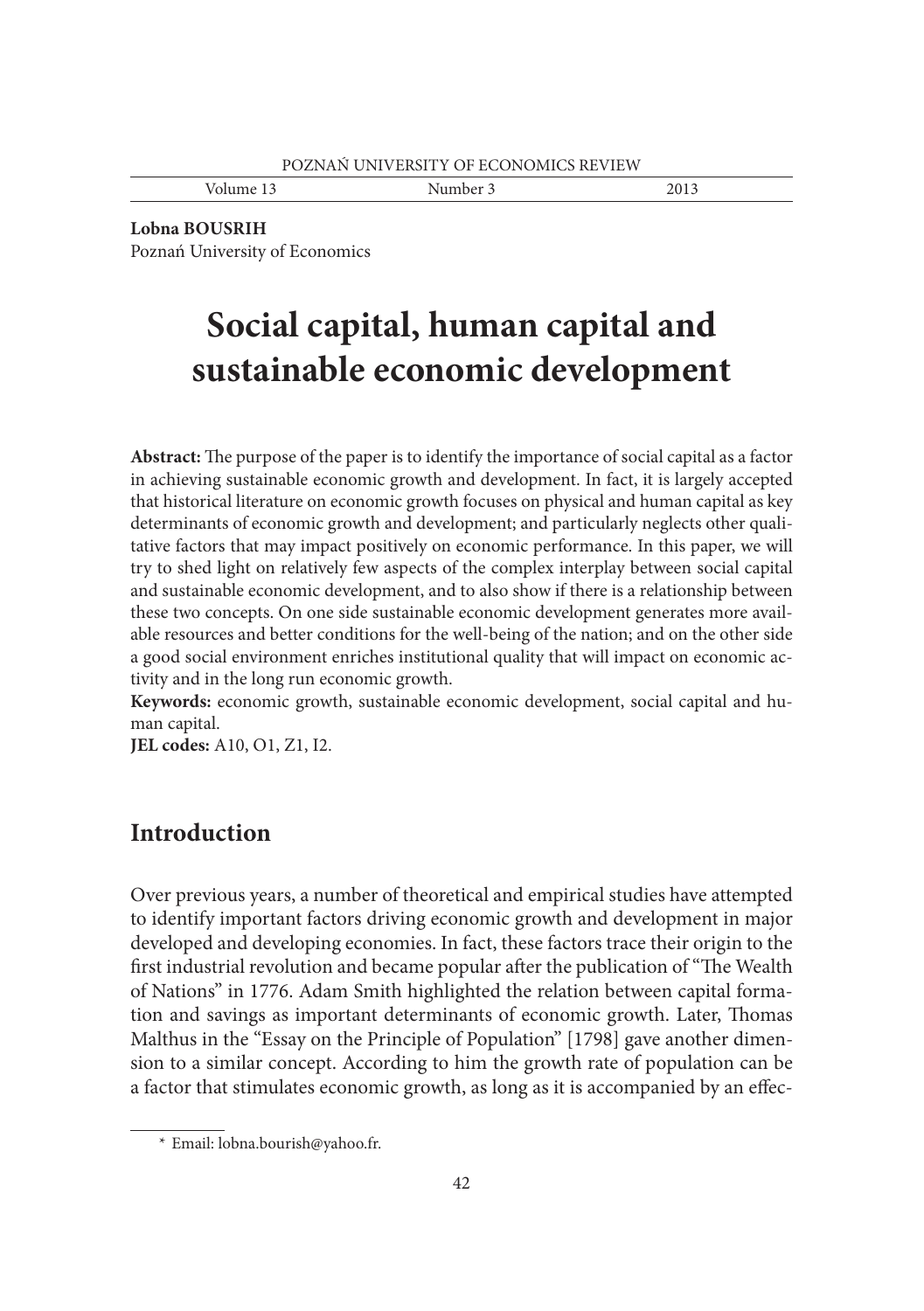tive labor demand. In 1817, David Ricardo pointed out a new concept and explained that endogenous mechanisms like accumulation of physical capital is likely to affect economic equilibrium in the long run. In his thesis, Ricardo showed that the rate of profit tends to be equal between sectors and converge to zero in the long term.

Another distinguishing study developed by Schumpeter [1912]; highlights the importance of entrepreneurship in encouraging economic growth. In fact, industrial progress and innovation constitute the fundamental impulse in stimulating capitalist incentive because it creates new production methods and new types of industrial organization. Following the 1929 crisis, many economists, inspired by the work of JM Keynes, also tried to examine the scope of balanced economic growth. Domar [1946] suggested that investment, has a double influence on the economy throughout its effect on income and employment.

The neoclassical theory, as conceived today, was developed successively by Ramsey [1928], Solow [1956], Swan [1956], Cass [1965] and Koopmans [1965]. In his contemporary economic growth model Ramsey [1928], the pioneer of economic growth theory, argues that it is difficult to study consumption theory without referring to the condition of optimality. Solow [1956] and Swan [1956] in neo-classic theory tried to clarify the role of accumulation of physical capital, the rate of saving and exogenous technical progress in economic growth.

Cass [1965] and Koopmans [1965], using optimization analysis, suggest that long term economic growth is linked to an exogenous technological progress growth rate. In fact, the argument introduced by Cass and Koopmans is that all economies must converge towards the same income per capita with the same level of preferences, the same growth rate of population and to have access to the same technologies.

It is worth noting that debate on the determinants of economic growth has been controversial for a long time. Some economists have argued that economic growth is determined by exogenous factors while others argue that it is more linked to some endogenous determinants. Research on the economic growth model during the middle of the 1980s made new great strides. Those like Romer [1986], Lucas [1988], Barro [1991] and Grossman and Helpman [1991] tried to explain that economic growth rate is closely linked to specific endogenous factors. According to them, technological progress, considered previously by Cass [1965] and Koopmans [1965] as exogenous, is more or less determined by human capital, productive public expenditure, research and development, trade openness and the institutional environment. Together these factors act positively on economic activities and generate growth. Nevertheless, despite all these efforts to select the determinants of economic growth and development, certain phenomena remain partially developed by economists.

In fact, the task in identifying how to achieve high economic growth and development remains one of the major concerns of economic development theory. Some studies highlighted the issue of income difference between countries, and why some achieved double digit economic growth, particularly East Asia, while others remain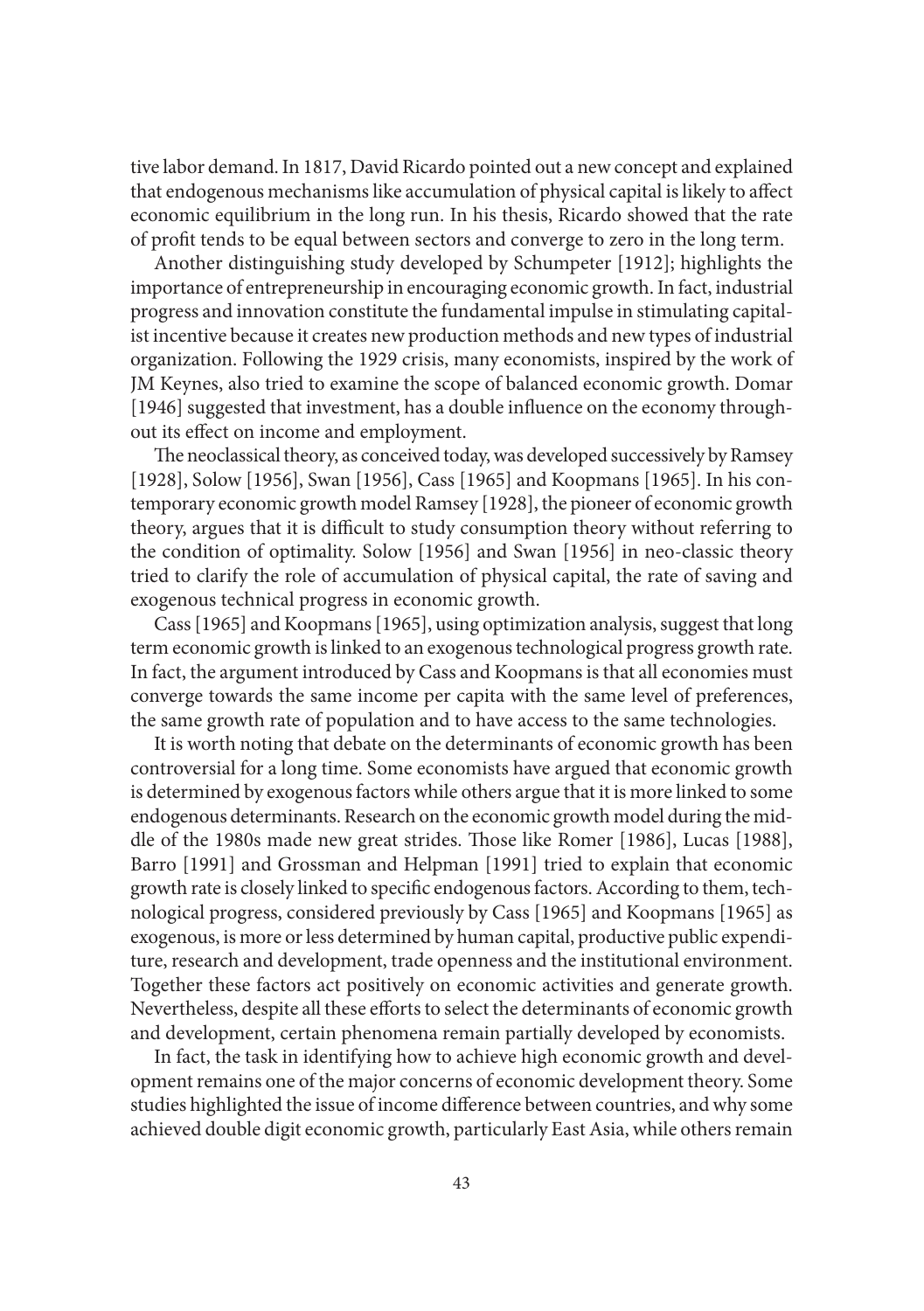at a lower range, particularly Sub-Saharan Africa. To clarify this, Cherery [1986] highlighted some of the deficiencies of the neoclassical approach for developing countries. According to him, existent literature does not take into account factors like market imperfection, external constraints, domestic demand constraints and a number of other factors raised by development economists.

The present paper will shed light on the importance of social capital as a factor in achieving sustainable economic growth and development. The structure of the paper is as follows: The first section discusses the concept of sustainable economic development, analyzing the importance of qualitative factors in economic development. The second will highlight the relative relationship between human capital as a determinant of economic growth and social capital. Finally, the third section will focus on selected aspects of the complex interplay between social capital and sustainable economic development.

# **1. Concept of sustainability in economic development models**

Rethinking the issue of economic development leads economists to incorporate other qualitative factors in economic growth models. Many outline that economic development is a normative concept; it applies in the context of people's sense of living, improvement in self-esteem and freedom from oppression, as well as greater choice (Michael Todora). Others suggest that it implies "progressive change in the socio-economic structure of a country and changes in technological and institutional organization of production as well as in the distributive pattern of income".<sup>1</sup> Therefore, the process of economic development is far more extensive than the economic growth. Apart from an increase in production, it involves change in the composition of output, better allocation of productive resources, inequality and improvement of the standard of living.

In the same context, the concept of sustainable economic growth and development gain popularity. It became one of the main topics in modern economics. Some economists define: "Sustainable development (SD) as a pattern of economic growth in which a resource used aims to meet human needs while preserving the environment so that these needs can be met not only in the present, but also for generations to come". Similarly, the Brundtland Commission [1987] identifies sustainable development as "development that meets the needs of present generations without compromising the ability of future generations to meet their needs". In the same field, Barbier [1987], suggests that the primary objective in achieving sustainable economic development is to increase the standard of living and to diminish poverty

 <sup>1</sup> http://www.economics4development.com/.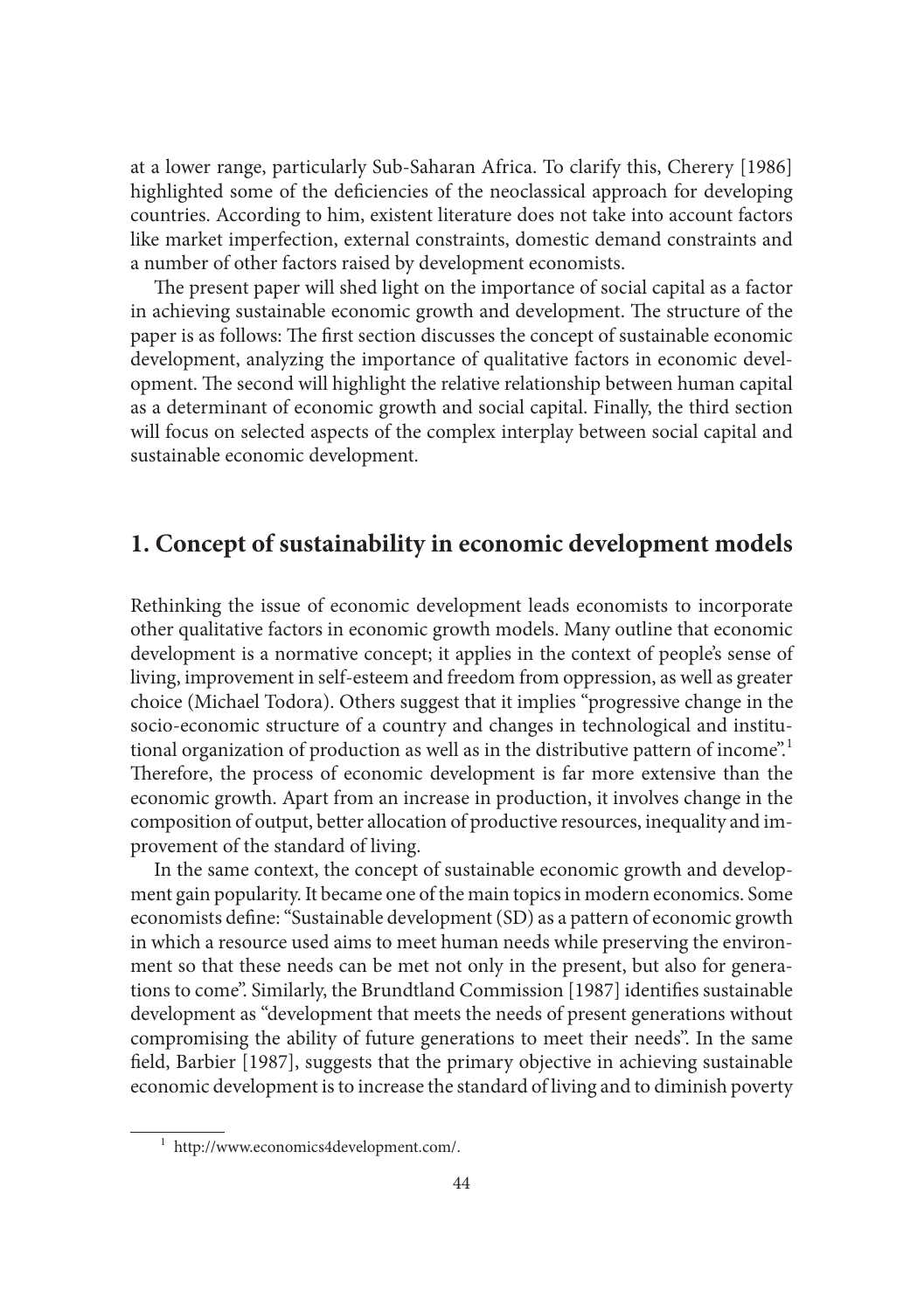world-wide through providing secure livelihoods that minimize resource depletion, environmental degradation, cultural disruption and social instability.

Rogers [1993] characterizes sustainable development as "development that does not destroy or undermine the ecological, economic or social basis on which continued development depends". In the same way, the Organization for Economic Cooperation and Development [OECD 1990] considers sustainable development as "a concept that constitutes a further elaboration of the close partnership between the environment and the economy, within which a key element is the legacy of environmental resources which is not excessively diminished."

Holdren, Daily and Ehrlich [1995] also stated that "a sustainable process or condition is one that can be maintained indefinitely without progressive diminution of valued qualities inside or outside the system in which the process operates or the condition prevails". Goodland [1995] suggests that sustainable development should integrate three types of sustainability: environmental, economic and social. According to him, environmental sustainability refers to the maintenance of lifesupport systems. Economic sustainability is defined as maintenance of economic capital. Lastly, social sustainability refers to the maintenance of social capital i.e. human capital. All these three constitute the concept of sustainable economic development. In the current literature, this concept seems to be largely a subjective issue that requires further effort in understanding how a qualitative factor can influence economic sustainability.

## **2. Relationship between social and human capital**

In the present section we will try: *fi rstly*, introduce both concepts of social and human capital, definitions and existing theory in the field. *Secondly*, show the relationship between each of them and, if human capital can build a better social network and create individual well-being.

#### *2.1. Concept of social capital*

The past decade has seen many investigations of the concept of social capital and its eventual relationship to economic performance. However, definition of this concept remained elusive due to the lack of appropriate data and a uniform measurement method widely accepted by the literature. The first recorded instance of the concept social capital can be traced back at least to Hanifan [1916] who underlined the importance of community participation in promoting quality of schooling. Later, Banfield [1958] used the social capital concept to account for the economic backwardness of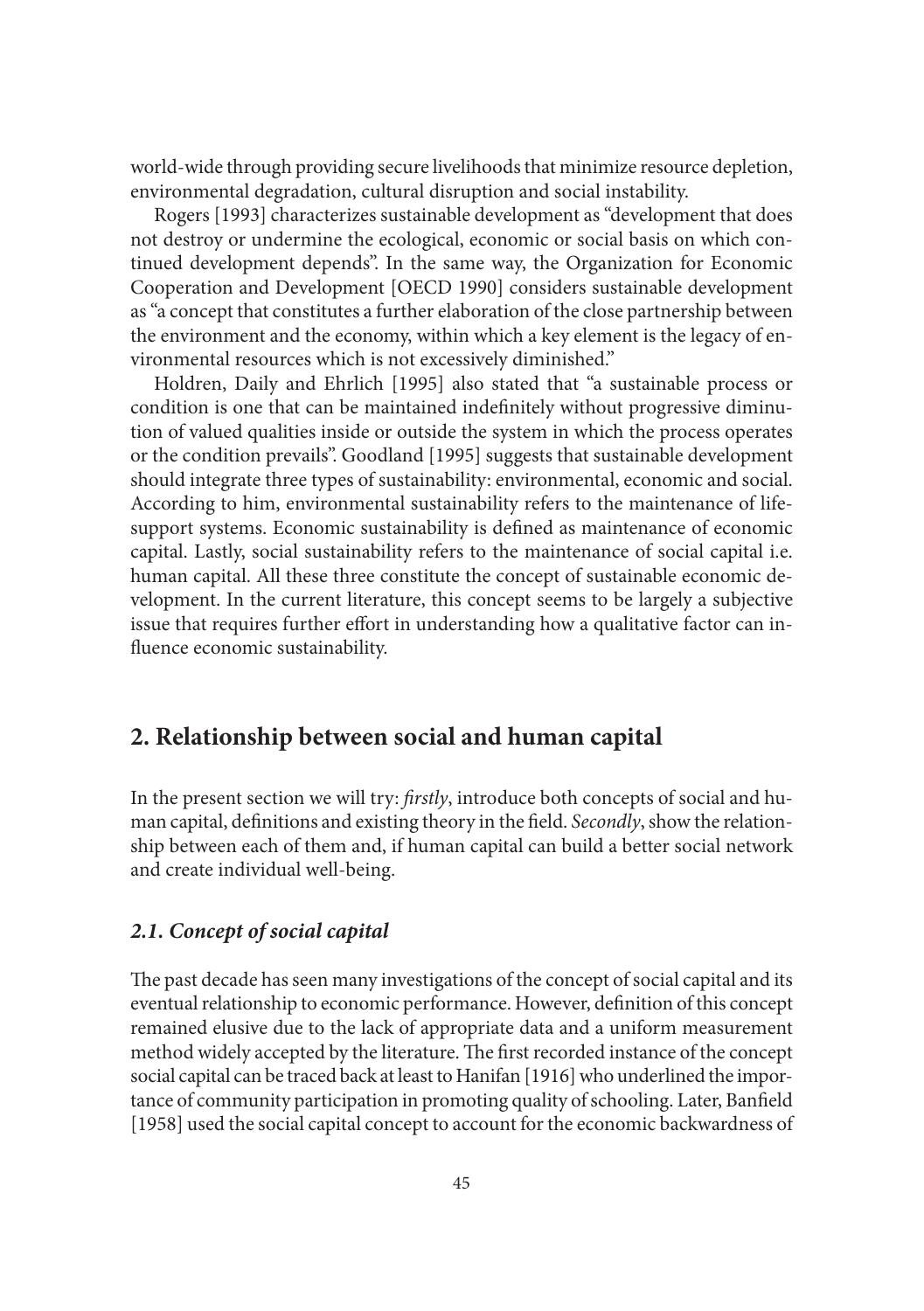the south of Italy, but did not express significant interest in the development economics debate. The term social capital also continued to be found in social science debates in the contributions of Homans [1961], Jacobs [1961], and Loury [1977] who used the term to underline the importance of community ties. Nevertheless, lack of conceptual clarity has contributed to an overuse of the notion of social capital in such a way "trying to explain too much with too little and is being adopted indiscriminately, adapted uncritically, and applied imprecisely" [Lynch et al. 2000].

However, popularization of the concept in recent decades is due to Bourdieu [1980, 1986] in whose works social capital is conceived as a resource that arises from membership in associations, communities, and social networks. According to him, "The volume of social capital possessed by a given agent depends on the size of the network of connections that he can effectively mobilize". Coleman [1988, 1990] added a new dimension to the concept by defining it by a reference to its function, where it is recognized as a group of entities acting to facilitate individual actions in different organized structures.

As argued by Coleman, social capital can have three forms; firstly, obligations and expectations which depend on the trustworthiness of the social environment; secondly, the capacity of information to flow through social structure in order to provide a basis for action and thirdly, the presence of norms accompanied by effective sanctions.

In the early 1990s, this sociological concept experienced a resurrection since it was adopted by political scientists like Putnam et al. [1993] and Fukuyama [1995]. Putnam et al. [1993] classifies social capital as "features of social life such as networks, norms, and trust that enable participants to act together more effectively to pursue shared objectives". In this context and according to this view, social capital became a virtue of nations where individuals obey laws, choose their leaders in a democratic way and show high levels of cooperation between themselves. Also, it is considered as positive group externality that arises from social organization, an argument largely debated by Fukuyama [1995] who suggests that only certain shared norms and values may be regarded as social capital. According to him "Social capital can be defined simply as the existence of a certain set of informal rules or norms shared among members of a group that permits cooperation among them, the norms that produce social capital must substantively include meeting of obligations, and reciprocity". Similarly, the OECD affirms the notion of social capital as "networks together with shared norms, values and understandings that facilitate co-operation within or among groups". In addition, the World Bank suggests that "Social capital refers to the institutions, relationships, and norms that shape the quality and quantity of a society's social interactions. Social capital is not just the sum of the institutions which underpin a society – it is the glue that holds them together." In fact, trying to summarize what has been said previously, there are two main approaches to explain the concept of social capital: one considers social capital as an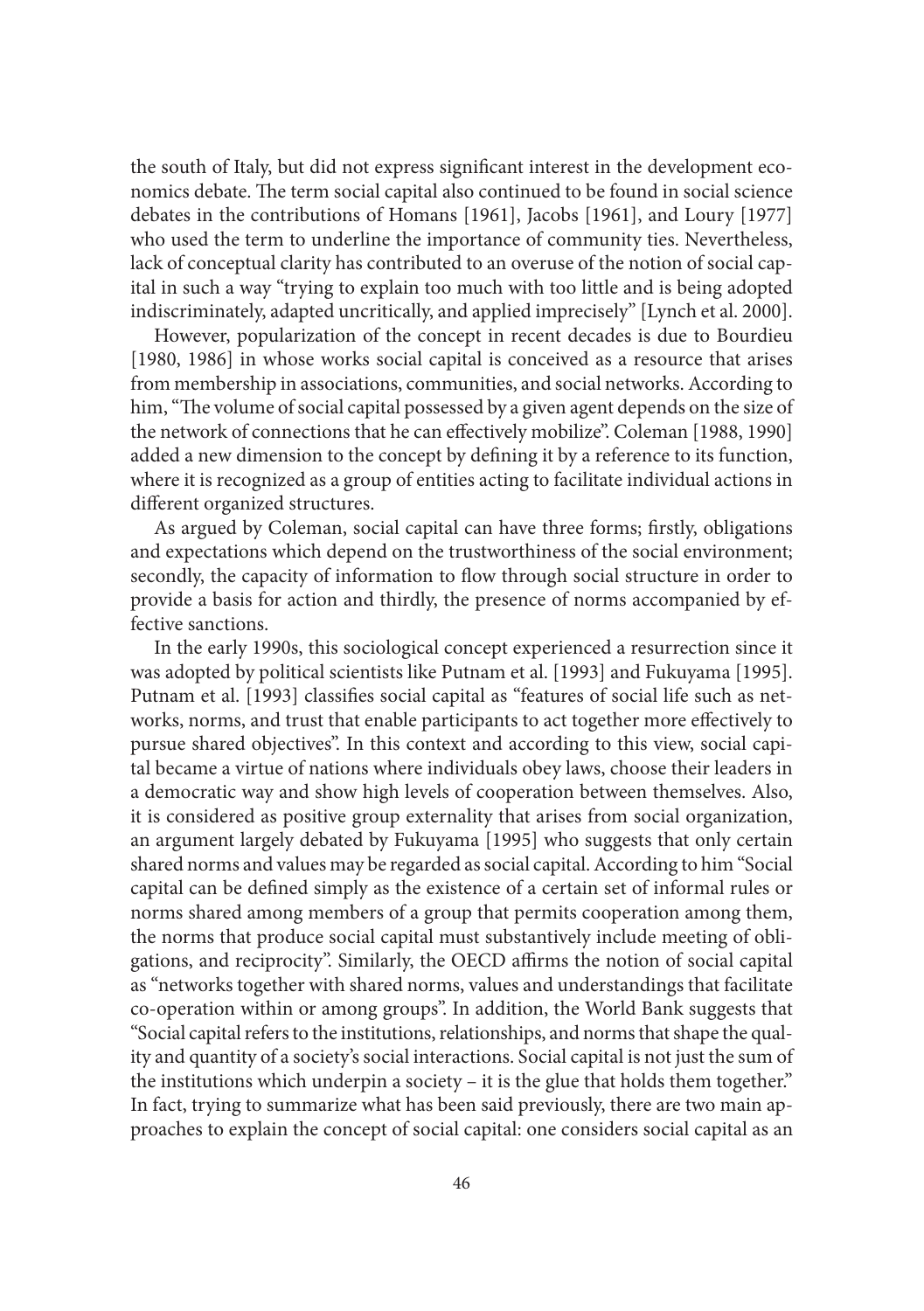individual attribute [Coleman and Bourdieu] and another argues that social capital or the social network is more an attribute of community itself [Putnam et al. 1993].

In economics, it has become more and more accepted that social capital improves not only the capabilities of different agents at an individual level, but also general economic performance at the aggregate level. Becker's social capital [1974, 1996] is conceived as an intermediate good to produce the basic needs of individuals. It is presented as an individual resource where rational and well informed people invest in social capital within a utility maximization problem. Moreover, a clean social environment where people meet freely and frequently is an ideal ground for the adoption and diffusion of good norms and trust. Therefore, a generalized trust in society reduces uncertainty and the average transaction costs just like other inputs reducing transactions or production costs [Torsvik 2000; Zak & Knack 2001]. At an aggregate level, generalized trust-based relations may have a positive impact on the process of development and economic growth in particular. It may also be a factor that accounts for the gap in growth performances between regions even in developed countries and the underdevelopment of urban and rural areas in poor countries [Temple & Johnson 1998, 2001; Guizo, Sapienza & Zingales 2000]. Ostrom [2000] and Rose [2000] point out that social capital contributes to economic growth by facilitating collaboration between individual interests towards achievement of increased output. Mogues and Carter [2005], Rupasingha, Goetz and Freshwater [2006] suggest that countries with relatively higher stocks of social capital, in terms of generalized trust and widespread civic engagement seem to achieve higher levels of growth, compared to societies with low trust and low civics.

However, the use of the term *capital* remains not widely accepted in development Economics as it does not refer to a tangible or owned factor. In this context, Arrow [2000] contends that the term *capital* is 'alienable', in the sense that its property can be exchanged between individuals and agents, and seems therefore to not be a case of social capital. Moreover, Bowles and Gintis [2002] argue that the term *community* is more relevant since it "better captures the aspects of good governance that explain social capital's popularity, as it focuses attention on what groups do rather than what people own". The seminal contribution to literature on social capital and the growth nexus during the 1990s is *Making Democracy Work* by Putnam, Leonardi and Nanetti [1993]. In this most cited investigation, the authors found a positive and significant correlation between economic performance and social capital where the latter is measured by indicators representing the number of voluntary organizations, the number of newspaper readers, voter turn-out at referenda and civic backwardness. In a later study, Helliwell and Putnam [1999] by using the same indicators of social capital show that it has a positive impact on long term economic growth in the Italian provinces. Knack and Keefer [1997] and La Porta et al. [1997] tested Putnam's hypothesis using the data of the *World Value Survey*  (WVS) where social capital is measured by the level of trust in each country in the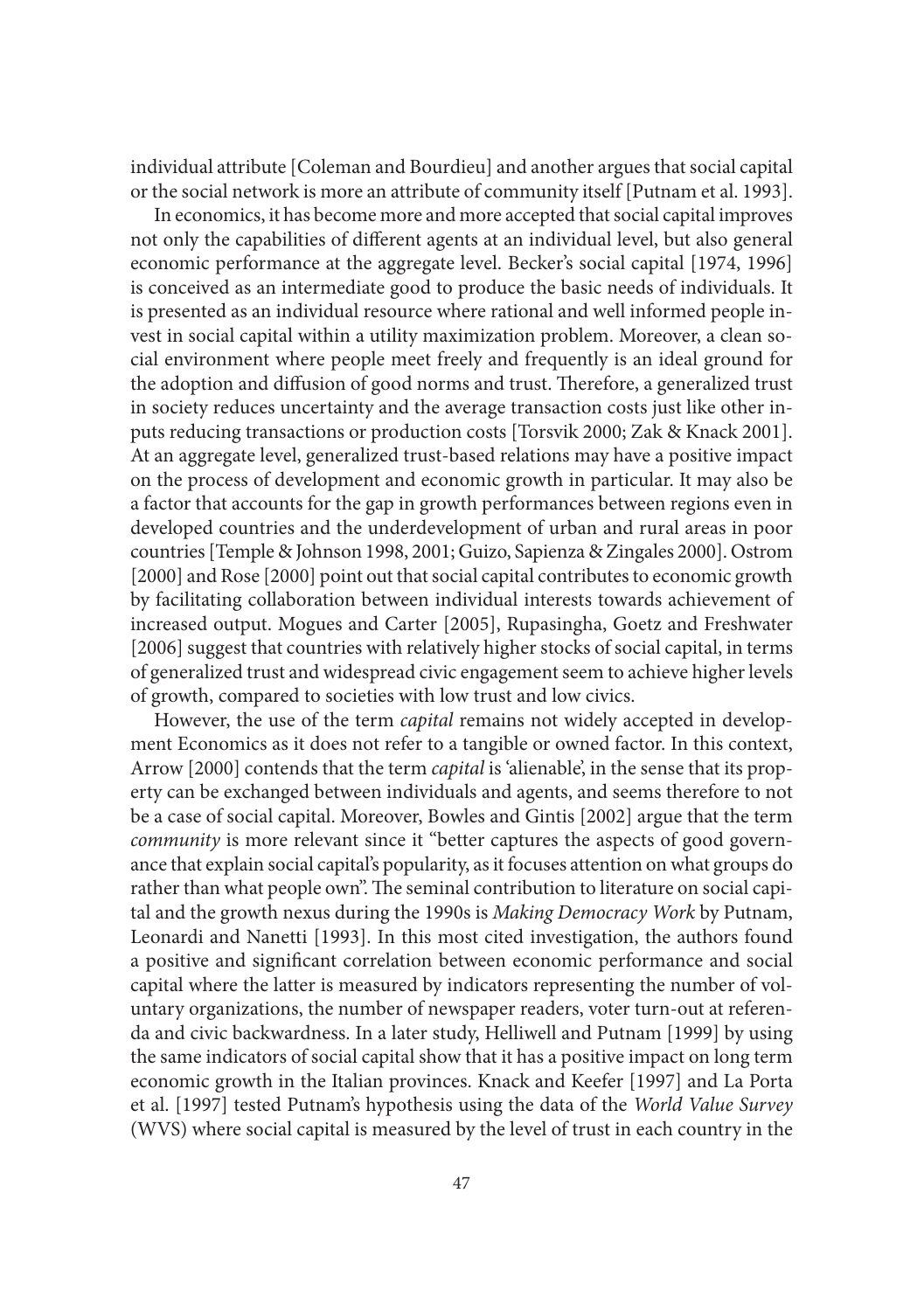sample. Trust ratios are computed as the percentage of individuals who think that "most people can be trusted". Knack and Keefer [1997] found that civic norms and trust are positively and significantly correlated with economic growth in a sample of 29 countries. Zak and Knack [2001] added other countries to the first sample used by Knack and Keefer [1997] and found that trust is higher in countries with more effective and well-functioning institutions. In a similar study, La Porta et al. [1997] showed that revenues of the 20 biggest firms, as a percentage of GDP per capita income, are also positively correlated with the level of trust in people. Nevertheless, Beugelsdijk [2006] suggests that use of the WVS measure of social capital may be misleading as it can be a proxy of well-functioning institutions rather than a measure of trust because of what he called "a mismatch between the theoretical argument and the empirical application of trust". To support his argument, Beugelsdijk and Van Schaik [2005] using the principal components analysis of institutions and trust suggest that at a regional level, trust and growth are also found to be associated with each other in the sense that voluntary and unpaid work in associational activity tends to promote regional growth. Moreover, in a recent and original study, Guizo, Sapienza and Zingales [2000] tested the relationship between financial development and social capital, their basic intuition being "one of the mechanisms through which social capital impacts economic efficiency is by enhancing the prevailing level of trust. Since financial contracts are the ultimate trust-intensive contracts, social capital should have major effects on the development of financial markets". Guizo and al. use as a measure social capital individual electoral participation and blood donation in the community and conclude that these indicators are significantly correlated with indicators of financial development. Similarly, Hong, Kubik and Stein [2001] showed that in the United States people who "know their neighbors" tend to have higher participation in the stock market. Beugelsdijk, De Grott and Van Schaik [2004] studied a set of 54 European regions to investigate whether regional differences in economic growth may be accounted for by social capital as a generalized trust and strong participation in associational activity. The different robustness tests carried out tend to confirm the positive significant relationship between regional growth and participation in associational activity. This result is considered a generalization of the finding of Putnam, Leonardi and Nanetti [1993] on social capital and Italian regions, and goes beyond it to show that not only does the simple existence of network relationships boost regional growth but also boosts effective involvement in these relationships.

#### *2.2. Concept of human capital*

Human capital is considered an important factor in achieving economic growth and development. However, the definition and the measurement methodology of the concept remained very broad. It is only after the publication of Becker [1964] that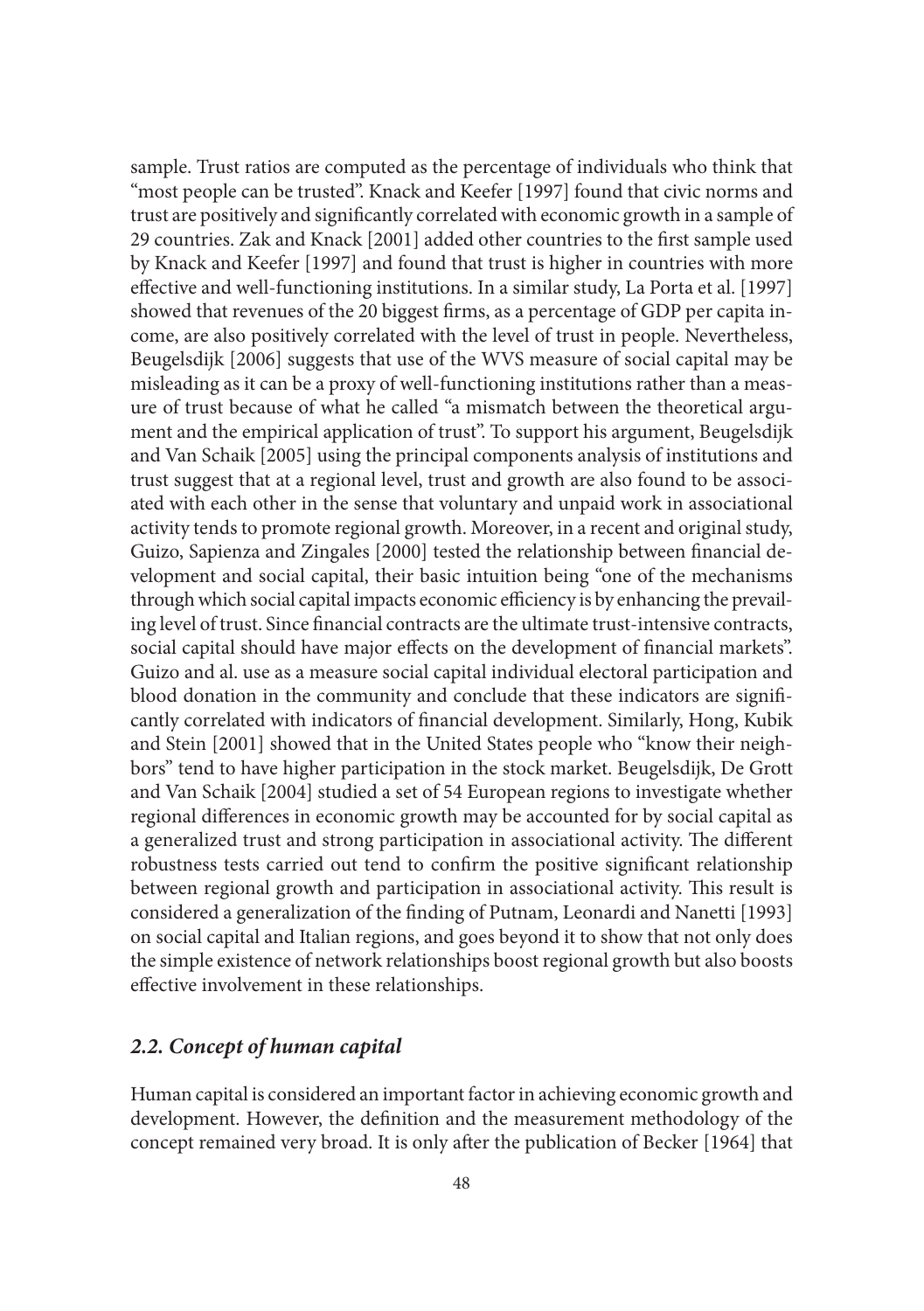the human capital notion tends to narrow and its measurement became appropriate in using the economic growth model. Later, Ljungberg [2002] tried to explain the causal relationship between education and economic growth in Sweden for the period from 1867 to 1995. This relationship has also been investigated by Nunes [2003] for the case of Portugal between 1852 and 1995.

There is a general view that education and social capital are positively correlated and vice versa [Putnam 1995; Helliwell & Putnam 1999; Alesina & La Ferrara 2000; Glaeser, Laibson & Sacerdote 2000; Rupasingha, Goetz & Freshwater 2006]. In his seminal contribution, Coleman [1988] has argued that a country with a high level of trust and social connections registers a high level of school enrolment. Israel and Beaulieu [1995] have also examined the role of social capital in promoting educational achievement among American high school students and have found that family social, human and financial capital all had significant impacts on school dropout probability. This relationship has been investigated by Buchel and Duncan [1998] in the case of Germany and by Bjornskov [2004] in a sample of 52 countries. The authors have concluded that investment in education is relatively cheaper in high trust than in low trust societies, which have led to faster growth of schooling in the former countries.

Likewise, Knack and Keefer [1997] argue that higher learning implies that individuals become better informed and better at interpreting perceived information, as well as becoming more conscious of the consequences of actions taken by themselves and others. Also, it enables people to engage in society with better institutional environment, civics, better exchange of the information, and transparency. It is considered as a platform for people to interact with each other, to ameliorate the quality of life and strengthen individual relationship. Also, like a powerful tool in the exchange of information and knowledge. "It's not what you know, it's who you know" [Woolcock 1998]. In the same field Nahapiet and Ghoshal [1998] suggest that the component of human capital consist of: human skills and knowledge, abilities of people, social relationships among people and the knowing capability of a social collectivity, such as an organization. Development of human capital therefore requires attention to those other elements like social and organizational. This idea was developed later by Gratton and Ghoshal [2003]. According to them, intellectual capital and human capital also consist of social capital and emotional capital.

Like others, Ian Falk [2000] tried to give a clear picture of the relationship between social capital and human capital. In fact, the stock of human capital gathers both of formal and informal learning, the skills and knowledge that people built through meaningful interactions between each other. In this case, social capital promotes an active and sustainable learning environment that can develop interpersonal trust and self-confidence between people in society, which provides a strong platform for more action and encourages decision-making working for people's well-being.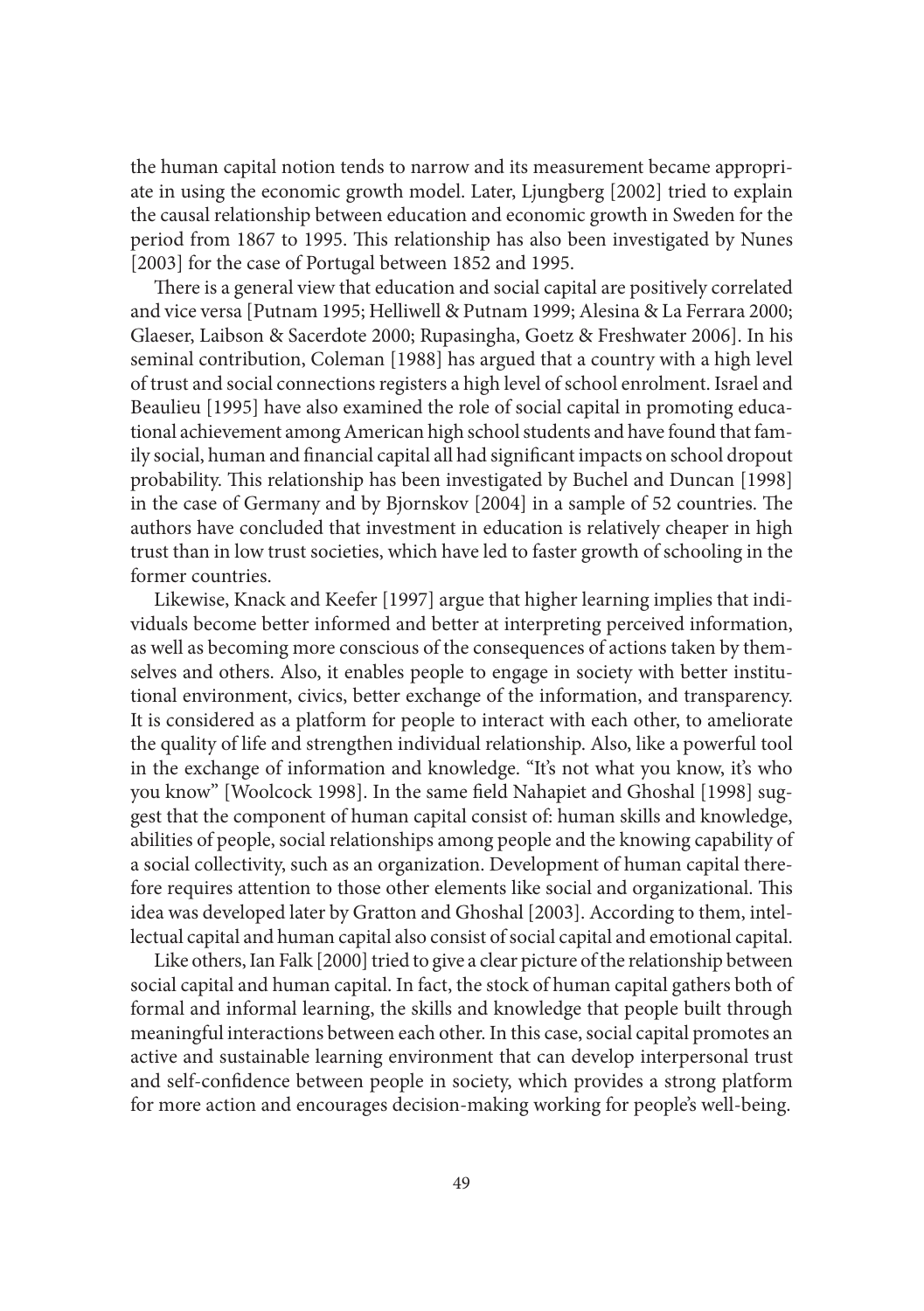# **3. Why social capital is relevant to sustainable economic development?**

As mentioned earlier, the concept of social capital gained popularity with the publication of Bourdieu [1980, 1986], Coleman [1988, 1990] and Putnam [1993, 1995]. In fact, Bourdieu introduced the idea of social capital as "the sum of the resources, actual or virtual, that accrue to an individual or group by virtue of possessing a durable network of more or less institutionalized relationships of mutual acquaintance and recognition". He also added that the individual social capital attribute "depends on the size of the network of connections that he can effectively mobilize". The above mentioned argument was developed later by Coleman [1988]. According to him, "social capital is defined by its function. It is not a single entity, but a variety of different entities, with two elements in common: they all consist in some aspect of social structure, and they facilitate certain actions of actors within the structure". Therefore, it is through numerous definitions in the sociological literature that the concept of social capital becomes popular. As with others, Putnam, Leonardi and Nanetti tried to give a macroeconomic dimension to the concept of social capital. They concluded that there is a close link between the quality of social, political institution and economic performance. They suggest that social capital is to be understood as "features of social life-networks, norms, and trust that enable participants to act together more effectively to pursue shared objectives".

The widespread literature relative to the effect of social capital on economic growth and later development supposes that capital accumulation improves cooperation between economic actors and reduces transaction costs. Knack and Keefer [1997] in their study highlighted that lower trust can discourage innovation. In fact, entrepreneurs must devote more time to monitoring possible malfeasance by partners, employees and suppliers as well as spend less time on innovation in new products or processes. Therefore, an individual in societies with high trust and norms of civic cooperation spends less time in protecting himself against exploitation in economic transactions and for diverting resources in order to protect them. In this case, the costs of monitoring and enforcing contracts are likely to be lower.

In the same context, Granovetter [1985] insists on the importance of social network in generating confidence between the economic actor and discouraging opportunistic behaviours and selfishness which will impact positively on economic performance. Therefore, social capital constitutes input in the production function by facilitating collaboration between individual interests towards the achievement of increased output and reducing transaction costs [Paldam & Svendsen 2000; Routledge & von Amsberg 2003; Torsvik 2000; Zak & Knack 2001].

Therefore, there is substantial literature which focuses attention on the virtue of social capital in improving the institutional environment. Pioneers in the field,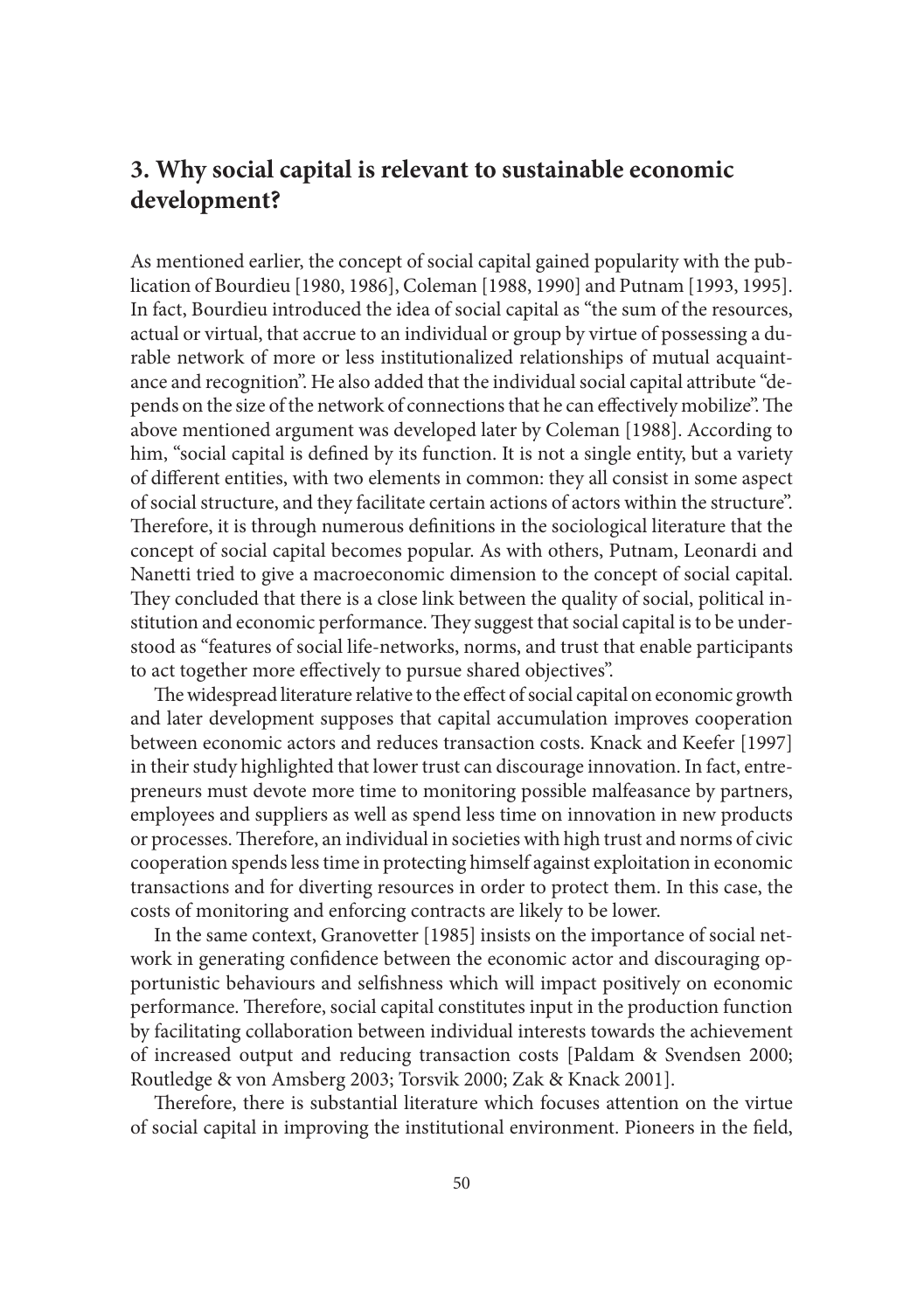Olson [1982] and North [1990] explained the concept of social capital within institutional economics, which posits the quality of incentives and institutions [such as rule of law, judicial system or the quality of contract enforcement] as major determinants of economic growth. In fact, good institutional reforms provide better formal mechanisms for reliable enforcement of contracts and access to credit are even more important than where trust is higher, Knack and Keefer [1997]. In this case, institutions do not only refer to the level of rights, obligations and responsibilities their members enjoy , but also depend on the extent to which members trust one another to fulfil their roles [Zak & Knack 2001; Dasgupta 2000].

## **Conclusions**

The social capital concept has thus been widely used to explain the importance of qualitative factors to increase economic performance and country development. The basic idea of social capital is that it improves communication between individual, generates cooperation that can be a later benefi t for the social and also for the community in general. Such an approach argues that the relationship between or within a group at different levels in society shapes the prospect of the social environment that will impact positively on economic development. Moreover, a clean social environment where people meet freely and frequently is an ideal ground for the adoption and diffusion of good norms, as well as trust. In this respect, development is also a matter of knowing how to maintain good strategy and to sustain economic well-being over time.

### *References*

- Alesina, A.F., La Ferrara, E., 2000, *Who Trusts Others?,* CEPR Discussion Papers, no. 2646, C.E.P.R. Discussion Papers.
- Arrow, K.J., 2000, *Observations on Social Capital*, in: Dasgupta, P., Serageldin, I. (eds.), *Social Capital: A Multifaceted Perspective*, World Bank, Washington, DC.
- Banfield, E.G., 1958, *The Moral Basis of a Backward Society*, Free Press, NewYork.
- Barbier, E., 1987, *The Concept of Sustainable Economic Development*, Environmental Conservation, vol. 14, no. 2.
- Barro, R.J., 1991, *Economic Growth in a Cross Section of Countries*, NBER Working Papers, no. 3120.

Becker, G., 1964, *Human Capital*, NBER, New York.

- Becker, G., 1974, *A Theory of Social Interactions*, Journal of Political Economy, no. 82, pp. 1063–1093.
- Becker, G., 1996, *Accounting for Tastes*, Harvard University Press , Cambridge, MA.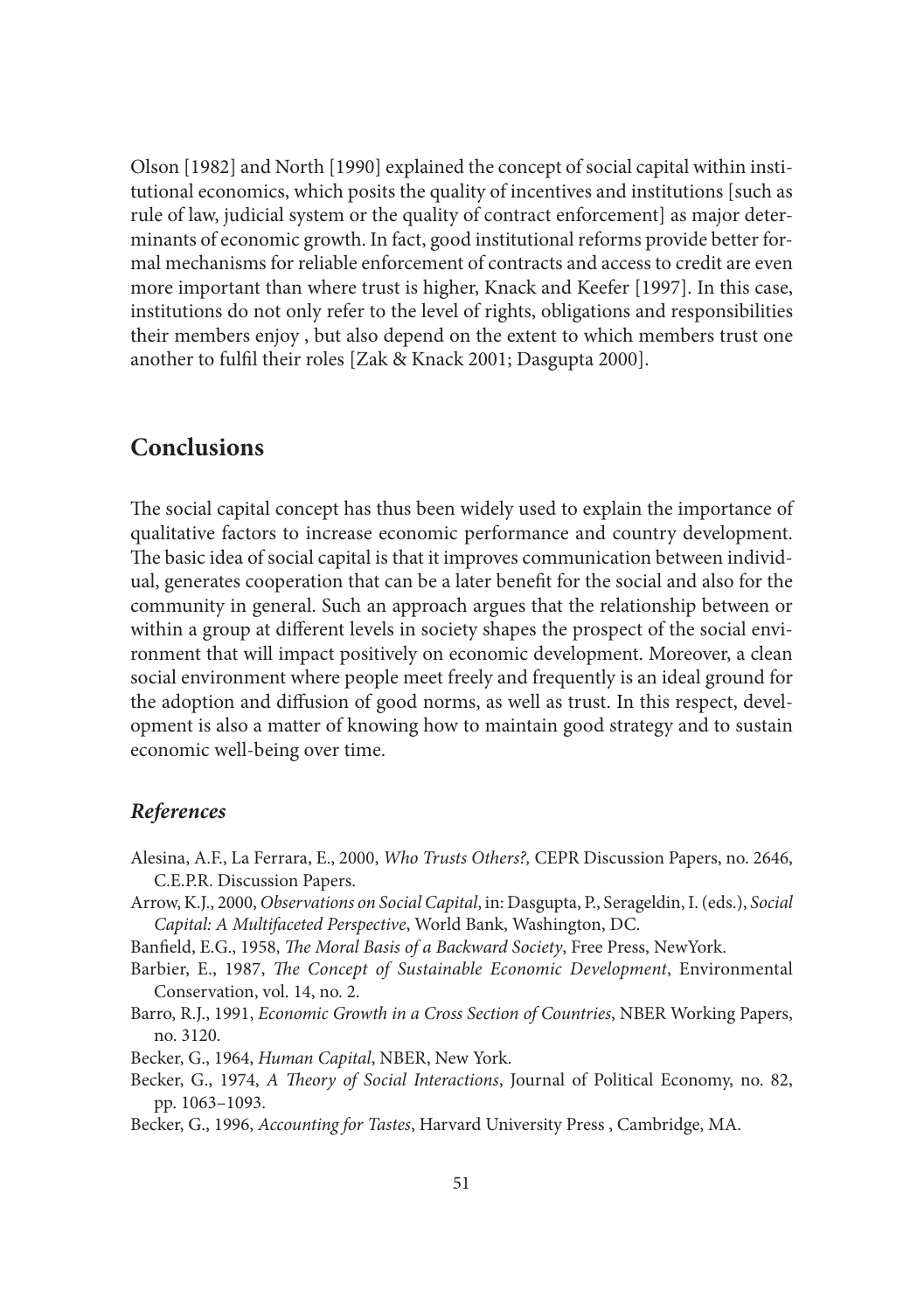- Beugelsdijk, S., 2006, *A Note to the Theory and Measurement of Trust in Explaining Differences in Economic Growth*, Cambridge Journal of Economics, no. 30, pp. 371–387.
- Beugelsdijk, S., Van Schaik, T., 2005, *Social Capital and Growth in European Regions: An Empirical Test*, European Journal of Political Economy, vol. 21, no. 2, pp. 301–324.
- Beugelsdijk, S., De Groot, H., Van Schaik T., 2004, *Trust and Economic Growth: A Robustness Analysis*, Oxford Economic Papers, no. 56, pp. 118–134.
- Blowers, A., 1993, *Planning for a Sustainable Environment: A Report by the Town and Country Planning Association*, Earthscan , London.
- Bjornskov, C., 2004, *Social Trust and Growth of Schooling*, Mimeo.
- Bourdieu, P., 1980, *Le capital social. Actes de la Recherche en Sciences Sociales*, no. 31, pp. 2–3.
- Bourdieu, P., 1986, *The Form of Capital*, in: Richardson, J.G. (ed.), *Handbook of Theory and Research for the Sociology of Education*, pp. 241–258, Greenwood Press, New York.
- Bowles, S., Gintis, H., 2002, *Social Capital and Community Governance*, Economic Journal, no. 112, pp. 419–436.
- Brundtland Commission, 1987, *Our Common Future*, Oxford University Press, Oxford and New York.
- Buchel, F., Duncan, G., 1998, *Do Parents' Social Activities Promote Children's Schooling Attainments? Evidence from the German Socio‐economic Panel*, Journal of Marriage and the Family, no. 60, pp. 95–108.
- Cass, D.J., 1965, *Optimum Growth in an Aggregative Model of Capital Accumulation*, Review of Economic Studies, Blackwell Publishing, vol. 37, no. 3, pp. 233–240.
- Coleman, J.S., 1988, *Social Capital in the Creation of Human Capital*, American Journal of Sociology, no. 94, p. 95–120.
- Coleman, J.S., 1990, *Foundations of Social Theory*, Harvard University Press, Cambridge, MA.
- Dasgupta, P., 2000, *Economic Progress and the Idea of Social Capital*, in: Dasgupta, P., Serageldin, I. (eds.), *Social Capital: A Multifaceted Perspective*, The World Bank, pp. 325– 342.
- Domar, E., 1946, *Capital Expansion, Rate of Growth, and Employment*, Econometrica, vol. 14, no. 2, pp. 137–147.
- Durlauf, S.N., 2002, *Symposium on Social Capital: Introduction*, Economic Journal, no. 112, pp. 417–418.
- Fukuyama, F., 1995, *Trust: the Social Virtues and the Creation of Prosperity*, United Free Press, New York.
- Glaeser, E.L., Laibson, D., Sacerdote, B., 2000, *The Economic Approach to Social Capital*, NBER Working Paper, no. 7728.
- Goodland, R., 1995, *The Concept of Environmental Sustainability*, Annual Review of Ecological Systems*,* no. 26, pp. 1–24.
- Guiso, L., Sapienza, P., Zingales, L., 2000, *The Role of Social Capital in Financial Development*, NBER Working Papers, no. 753.
- Granovetter, M., 1985, *Economic Action and Social Structure: The Problem of Embeddedness*, American Journal of Sociology, vol. 91, no. 3, pp. 481–510.
- Gratton, L., Ghoshal, S., 2003, *Managing Personal Human Capital: New Ethos for the 'Volunteer*' *Employee*, European Management Journal, no. 21, p. 1–10.
- Grossman, G., Helpman, E., 1991, *Innovation and Growth in the Global Economy*, MIT Press, Cambridge.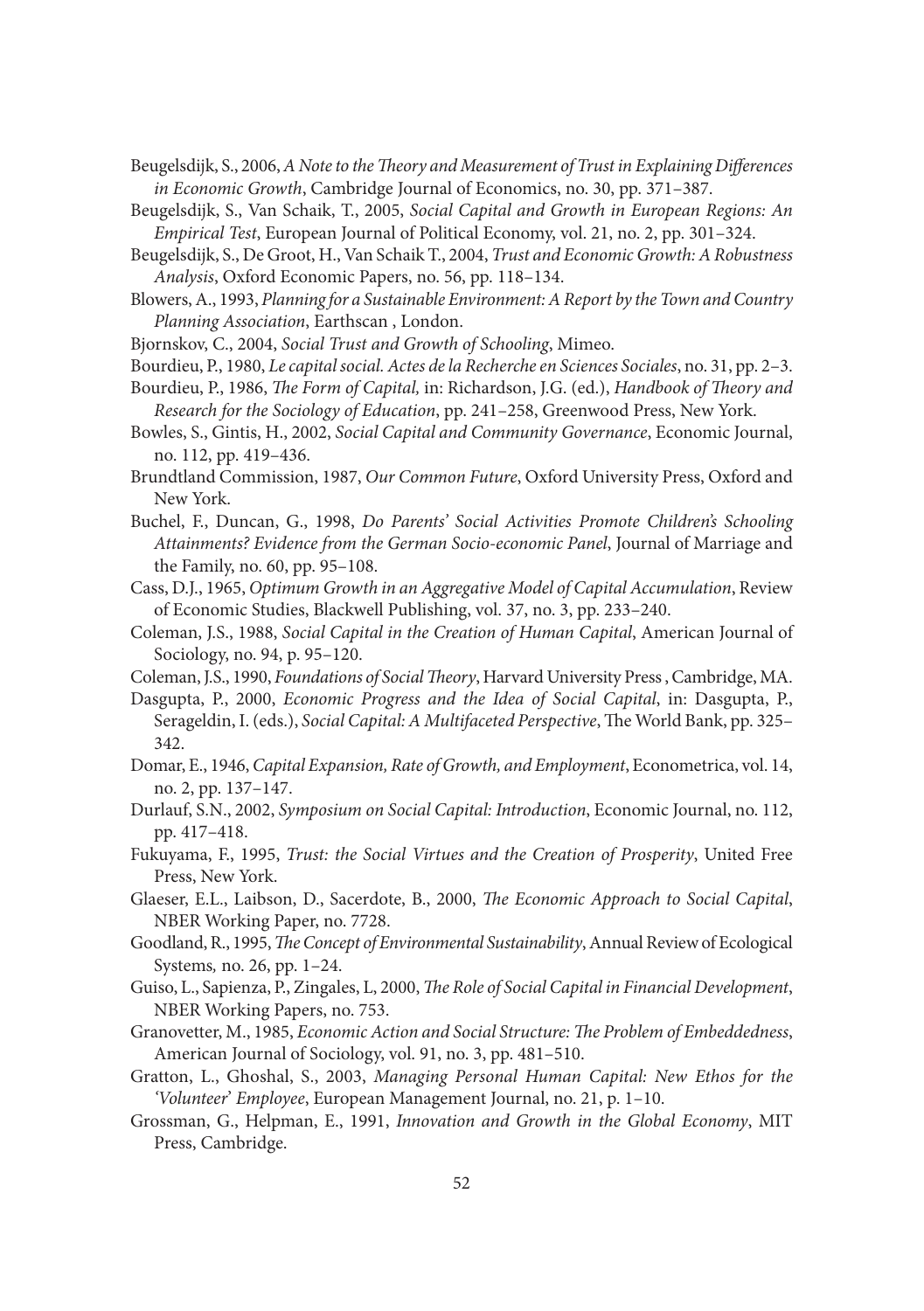- Guizo, L., Sapienza, P., Zingales, L. 2000, *The Role of Social Capital in Financial Development*, NBER Working Papers, no. 753.
- Helliwell, J.F., Putnam, R., 1999, *Education and Social Capital*, NBER Working Paper Series, no. 7121.
- Hanifan, L.J., 1916, *The Rural School Community Center*, Annals of the American Academy of Political and Social Sciences, no. 67, pp. 130–138.
- Holdren, J.P., Daily, G.C., Ehrlich, P.R., 1995, *The Meaning of Sustainability: Biogeophysical* Aspects, in: Munasinghe, M., Shearer, W. (ed.), *The Bio Geophysical Foundations*, Distributed for the United Nations University by the World Bank, Washington, D.C.
- Homans, G., 1961, *Social Behaviour: Its Elementary Forms*, Harcourt, Brace and World, New York.
- Hong, H., Kubik, J.D., Stein, J.C., 2001, *Social Interaction and Stock Market Participation,*  NBER Working Papers, no. 8358.
- Ian, Falk, 2000, *Human Capital and Social Capital: What's the difference?* Adult Learning Commentary, no. 28.
- Israel, G.L., Beaulieu, 1995, *Influence of Social Capital on Public High School Dropouts: Reexamining the Rural-urban Context*, Paper presented at the Annual Meeting of the Rural Sociological Society, Washington, DC.
- Jacobs, J., 1961, *The Death and Life of Great American Cities*, Random House, New York.
- Knack, S., Keefer, P.,1997, *Does Social Capital Have an Economic Payoff ? A Cross‐country Investigation*, Quarterly Journal of Economics, pp. 1252–1287.
- Koopmans, T.C., 1965, *On the Concept of Optimal Economic Growth*, Pontificae Academiae Scientiarum Scripta Varia, vol. 28, pp. 225–300.
- La Porta, R., Lopez‐de‐Silanes, F., Shleifer, A., Vishny, R.W., 1997, *Trust in Large Organizations,* American Economic Review*,* no. 87, pp. 333–338.
- Ljungberg, J., 2002, *About the Role of Education in Swedish Economic Growth, 1867–1995*, Historical Social Research, vol. 27, no. 4, pp. 125–139.
- Loury, G., 1977, *A Dynamic Theory of Racial Income Differences*, in: Wallace, P.A, Le Mund, E. (eds.), *Women, Minorities, and Employment Discrimination*, Lexington Books, Lexington, MA.
- Lucas, R., 1988, *On the Mechanics of Economic Development,* Journal of Monetary Economics, vol. 22, no. 1, pp. 3–42.
- Lynch, J., Due, P., Muntaner, C. D., Smith, G., 2000, *Social Capital Is it a Good Investment Strategy for Public Health*?, Journal Epidemiology Community Health, no. 54, pp. 404–408.
- Malthus, T., 1798, *An Essay on the Principle of Population*, Joseph Johnson, London.
- Mogues, T., Carter, M.R., 2005, *Social Capital and the Reproduction of Economic Inequality in Polarized Societies*, Journal of Economic Inequality, vol. 3, pp. 193–219.
- Nahapiet, J., Ghoshal S., 1998, *Social Capital, Intellectual Capital, and the Organizational Advantage*, Academy *of Management Review*, vol. 23, no. 2.
- North, D.C., 1990, *Institutions, Institutional Change, and Economic Performances*, Cambridge University Press, Cambridge.
- Nunes, A.B., 2003, *Government Expenditure on Education, Economic Growth and Long Waves.*  The Case of Portugal, Paedagogica Historica, vol. 39, no. 5.
- Olson, M., 1982, *The Rise and Decline of Nations*, Yale University Press, New Haven.
- Organization for Economic Cooperation and Development, OECD, 1990.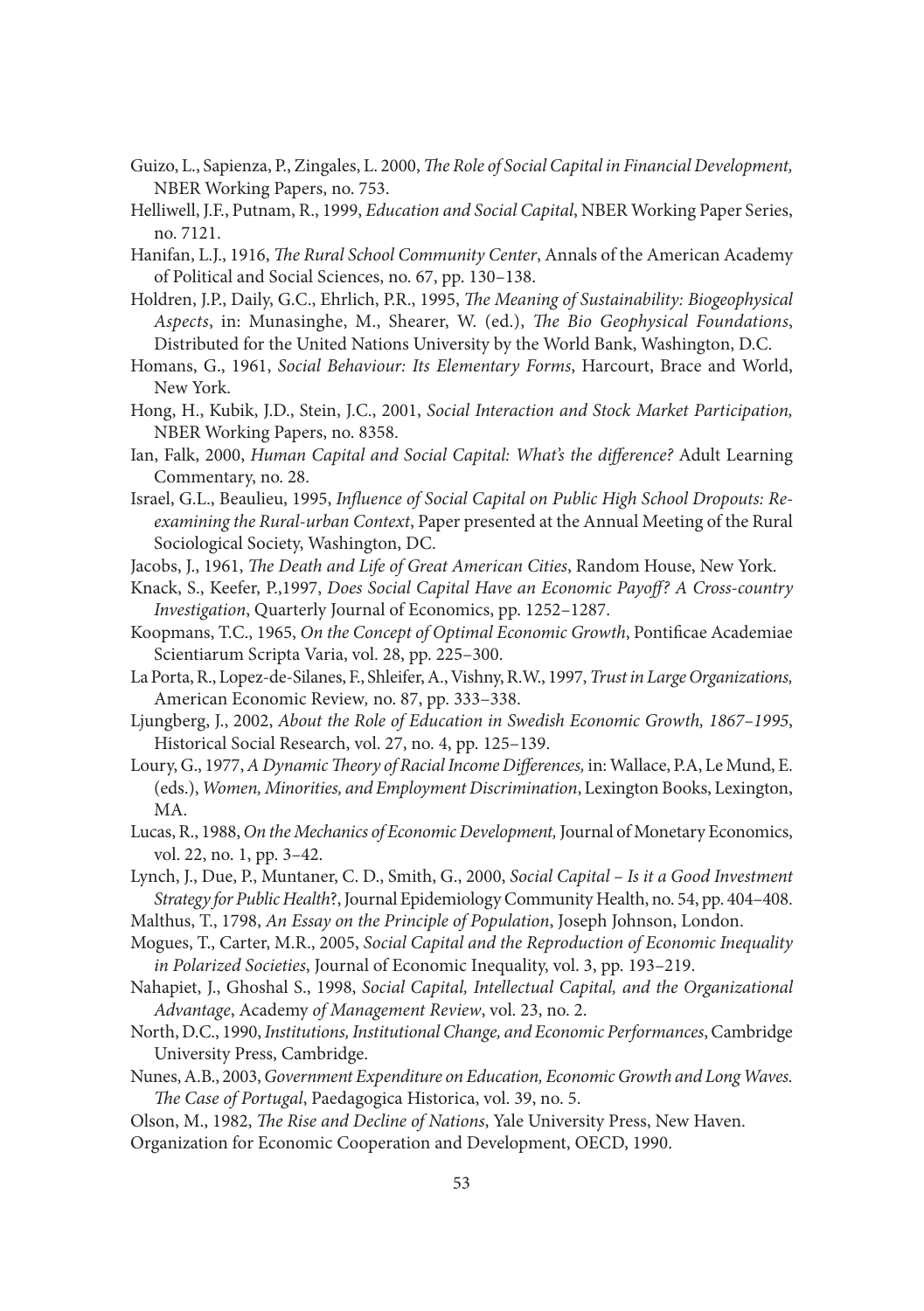- Ostrom, E., 2000, *Collective Action and the Evolution of Social Norms*, Journal of Economic Perspectives, vol. 143, pp. 137–158.
- Paldam, M., Svendsen, G.T., 2000, *An Essay on Social Capital: Looking for the Fire behind the Smoke*, European Journal of Political Economy, no. 16, pp. 339–366.
- Putnam, R.D., Leonardi, R., Nanetti, R.Y.,1993, *Making Democracy Work*, Princeton University Press, Princeton, NJ.
- Putnam, R., 1995, *Tuning in, Tuning out: The Strange Disappearance of Social Capital in America*, Political Science and Politics, vol. 28, no. 4, pp. 664–683.
- Ramsey, F.P., 1928, *A Mathematical Theory of Saving*, Economic Journal, vol. 38, no. 152, pp. 543–559.
- Robbins, L.C.,1932, *An Essay on the Nature and Significance of Economic Science*, Macmillan, London.
- Rogers, A.,1993, *The Earth Summit: A Planetary Reckoning*, Global View, Los Angeles.
- Romer, P.M., 1986, *Increasing Returns and Long-run Growth*, Journal of Political Economy, University of Chicago Press, vol. 945, pp. 1002–1037.
- Rose, R., 2000, *Getting Things Done in Antimodern Society: Social Capital Networks in Russia,* in: Dasgupta, P., Serageldin, I. (eds.), *Social Capital: A Multifaced Perspective*, The World Bank.
- Routledge, B., von Amsberg, J., 2003, *Social Capital and Growth*, Journal of Monetary Economics*,* vol. 50, no. 1, pp. 167–193.
- Rupasingha, A., Goetz, S.J., Freshwater, D., 2006, *The Production of Social Capital in U.S. Countries*, The Journal of Socio-Economics, vol. 35, pp. 83-101.
- Schumpeter, J., 1912, *The Theory of Economic Development*, Dunker & Humblot, Leipzig translated by R Opie, Harvard U. Press, Cambridge, MA, 1934.
- Solow, R.M., 1956, *A Contribution to the Theory of Economic Growth*, Quarterly Journal of Economics, vol. 70, no. 1, pp. 65–94.
- Swan, T.W., 1956, *Economic Growth and Capital Accumulation*, Economic Record, vol. 32, no. 2, p.334–61.
- Temple, J., Johnson, P.A., 1998, *Social Capability and Economic Growth*, Quarterly Journal of Economics, vol. 113, no. 3, pp. 965–990.
- Temple, J., Johnson, P.A., 2001, *Growth Effects of Education and Social Capital in the OECD Countries*, OECD Economic Studies, no. 33, pp. 57–101.
- Torsvik, G., 2000, *Social Capital and Economic Development: A Plea for the Mechanism*, Rationality and Society, no. 12, pp. 451–476.
- Woolcock, M., 1998, *Social Capital and Economic Development: Toward a Th eoretical Synthesis*  and Policy Framework, Theory and Society, vol. 27, no. 2, pp. 151-208.
- Zak, P.J., Knack, S., 2001, *Trust and Growth*, Economic Journal, no. 111, pp. 295–321.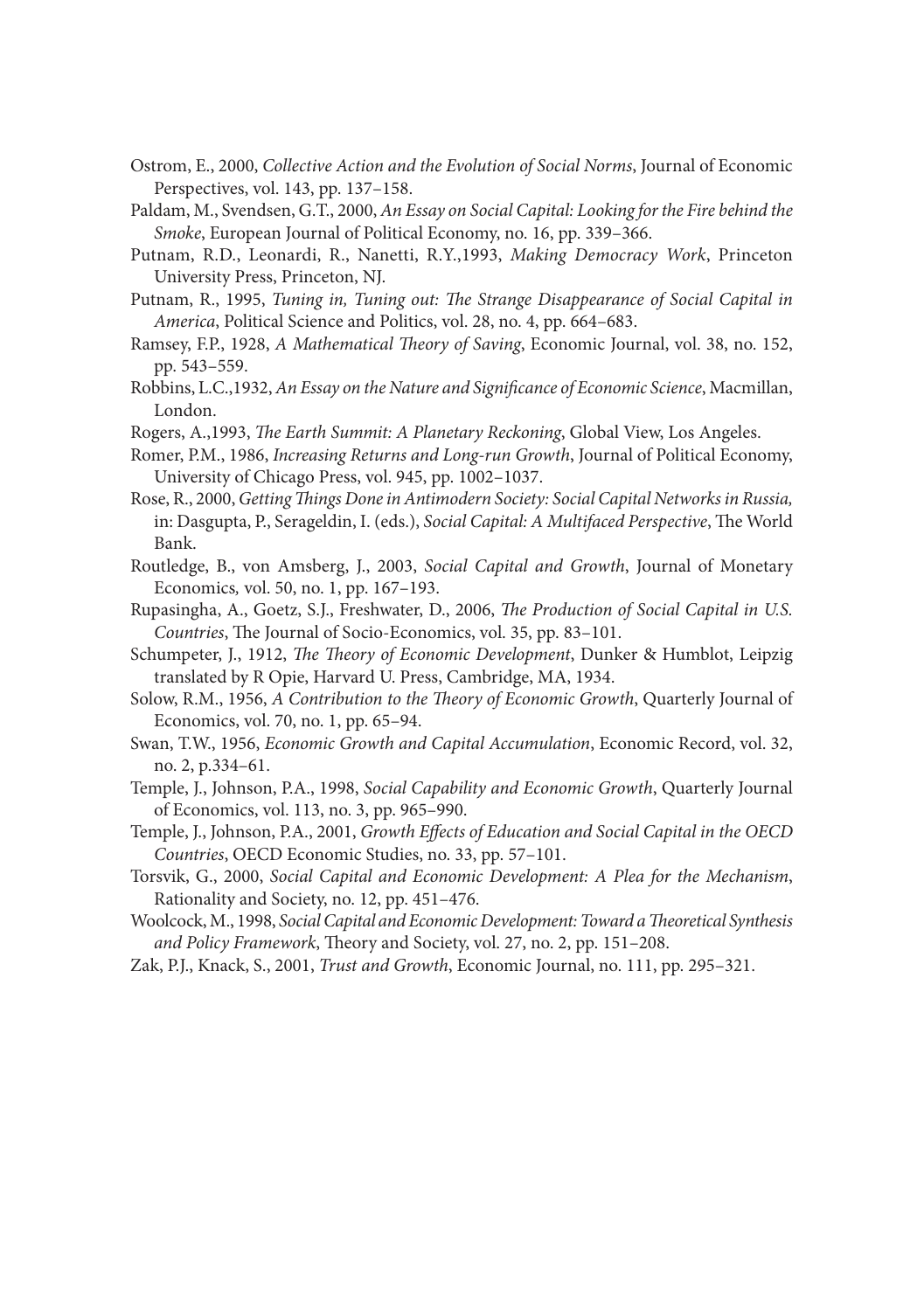Volume 13 Number 3 2013

#### **Michael BERGER**\*

Poznań University of Economics

# **Motives for the foundation of the ECSC**

Abstract: The establishment of the European Coal and Steel Community (ECSC) can be considered as a milestone for the development of European integration. It is the first concrete achievement of several centuries of reflection on European construction, the gradual evolvement from a coal and steel pooling into the Union in which we live today. The process of subordinating the nation-state order by establishing supranational Community structures was a complex development, provoking national interests, reciprocal obstacles and different methodological approaches to the subject. A fundamental issue was the fact that the coal industry problem could not be reduced to a mere question of adequate supply of raw materials in times of scarcity of coal; it was rather composed of a whole range of closely interconnected problem areas within different political and economic levels. The focus was thus, additionally set on growth, competition issues as well as socio-political aspects coupled with security policy dimensions which appeared to slow down the whole process.

The present paper tries to outline the background and motivation of a European alliance within a supranational agency, the initiatives and methods that were used as well as the institutions that were needed in order to eventually transfer power to a common High Authority. The different driving forces shall be examined as well as the motivation of the main actors behind the scenes who were, in this particular case, of prominent importance. The question why Britain did not join the treaty of the six shall be examined and put in the right context. The author finds it especially crucial at present to underline how the first steps towards a European cooperation took place, in particular at a time where the integrity of the Union is being questioned. The motives for such a step will be considered in order on examine whether the decisions taken were based on economic aspects, political aspects or rather on purely external factors. This work is based around two sections and its scope is to illustrate the conceptual approach of the initial six ECSC countries to pool their resources and to go ahead with the unification project. The first section of the paper deals with the chronological order and its developments of an idea of a unified Europe which eventually became political reality. It is divided in three subsections: the period before and after WW II, the announcement of the Schuman Declaration and the negotiation process at the Intergovernmental Conference (IGC) in Paris. It will be argued that France was the main initiator in the process of this early European integration, albeit not from the very beginning, and this section will analyze the motives of France in bringing into existence the ECSC. The second section is devoted to the reactions of the other countries that were invited to join the Community and their reasons behind the decision to become signatory members of the Treaty.

**Keywords:** European Community, Coal and Steel Community, European integration, ECSC, economic history, energy security.

**JEL codes:** E13, E59, F13, F59, L16, L44, N44.

 <sup>\*</sup> Email: berger.michael@gmx.de.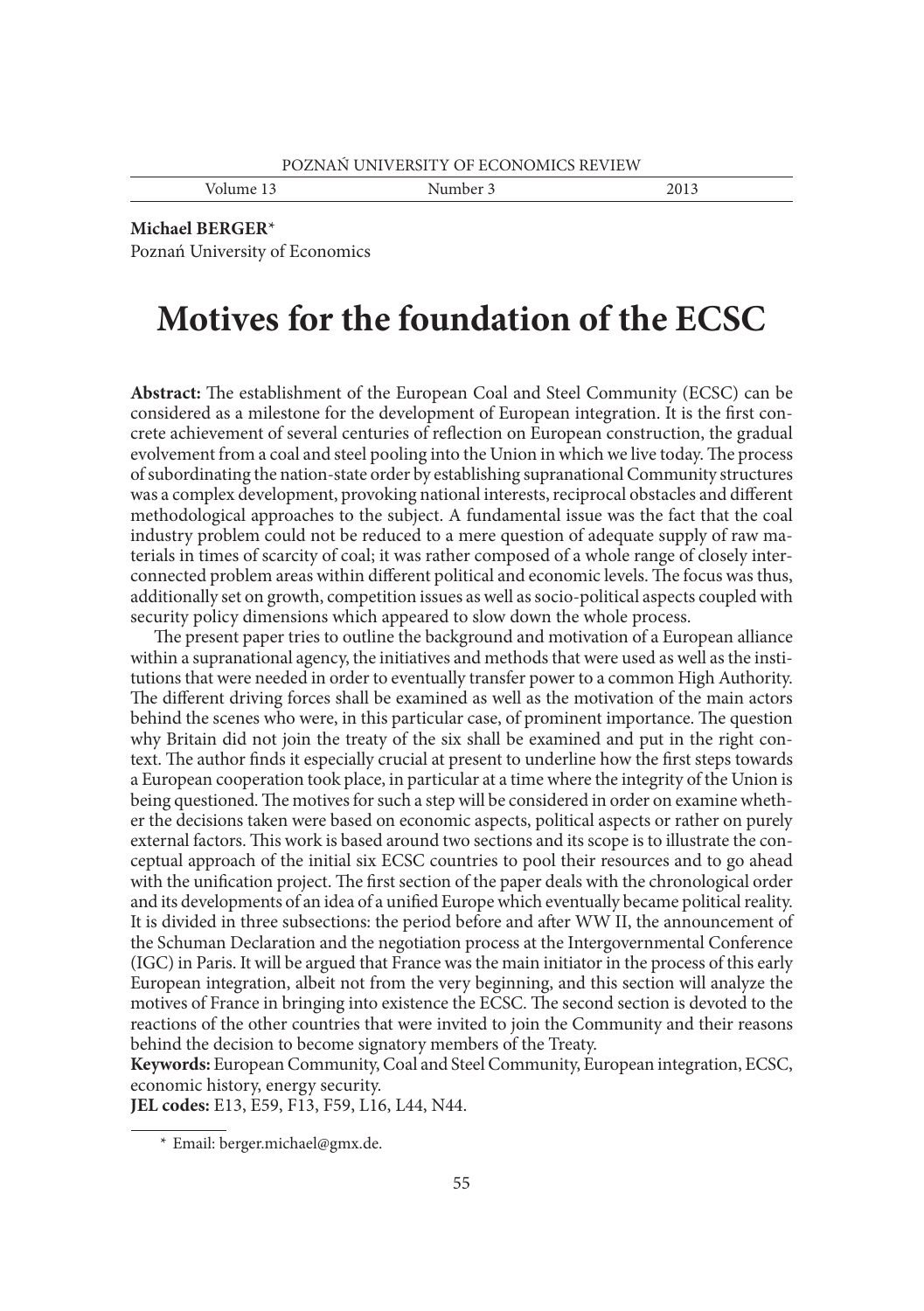# **1. Initial situation**

The European Union of the 27 Member States has become a reality in today's political thinking with the historic origins arising out of the European Coal & Steel Community (ECSC) of 1952. In order to understand the motivation behind the creation of such a regional European system, one has to understand the role steel played in the past. One of the earliest cartels was the Rheinisch-Westphalian Coal Syndicate (Rheinisch-Westfälisches Kohle-Syndikat -RWKS-) which was established in 1893, consisting of 98 German mines aiming to avoid "further unhealthy competition" (Deutsches Bergbau-Museum). The cartel employed over five hundred workers and controlled 50 per cent of Germany's coal production by 1912, being able to regulate both prices and production [Peters 1989, p. 420]. British inventions were a key part of the value-added chain of steel production and steel processing in the 19<sup>th</sup> century and in particular, on the steel industry of the European continent. Steel production was central for the industrial revolution and the economic growth of that time, and during the course of international cartels the impact of the steel industries in Germany, France, the Saarland, Belgium and Luxemburg grew through the foundation of the 'International Crude Steel Association' in September 1926. The cartel was intended to succeed in the fierce competition against the British and US-based steel industry<sup>1</sup> [Hexner 1945, p. 114].<sup>2</sup>

On January 1927 the steel industries of Austria, Hungary, Poland and Czechoslovakia entered the cartel and although the contractual terms were revised on a number of occasions,<sup>3</sup> the cartel controlled almost 90% of the international steel trade by the year 1938. Already in 1935, the British steel producers had contracted-in and the three biggest steel producers from the United States<sup>4</sup> had become informal members of the cartel. In essence, such a high degree of coordination within a cartel was reached that did not exist in any other industry. The cartel was in existence until the beginning of WW II in 1939 and was dissolved eventually since the war had made any production limitations obsolete. Cartel-like international agreements were meant to secure access to raw materials and markets and their main objective was defense and security rather than expansion [Schröter 1988; Casson 1985].

 $1$  The strongest position within this cartel held the Vereinigte Stahlwerke AG with Thyssen AG being the main actor. More on this issue at Eckart et al. [2003, p. 52].<br><sup>2</sup> A good reference on the issue of international cartels is the work of Erwin Hexner [1943] and Gerald

D. Feldman [1977].<br><sup>3</sup> Germany for instance, left the cartel during the Great Depression in 1929 and joined again in

<sup>1933</sup> when the cartel was renamed 'International Crude Steel Export Association'. During this time a dumping process had assumed ruinous proportions [Gillingham 1991, p. 31].<br><sup>4</sup> The three companies were United States Steel, Bethlehem Steel and Republic Steel. Extensive

literature on cartels of the inter-war period can be found at: [Hexner 1947; Wurm 1989].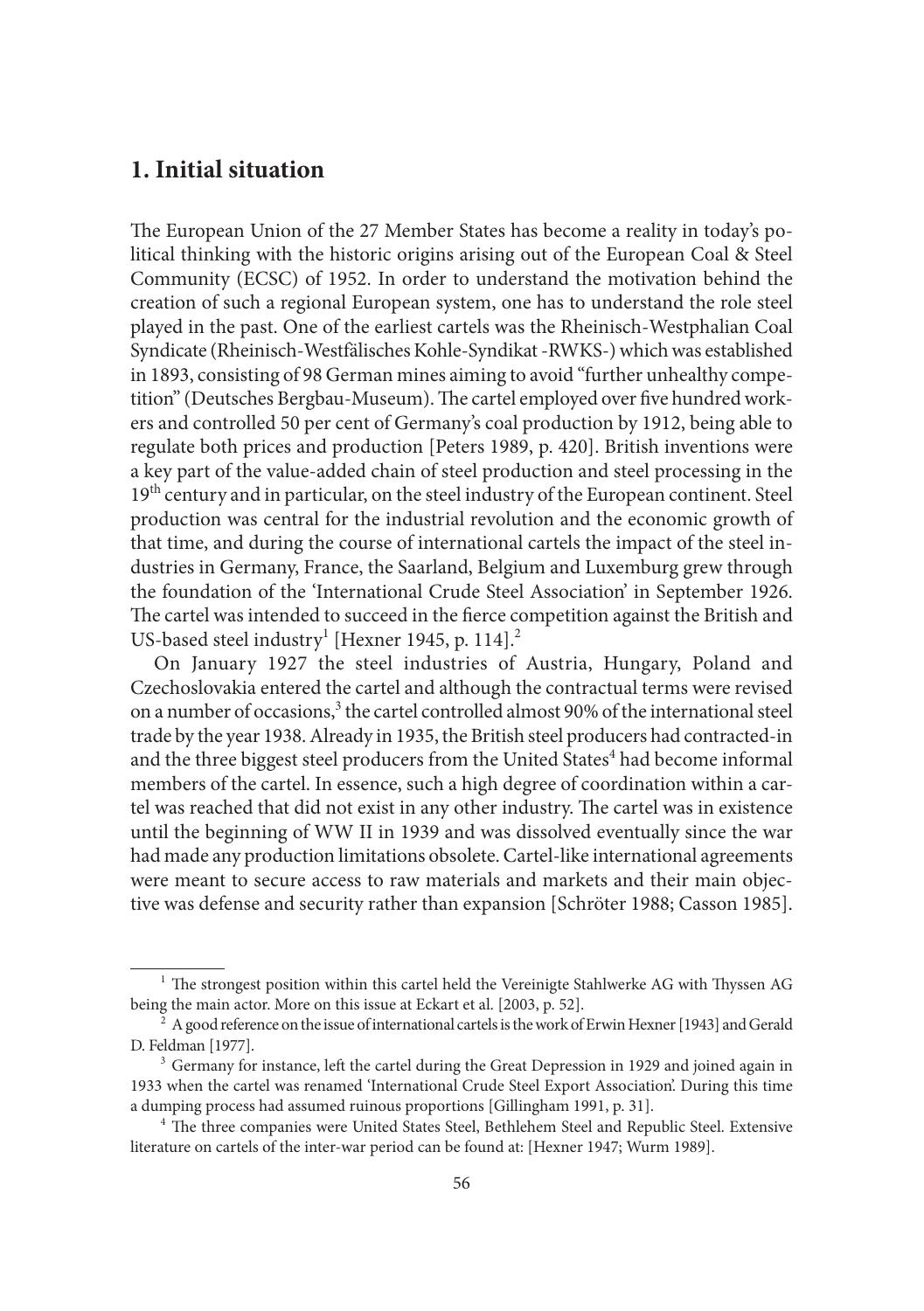According to Wurm, cartels helped ease national fears by avoiding trade wars, leading to a "second best solution" [Wurm 1993, p. 291].

In addition to steel, the coal industry was also under the influence of international covenants before the Second World War, notably the 'International Coke Association' from June 1937, signed in London by the German Reich, Britain, Poland, Belgium and The Netherlands [Olsson 1975, p. 30]. The agreement created a cartel for the export of coke and provided a certain quota for each country which was not to be exceeded (Table 1).

| Country         | Quota  |
|-----------------|--------|
| German Reich    | 48,43% |
| <b>Britain</b>  | 20,88% |
| The Netherlands | 17,83% |
| Belgium         | 9,66%  |
| Poland          | 3,20%  |

Table 1. The shares of allocated coke production quotas **in major European producers in 1937**

Source: Bundesarchiv Koblenz, R7/622

Table 1 shows the dominance of the German Reich's coke production with almost half of the total output in Europe being produced there. An executive committee would set minimum export prices for each coal producing member country and imposed penalties for infringements on fixed prices or exceeding the quota. The agreement was in place for 3 years and did envisage an automatic annual prolongation unless cancellation. It expired after the beginning of WW II in March 1940.<sup>5</sup>

#### 1.1. After World War II

The war had made any international cooperation impossible but shortly after the end, a new form of European collaboration was sought after. The United States which emerged as the new superpower expressed their will to a common European development for the reconstruction of Europe. The central aim was the long-term economic and political reconstruction of Europe by providing a suitable economic framework [Kaiser 1996, pp. 17-18].<sup>6</sup> In the immediate post war period it was believed that Britain would assume leadership in the reconstruction process; with the

<sup>&</sup>lt;sup>5</sup> Bundesarchiv Koblenz, R7/622.<br><sup>6</sup> More on United States policy towards Western Europe after 1945 at Michael J. Hogan [1987].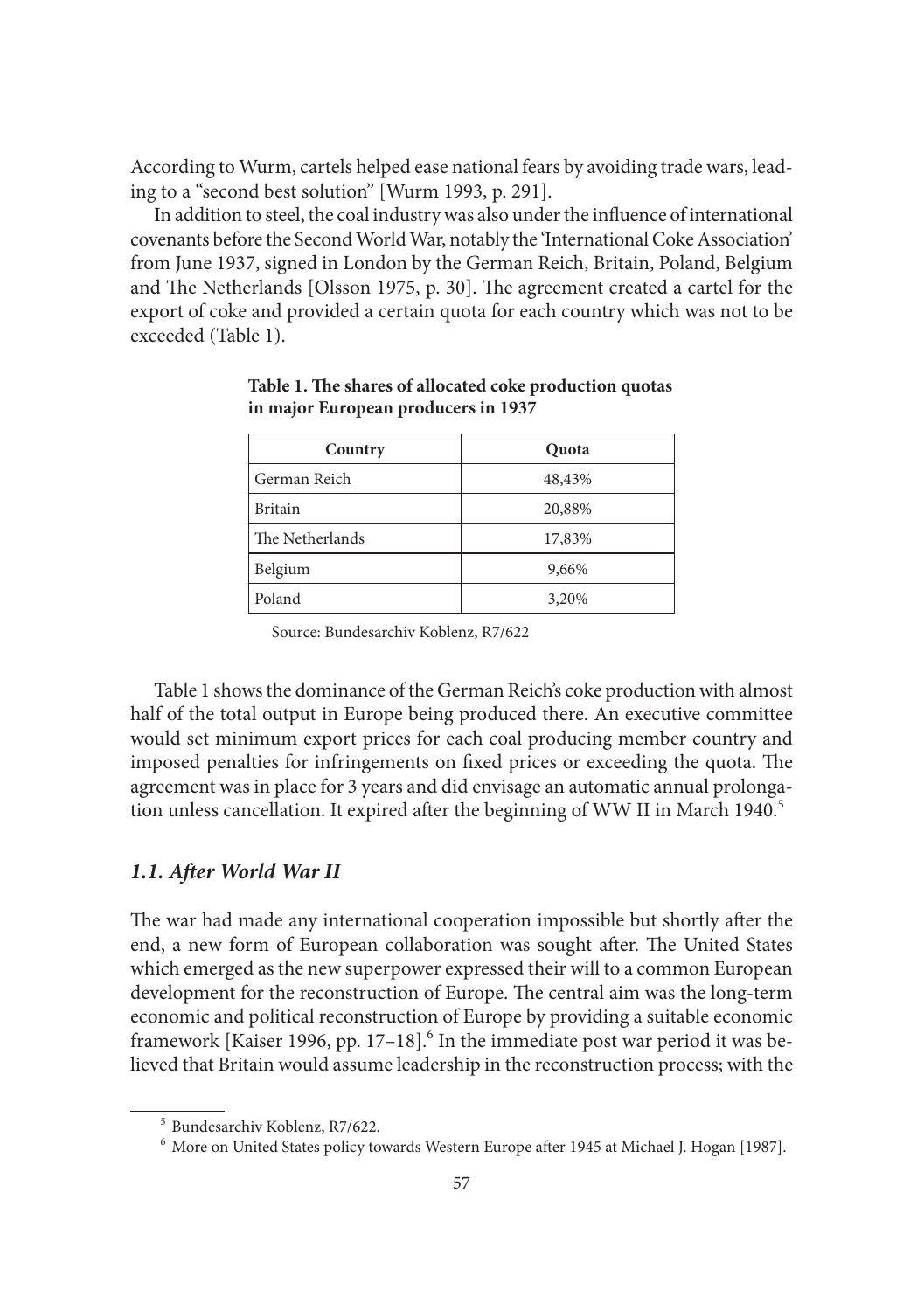rest of Western Europe economically weak and politically unstable, Britain's world power status in addition to the psychological effects of having won the war, made this conception a legitimate source of opinion and according to Macmillan, "the British claim to a leadership role in Western Europe initially did not seem out of place" [Macmillan 1971, p. 66]. A lot of arguments have been brought forward in order to explain why this initial hypothesis of a natural British leadership role in Europe degenerated and why after the creation of the common market, Britain even found herself outside a highly successful economic grouping which proved impossible to ignore [Reynolds 1985; Kaiser 1996; Dell 1995; George 1994]. According to Dell, Britain could, and in fact should, have embraced the initiative to win a central position in the future construction of Europe. The "awkward partner"7 theory has been predominant in the methodological context and gives a good account on Britain's decision making rationale, however, I would like to emphasize on another concept which gives a good understanding on Britain's behaviour during the European integration process.<sup>8</sup>

In order to support the British claim of world power status, a new foreign policy doctrine was developed for the postwar period, the "three circles" concept [Nutting 1960, pp. 84–85]. According to the Conservative Undersecretary of State in HM Foreign Office, the new foreign policy doctrine was "*that the position of Britain is quite unique, for we are an essential part of the three great unities of the world; the unity across the Atlantic, the unity within the British Commonwealth and*  Empire, and the unity with Western Europe".<sup>9</sup> Within the three centers of power, the Commonwealth initially continued to play a central role since the economic importance was predominant, with a considerable amount of British exports in 1950 going to Commonwealth countries [Kent 1994]. The transatlantic relationship was during the immediate postwar period very valuable, both governments worked closely with regard to the organization of a new political and economic postwar order. Britain saw herself perfectly placed in order to assist the Americans due to her existing world-wide contacts and the diplomatic experience. Indeed, Winston Churchill coined the term of a "special relationship" with the United States at a speech in Missouri in 1946.10 For Britain, Western Europe was considered less important which was certainly due to the additional economic burden Britain had to face. The initial dollar gap problem which all European countries faced, led the government to seek quick recovery from its Commonwealth partners rather than by increased trade with Europe. Furthermore, Britain's self-perception of superiority and the strength of communist parties in France, Germany, Italy and Greece did

 $^7$  Reference is here taken to Stephen George's "Awkward Partner"-Theory.<br> $^8$  For a good discussion of British policy towards postwar Europe, see: Milward 2002; Young 1984].<br> $^9$  Anthony Nutting in a speech delivered in of Commons Debates, vol. 494, col. 237. 10 Winston Churchill's speech at Westminster College, Fulton, Missouri on March 5, 1946.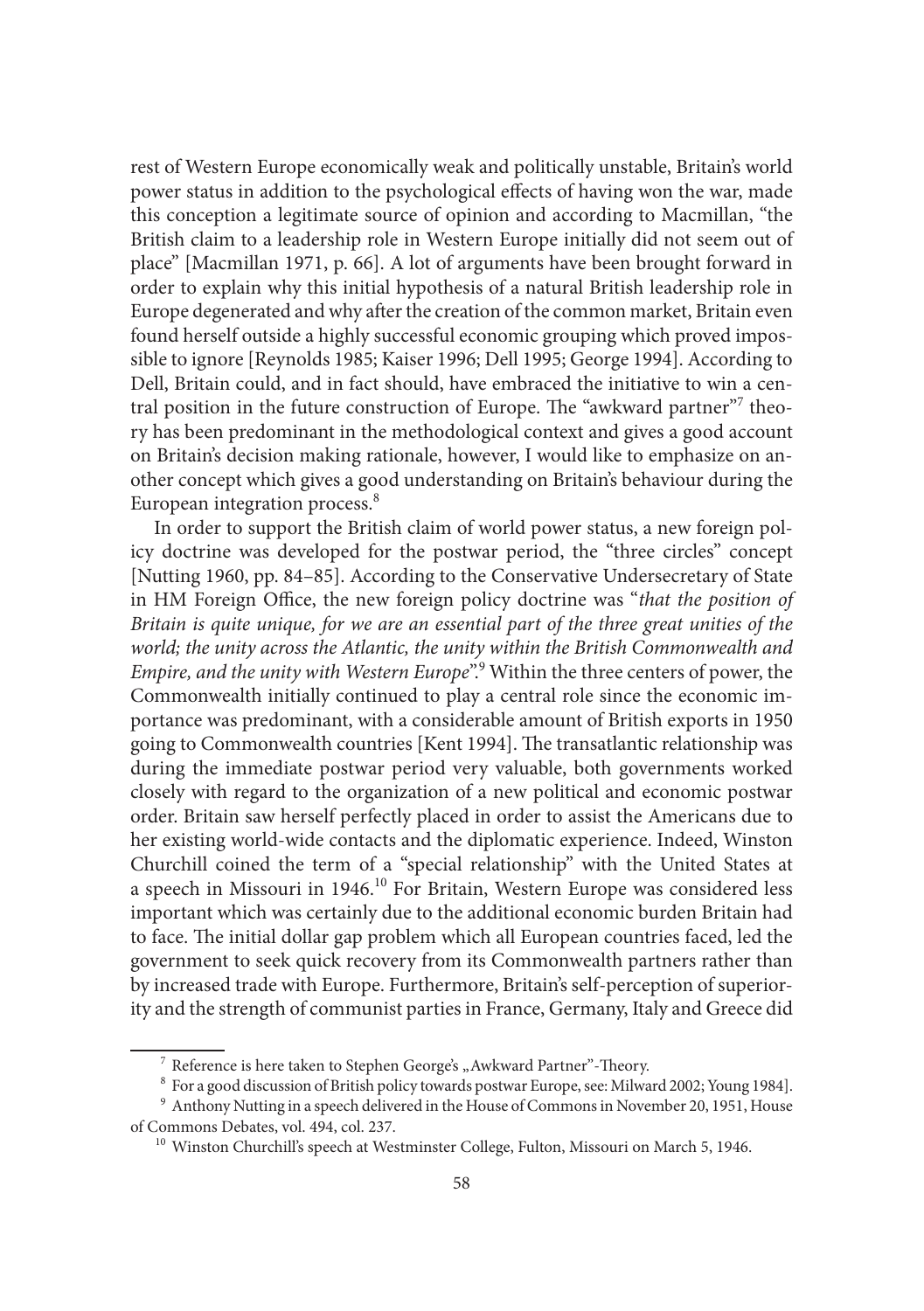not inspire great confidence in the continental Europeans and seemed unattractive to share her destiny with these countries that all lost the war.

In addition to this, Britain's drained resources after the war in both economic and financial terms had brought the country on the verge of bankruptcy [Kaiser 1996, p. 1]. Huge external debts had been accumulated with the principal creditor being the United States; when the U.S.-Administration terminated the lend-lease in August 1945, the extent of Britain's dependence was more than obvious [Cairncross 1992, p. 47]. A new loan agreement was eventually reached with the U.S. in December 1945 but Britain's economic limitations forced her to accept the Bretton Woods Agreement as well as reach agreement on the introduction of sterling convertibility.<sup>11</sup>

During a speech in Switzerland, Winston Churchill strengthened this notion of a semi-distanced British position when he stated that "*the first step in the re-creation of the European Family must be a partnership between France and Germany*".12 In his opinion, there could be no revival of Europe without a "*spiritually great France and a spiritually great Germany*"13 and thus, if these two countries would take the lead together, the structure of a new European organization could be established under truly and well-built foundations. Although this was surely not the official opinion of the British government at that time, Churchill's philosophy was a clear initial impetus for a Pan-European conception.

The first formal external impulse for a common European idea came in June 1947 from the United States in form of George S. Marshall, the then US foreign minister, who announced a plan for the reconstruction of Europe by means of the so-called European Recovery Program (ERP).<sup>14</sup> In July 1947, the Conference of European Economic Cooperation took place in Paris, attended by 16 Western European countries<sup>15</sup> at ministerial level; the Eastern European states declined the invitation because of their relationship with the Soviet Union.<sup>16</sup> The Conference eventually created by resolution the Committee of European Economic Cooperation (CEEC) and charged it with determining and estimating both the needs and the costs of the proposed ERP. United States Congress eventually passed the Economic Cooperation Act that authorized the ERP in April 1948. It adopted a program for the provision

Europe and decided later to create her own Economic Assistance Council, the COMECON (1949–1991).

<sup>&</sup>lt;sup>11</sup> For more on this issue, see: [Cairncross 1992].<br><sup>12</sup> Winston Churchill's speech to the academic Youth in Zurich, September 19, 1946.<br><sup>13</sup> Ibid.<br><sup>14</sup> Speech of Harry S. Truman from March 12, 1947 held at the Harvard c tended: in addition to the UK, West Germany and France as the host country, another 14 countries, Austria, Belgium, Denmark, Greece, Iceland, Ireland, Italy, Luxemburg, The Netherlands, Norway, Portugal, Switzerland, Sweden and Turkey sent delegates to the Conference. Francoist Spain, known as the Spanish State, pursued a policy of "self-sufficiency" after the war and tried to control market quotas and its currency. Spain was therefore explicitly not invited to participate. <sup>16</sup> The Soviet Union denounced the Marshall Plan as an instrument of U.S. economic domination of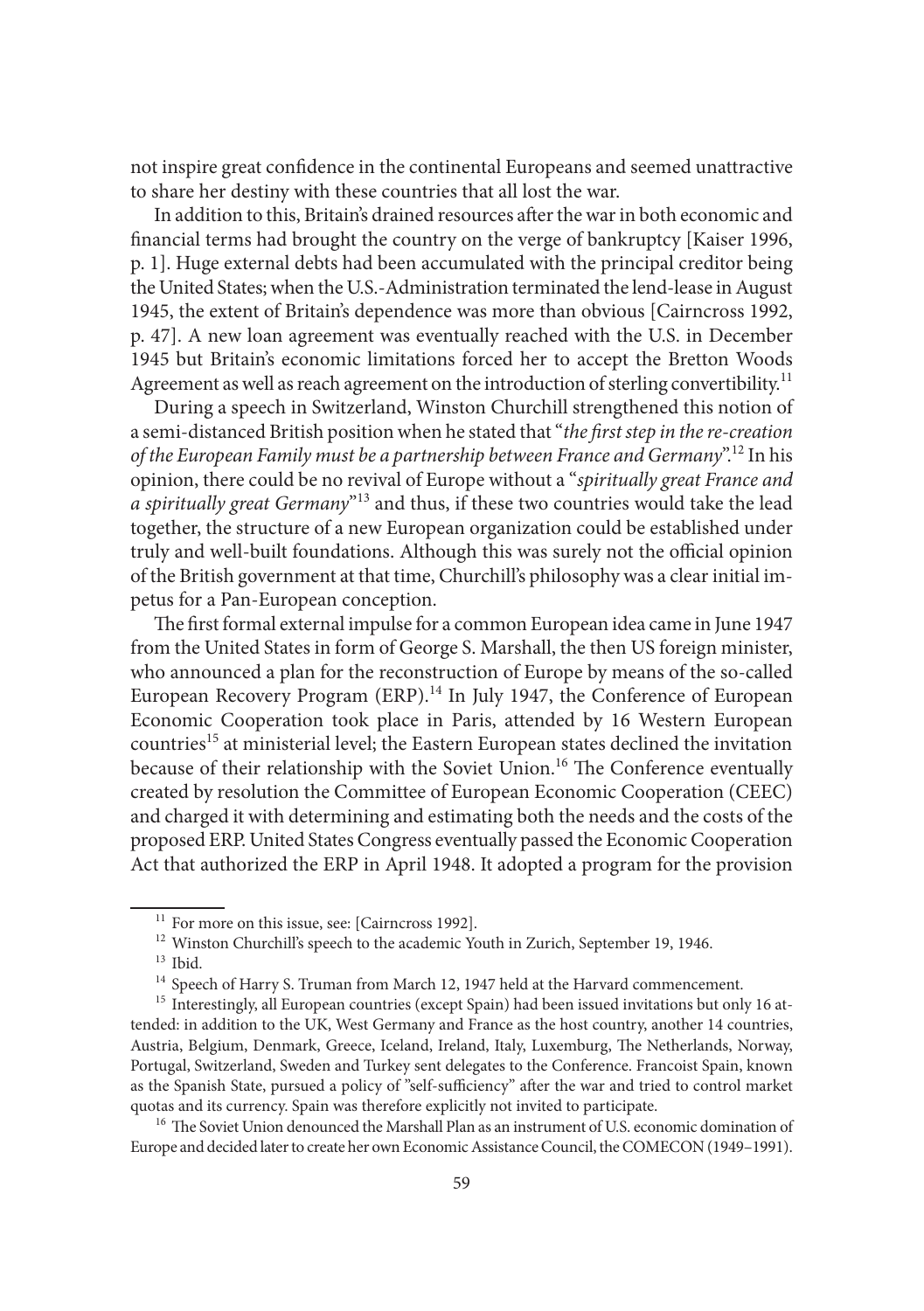of structured finance and loans, goods and raw materials as well as food in order to enable the much needed impetus for economic growth in Europe. The Program was in operation from April 1948 until June 1951 and an amount of around USD 12 billion<sup>17</sup> in total was made available (the equivalent of around USD 75 billion in today's value).

In order to coordinate the ERP two agencies were established, the Economic Coordination Agency (ECA), an agency created to implement the plan from the American side, and the Organization for European Economic Cooperation (OEEC),18 which as a special purpose vehicle was responsible for the coordination and supervision of distributing the funds from the ERP; its activities were further aimed at expanding production, liberalizing trade, dealing with energy issues and possibly harmonizing monetary policy within the Community. Interestingly, West Germany officially entered the OEEC during the second year of the Program in June 1949. The central aim of the U.S. government was not purely the short-term economic recovery of Europe but rather the long-term economic and political reconstruction with integration into one economic area [Hogan 1987].

It was hoped that the Organization would provide the stepping stone for full European integration but it soon turned out that real viability was not achievable in the near future, mainly because the interests and aspirations of the participants were too diverse. Stagnation in terms of political advancement between the Europeans was visible, the Soviet threat was still not averted and the situation on Germany was defined by continuous discussions regarding national interests. France for instance, saw herself as the leading European steel producer in the long run and for this, claims on the coal production from the Ruhr were made. For Germany, the problem of the coal industry was both in the economic and political context an issue of national interest and consisted of two elements: firstly the imposed allied control mechanism which was perceived as discriminatory, secondly the desired decentralization and the reorganization of the Saar and Ruhr coal mining industry.19 Britain was in general opposed to a continental European union for it feared that this would be detrimental to her export interests and would furthermore challenge her claim as a leading nation in Europe [Hogan 1987].

The Soviet threat was dealt with by the creation of NATO<sup>20</sup> in April 1949 but this was, as Schwabe describes it, "a meagre result for Americans in their endeavour to integrate Europe" [Schwabe 1995, p. 121]. Although becoming more and more disil-

<sup>&</sup>lt;sup>17</sup> There is no clear consensus on exact amounts, as different scholars differ on exactly what elements of American aid during this period were part of the Plan, i.e., grants and loans. A good analysis for this period represents the work of: [Maier 1981, p. 342].<br><sup>18</sup> Established on April 16, 1948 with its seat at Château de la Muette in Paris.<br><sup>19</sup> For more on this issue and the German policy see: [Hudemann & Poivedin

Canada, Luxemburg, The Netherlands, Norway and Portugal.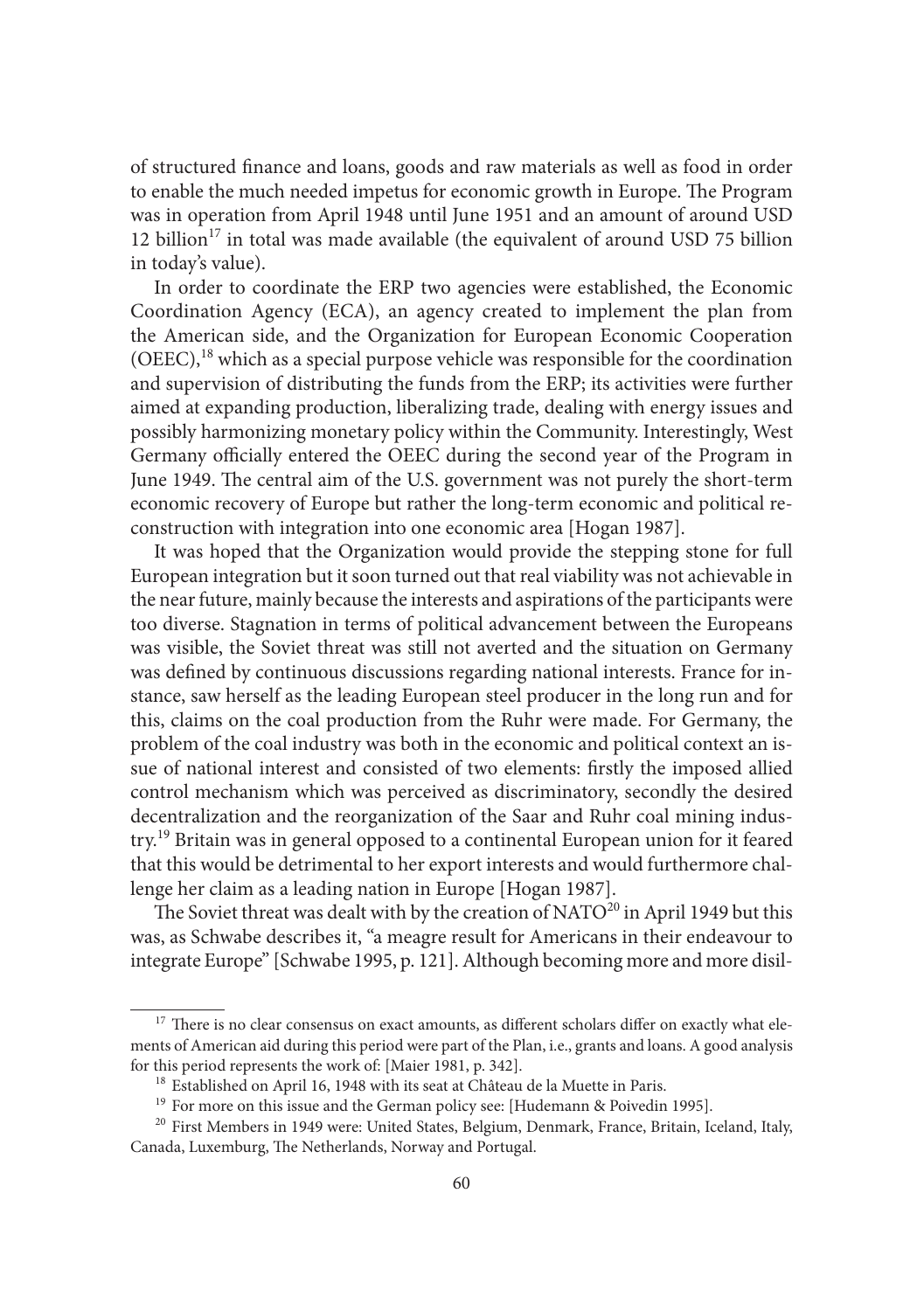lusioned, it seems that the Americans nevertheless shared the view of Britain's leadership role in Europe and thus the Foreign Office initiated to send George Kennan, the director of the Policy Planning Staff of the U.S. State Department to Britain in April 1949 in order to elaborate on measures that would facilitate British leadership in an integrated Europe.<sup>21</sup> As a result, a draft paper<sup>22</sup> was published which was encouraging and disappointing at the same time. It was encouraging because it illustrated the importance of a European integration process, in particular for political reasons; according to the paper, Germany would be of major concern and a tight and possibly supranational organization would promote a closer understanding, particularly within a Franco-German cooperation. With the proclamation of a West German Federal Republic in May 1949, a key aim was to tie the country to the West thereby preventing it from becoming a domineering force ever again. Although this was quite consistent with the policy of the United States, the draft paper also contained a disappointing side, namely the fact that it suggested Britain to stay out of any closer European association. The reasons given were twofold: firstly, the paper assumed that the East-West division of Europe would not be permanent and therefore any steps towards a closer European union were not more than provisional. It would be inadvisable for Britain, the paper concluded, not to maintain this fluid state of affairs in Eastern Europe. Secondly, British Commonwealth commitments and access to the North American markets suggested rather a European "continental" integration with Britain staying outside of the process. When this paper was later forwarded to French and British officials, it proved to be unacceptable to both; the French were not happy to act alone on the continent and Britain did not like the suggestion that it was probably too occupied or even too weak to play a more active role in Eastern Europe [Miscamble 1992].

Meanwhile, the U.S. administration had not given up the idea of European integration<sup>23</sup> and the new Secretary of State Dean Acheson became familiar with the idea that it was more important to achieve European integration within a smaller core group than try to convince Britain to take the initiative [Kaiser 1996]. The three Western Allies, the United States, Britain and France, had decided earlier on to attend regular meetings on foreign minister's level in order to discuss a common policy towards Germany [Duchêne 1994]. At their meeting in September 1949, Acheson turned to France's foreign minister Robert Schuman and asked him to ini-

<sup>&</sup>lt;sup>21</sup> Foreign Office, Public Record Office, April 7, 1949, FO 371 76383, Jebb and Kennan.<br><sup>22</sup> Draft paper dated July 7, 1949 at Policy Planning Staff 'Outline of US Stance towards Question

of European Union', July 7, 1949 in Nelson (ed.), The State Department Policy Planning Staff Papers 1947–1949, vol. 3.<br><sup>23</sup> The concept of "integration" has been analysed by various research groups, such as the European

Univerity Institute of Florence, see EUI Research Project Group Report No 4: Challenge and response in Western Europe or the European Community Liaison Committe of Historians. For a good analysis on this issue, see: [Wurm 1995].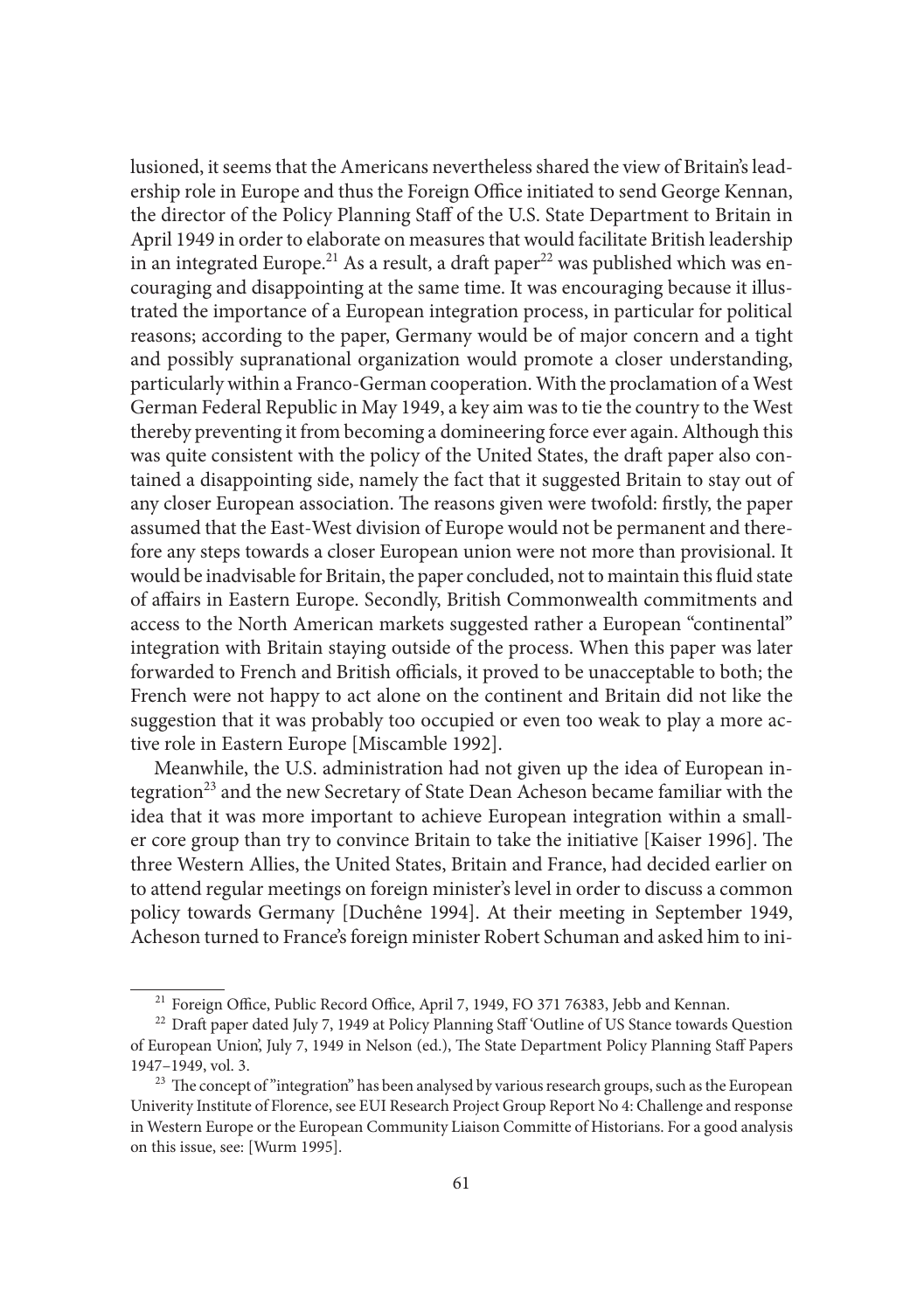tiate a proposal for a common German policy, to be presented at the next meeting of the three Allies in May 1950. What followed next was the development of a process that seemed impossible after the two main actors refused to take the lead on continental Europe. As it will be shown, the insistence of one man coupled with the vision and endurance to succeed led to the Schuman Declaration and eventually to the foundation and ratification of the ECSC.

#### *1.2. The Schuman Declaration*

On the occasion of the meeting of the Allies in Washington in September 1949 between French Foreign Minister Robert Schuman and British Foreign Secretary Ernest Bevin as well as the U.S. Secretary of State Dean Acheson, Schuman faced the challenge to elaborate and draft the broad lines on a common Allied policy toward Germany addressing questions of both the Ruhr and Saar [Acheson 2006]. The proposal was to be presented at the next Foreign Ministers meeting<sup>24</sup> and when Schuman asked his civil servants for suggestions, Jean Monnet was determined to come up with a solution [Monnet 1988, p. 17].

Jean Monnet, a civil servant in the French Ministry of Commerce before the war who was appointed Planning Commissioner in January 1946, had the task to modernize the French economy and prepare it for participation within a new liberal international system. The Commissariat was engaged in central planning strategies with an emphasis on expansion, it was not overly bureaucratic and had a flat structure with tasks assigned to it like, the assessment of documents, provision of capital and loans, determination of priorities, the focus on resources, and the help to curb inflation. The adoption of the first four-year plan covered the years 1947–50 and was, interestingly, concerned with policy implementation of six "basic sectors":<sup>25</sup> electricity, steel, coal, cement, transportation, and agricultural machinery [Massé 1965, p. 211].

Monnet did not hide the fact that he was determined to prevent the return of the well-established French protectionism. Operating from 1945–1952, Monnet pressed within the Commissariat on restructuring the industry, drawing up a balance-sheet and an overall program for the future. He took the initiative from Schuman and began drafting a plan for the establishment of a coal and steel pool which would be regulated by a strong and powerful directorate [Pinder 1985; Ranieri 1986]. Monnet's ideas had a profound influence on the establishment of the ECSC, his great expertise in the management of war economies as well as his close ties to policy makers inside the U.S. administration were extremely valuable and his approach to com-

 $^\mathrm{24}$  The three Allied powers agreed to meet in regular sessions on Foreign Minister level and Schuman was asked to propose a policy at their next meeting on May 11–13, 1950. <sup>25</sup> Later, two further industries were added, fuels and fertilizers.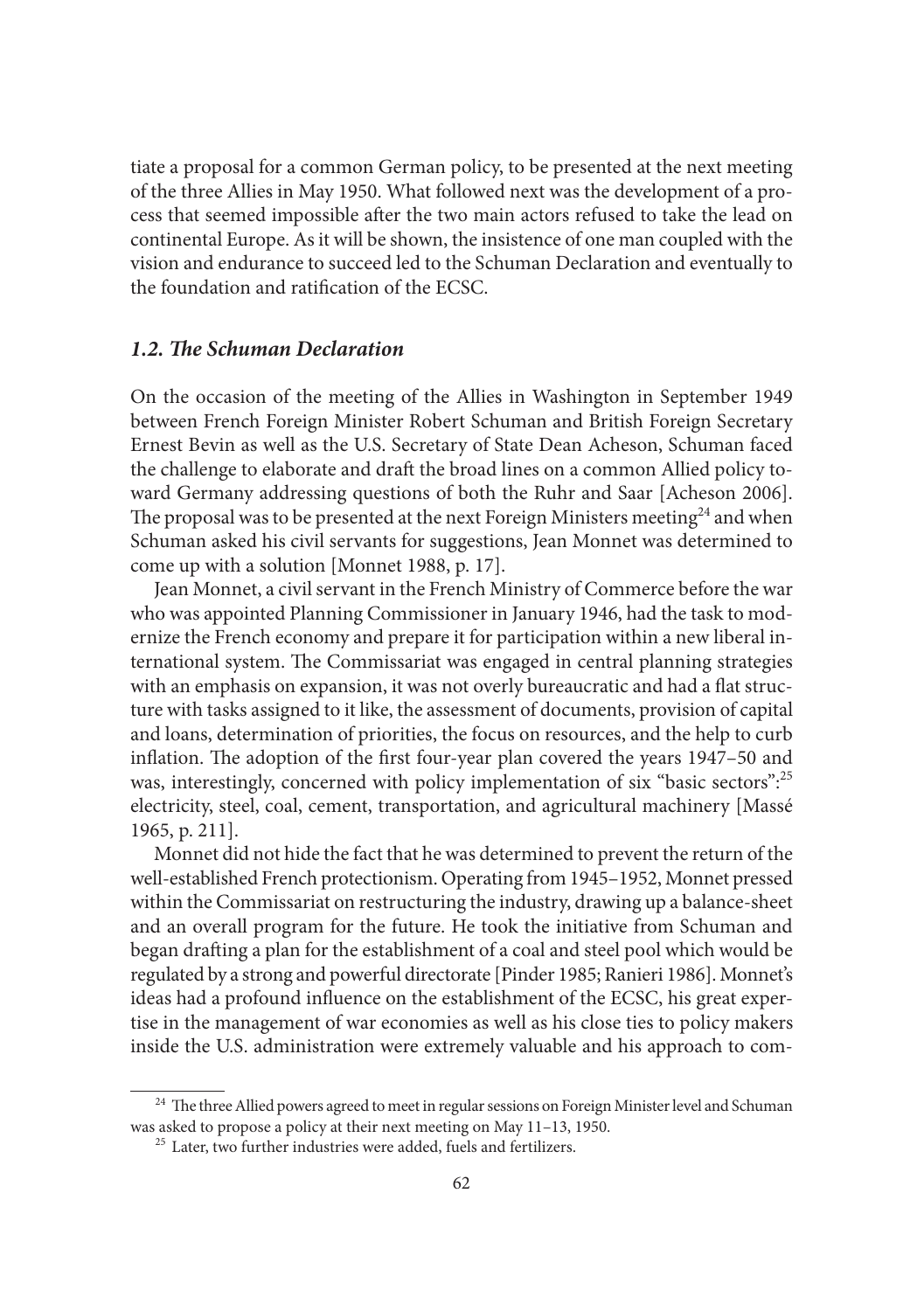bine an active industrial policy with a free market deserves credit. According to his memoirs, he acted immediately because of his discontent with the ineffectiveness of the French policy and his worries about the Soviet threat after the Prague takeover in 1948 [Monnet 1978]. In addition, Monnet had the steel crisis of 1949 still in mind which threatened to undermine French control over her industry and thus endanger national security.<sup>26</sup> Monnet sent his initial plan to Prime Minister Georges Bidault who rejected it immediately. In his memoirs Georges Bidault<sup>27</sup> asserts that he believed the plan could be improved by additional changes or omissions but according to Pierre-Henri Teitgen,<sup>28</sup> Bidault saw the plan as a "utopia of technocrats" [Teitgen 1988]. Monnet did not hesitate and resent the same plant to Foreign Minister Robert Schuman who in contrast took quick steps to bring the plan past the government and eventually obtain the assent by the Cabinet to propose it at the Foreign Ministers Conference on May 13, 1950.

With the assent of the French Cabinet in mind, Robert Schuman took a step further and announced the Plan already on May 9 at a press conference; the Plan came to many as a big surprise since they were not involved in the design process and were caught totally unprepared [Young 1984]. The Plan proposed the creation of a Franco-German coal and steel community under a common High Authority, "*within the framework of an organization open to the participation of the other countries of Europe*<sup>".29</sup> The security-political dimension for France was mentioned throughout the document and "solidarity in production" was anticipated to "lay a true foundation for the economic unification" for all member states. By pooling basic production and instituting a supranational authority with binding decision making power, "the realization of the first concrete foundation of a European federation indispensable to the preservation of peace" would be preserved.<sup>30</sup> Four important goals of economic policy should be ensured by the new common High Authority: $31$ 

- modernization of production and the improvement of its quality.
- supply of coal and steel on identical terms to the French and German markets.
- development in common of exports to other countries.
- equalization and improvement of the living conditions of workers in mentioned industries.

It cannot be denied that these goals were very broadly defined and not very specific but according to Herbst, the key component of the Plan's success was exactly

<sup>&</sup>lt;sup>26</sup> In spring 1949, a surplus supply of steel had appeared for the first time after the war, resulting to fears that these surpluses would result to a possible restoration of international cartels. Monnet thus believed that this fact could undermine French control over her own industry as well as that of the Ruhr and Saar. <sup>27</sup> Georges Bidault was party leader of the Mouvement Républicain Populaire (MRP).<br><sup>28</sup> Minister of Justice. <sup>29</sup> CEAB I/1/55 Déclaration de Robert Schuman, May 9, 1950.<br><sup>30</sup> Ibid. <sup>31</sup> ECSC Treaty Title 1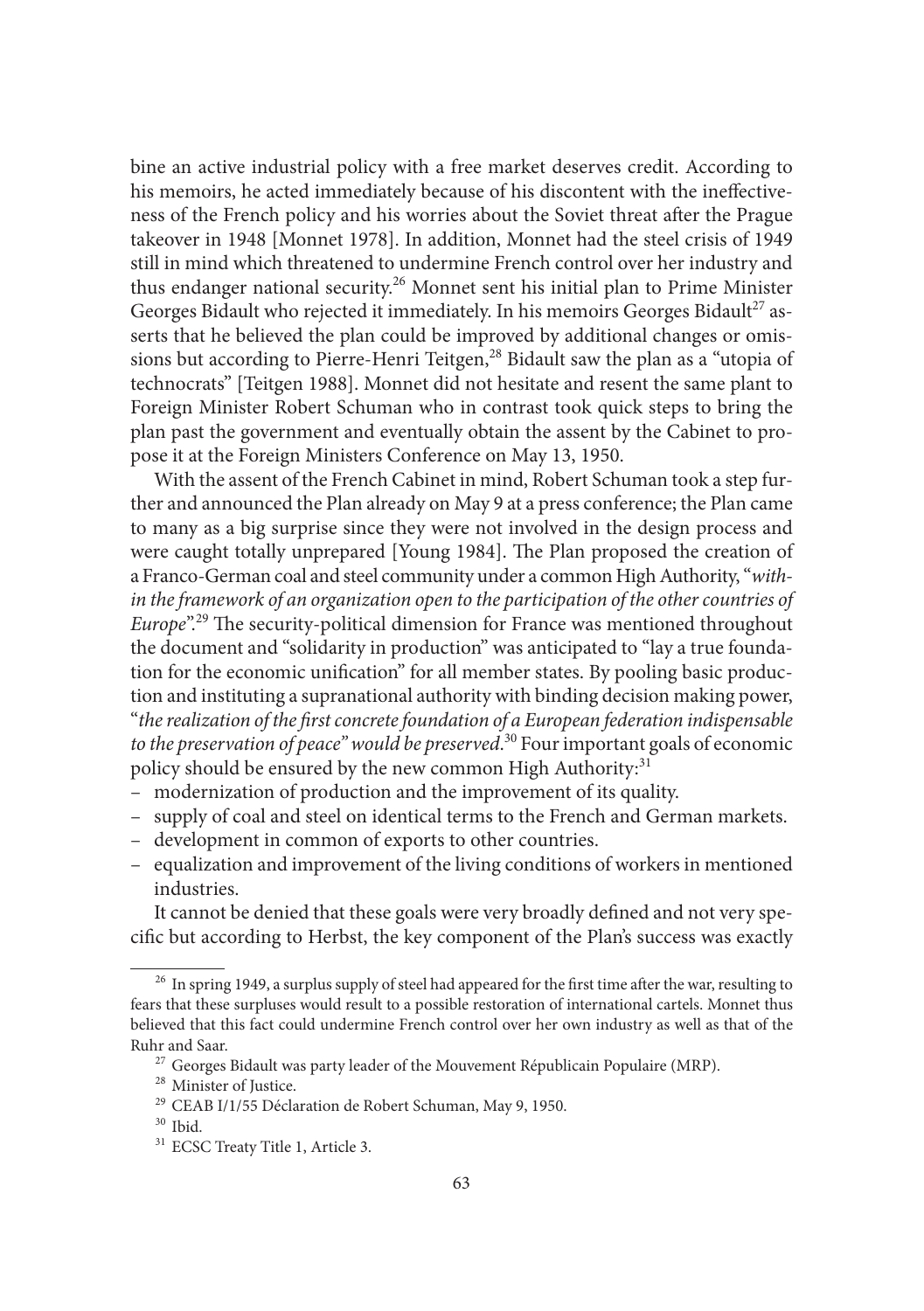this ambiguity [Herbst 1988, p. 194]. Very few people knew that Monnet was draft ing such a proposal and its secrecy and speed ensured that no one had the time to object it before its announcement. In France, reactions were mixed, supporters in favour of the community plan inside the governing coalition composed of only one third of its total members with the larger number voicing skepticism about the adoption of strongly "Europeanist platforms" [Parsons 2003, p. 56]. The opposition was caught off -balance and a serious issue against the Plan was the belief that Europe could not be built without Britain; a break with Britain could thus "shore up a decadent German and French capitalism and affront the British Labour Party".<sup>32</sup>

Similarly, conservative liberals, Gaullists, the Communist Party and independent industrialists criticized the Plan arguing against its supranationality and in favour of British participation as being essential and "absolutely crucial".<sup>33</sup> According to Poidevin, Charles de Gaulle ridiculed the Plan on May 19 as "*a kind of hodgepodge*  of coal and steel, which nobody knows who runs it or who definitely profits from it" and MRP party leader Bidault "*had great misgivings about placing French industry under a supranational authority*" [Duchêne 1994, p. 205]. The question arises how Schuman managed to gain support for his Plan despite serious criticism and rather reluctant support; the negotiation process describes how and why some initial clauses had been challenged and in particular by whom. It is not intended to be an exhaustive account but rather a discussion on the most important points. In this context, it needs to be noted that already back in autumn 1947, the first sporadic negotiations between representatives of the German and French heavy industry took place. These meetings became more regular gradually and their intention was to strengthen trade, negotiate equity participation models and market sharing agreements [Bührer 1991, pp. 75–80]. Further multilateral contacts between the two nations were established within the various committees of the Organization for European Economic Cooperation (OEEC) [Bührer 1997, pp. 98–157]. It can therefore not be said that the French initiative around the Schuman Plan came about totally unprepared for the German steel industry.

#### 1.3. The Negotiation Process

Robert Schuman and Jean Monnet pushed ahead their idea and invited various delegates to meet in Paris on June 20, 1950. Here the full scope of French thinking became known to the invited audience and the first discussions were scheduled to take place on July 3, 1950. What helped the two actors to go ahead was the fact that Germany had welcomed the Plan with Chancellor Konrad Adenauer, who was in-

 $^{32}$  This fear was expressed by Guy Mollet, party chief of SFIO, who suggested to Monnet instead an explicitly un-supranational alternative within the Council of Europe. More at: [Griffiths 1988].  $\frac{33}{13}$  Mallet, L´Idée, p. 147.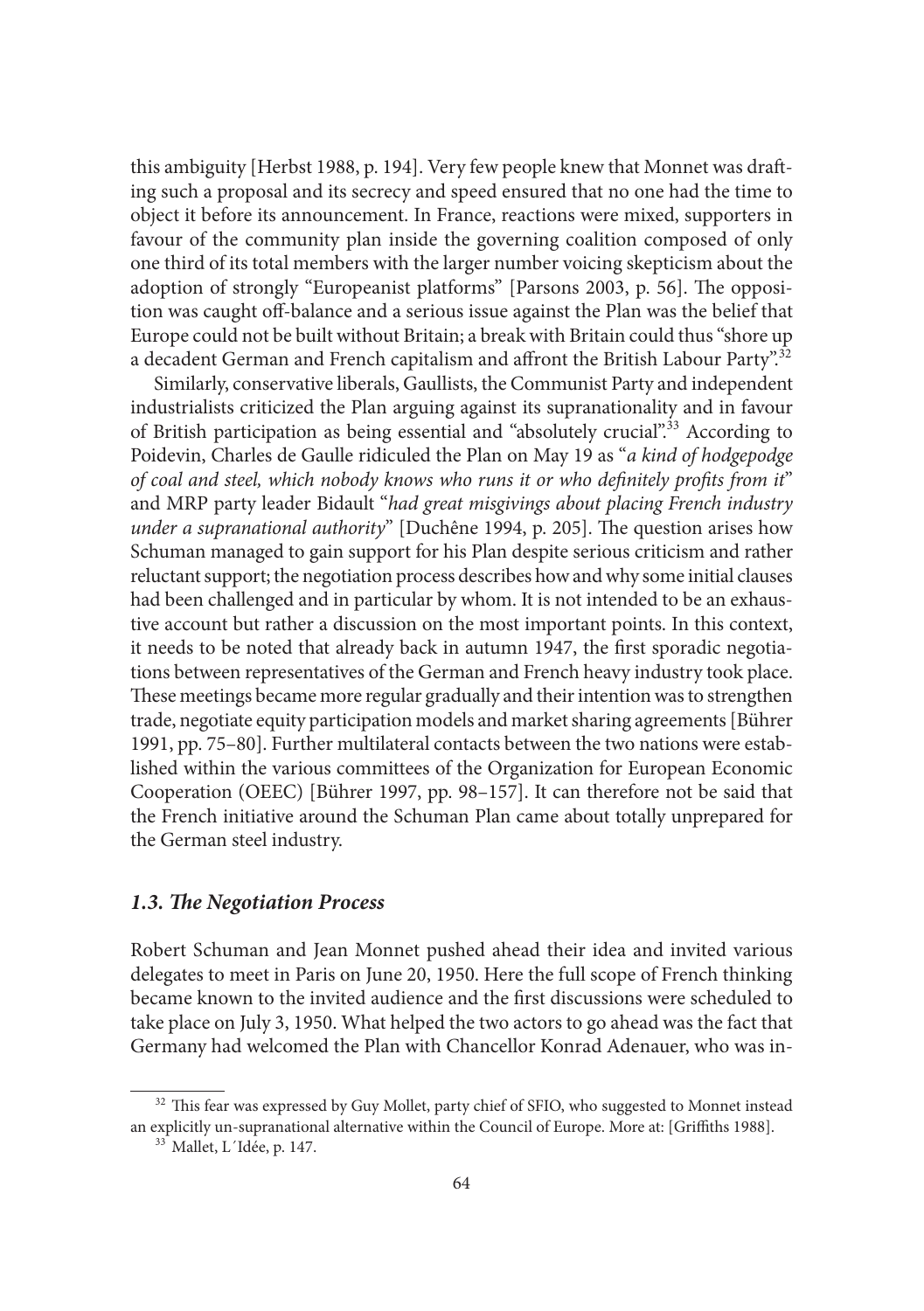formed before the announcement, speaking in favour of it. Schuman's proposal thus became a Franco-German initiative, backed by both the French and German governments. The Intergovernmental Conference (IGC) was attended by representatives from France and Germany, in addition to Italy, Belgium, Luxemburg and The Netherlands, which all responded to the invitation and turned up at the negotiating table. The British declined to participate objecting officially to the notion of supranationality and legislative initiative of a High Authority [Kaiser 1996, p. 19]. Other reasons which have been elaborated above surely also played a significant role. As a matter of fact, the IGC was chaired by Jean Monnet; the French Cabinet<sup>34</sup> had been persuaded by Robert Schuman to allow Jean Monnet to chair the negotiations with the help of a few aides and Jean Monnet chose the following five persons to help him in this process [Monnet 1978, pp. 295–298]:

- Étienne Hirsch, a civil engineer and administrator, Deputy Commissioner of the Commissariat Général du Plan,
- Prof. Pierre Uri, economist and Member of the Commissariat Général du Plan,
- Paul Reuter, a lawyer,
- Tony Rollmann, steel expert from Luxemburg,
- Philipp de Selliers.

The discussions centered around the common task of seeking a solution to the advantage of all members and it was made clear that the powers of the High Authority and its independence were not to be questioned, since they constituted the central point of the proposal [Monnet 1978, p. 323]. As Anderson points out, Monnet consistently worked for supranational goals within a European context and envisaged the creation of a united Europe that would match the power of the United States [Anderson 1997].

Before the commencement of the Conference, Monnet prepared the so-called Document de Travail, a first draft treaty with forty articles, based on the idea of an independent High Authority [Monnet 1978, pp. 139-140]. The proposal included, inter alia, clauses on price discrimination and equalization of costs, cartel provisions, labour migration, de-concentration of Ruhr firms, the lifting of limits on economic production and concessions on the Saar area. The Conference consisted of different working groups, such as production, investment & prices, trade policy, and social questions but was characterized by the fact that Monnet was always in charge, commenting on his draft and explaining his ideas, persuading individuals or small groups of the importance of the political goals ahead and trying to influence different actors to follow his line of thinking. His role has been described by Gillingham as someone against "it was difficult to win" because he had attributes his critics lacked, such as "his vision of the future, his plan of action and his power to move events" [Gillingham 1991, p. 129].

 <sup>34</sup> Cabinet meeting from June 12, 1950 [Bührer 1991, pp. 75–80].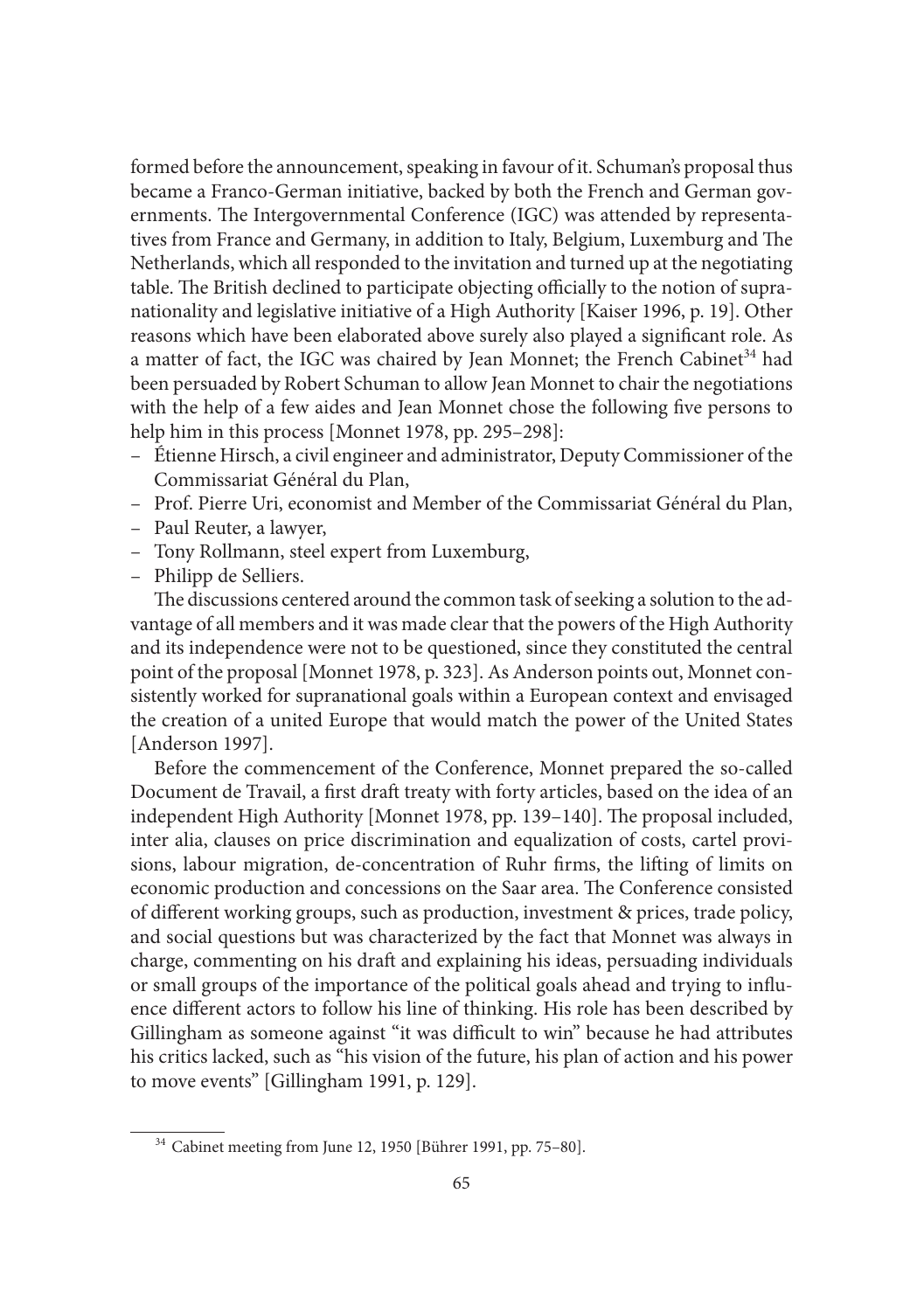The Conference groups met until August 12, 1950 when the negotiations were suspended for the summer and resumed on August 31, with a modified structure. New guidelines were introduced for each working group and work was assumed until the beginning of November when draft versions<sup>35</sup> on a final treaty began to circulate. It refined many of Monnet's proposed plans, for instance, the Netherlands insisted on a Council of Ministers which would effectively approve decisions of the High Authority under a majority vote but in the end, a common agreement materialized between the contracting member states. Monnet expected to bring the negotiating process to an end by August but many discussions on technical issues prolonged this process. Objections for example, were raised to the proposed investment and production controls and the price determination system; they could only be solved by some kind of concessions. With regard to the Ruhr area, Monnet sought to relinquish the International Authority of the Ruhr (IAR) and transfer power from the Allies to the new coal and steel community, as soon as it came into existence and proved able to take over responsibilities from it [Gillingham 1991]. Changes were made on further issues but the essential elements of Monnet's draft proposal however, the promotion of competition and productivity, the transparency of covenants and the modernization of the coal and steel industry were left untouched.

Finally, on March 5, 1951 the Treaty was presented to German Chancellor Adenauer who accepted it five days later.<sup>36</sup> On April 18, 1951 the foreign ministers of the six Member States signed the "Treaty Instituting the European Coal and Steel Community", consisting of 100 articles and a provision to remain in effect for a fifty-year period. A Court of Justice was added in order to arbitrate conflicts and a consultative Assembly with representatives from different trade unions. The Treaty entered into force on July 23, 1952 establishing the seat of the High Authority in Luxembourg; its first President became Jean Monnet himself on August, 10 1952 who held this position until June 23, 1955 and was eventually succeeded by René Mayer.<sup>37</sup>

Despite the importance of Monnet's role during the negotiation process, his contribution has also been criticized by traditional federalists. Burgess points out that the integration process was established within a technocratic and elitist environment with Monnet having been motivated by a "vision of a Europe united by a bureaucracy" [Burgess 1989, p. 59]. In the words of Altiero Spinelli, "Monnet has the great merit of having built Europe and the great responsibility to have built it badly" [Burgess 1989, p. 55] and the legacy of this early strategy has, according to Featherstone, led to the backlash against the Maastricht Treaty as a direct consequence of Monnet's original strategy [Featherstone 1994, p. 151]. The fact that Monnet elaborated on

 $35$  Draft treaty texts for the final period were published on November 9, November 30, December 9 and December 17, 1950 [Bührer 1977, pp. 98–157].<br><sup>36</sup> AN 81 AJ142 Adenauer to President of the Allied High Commission, March 14, 1951.<br><sup>37</sup> European Union, June 1, 1955 at http://europa.eu/about-eu/eu-history/1945–1959/

dex\_en.htm.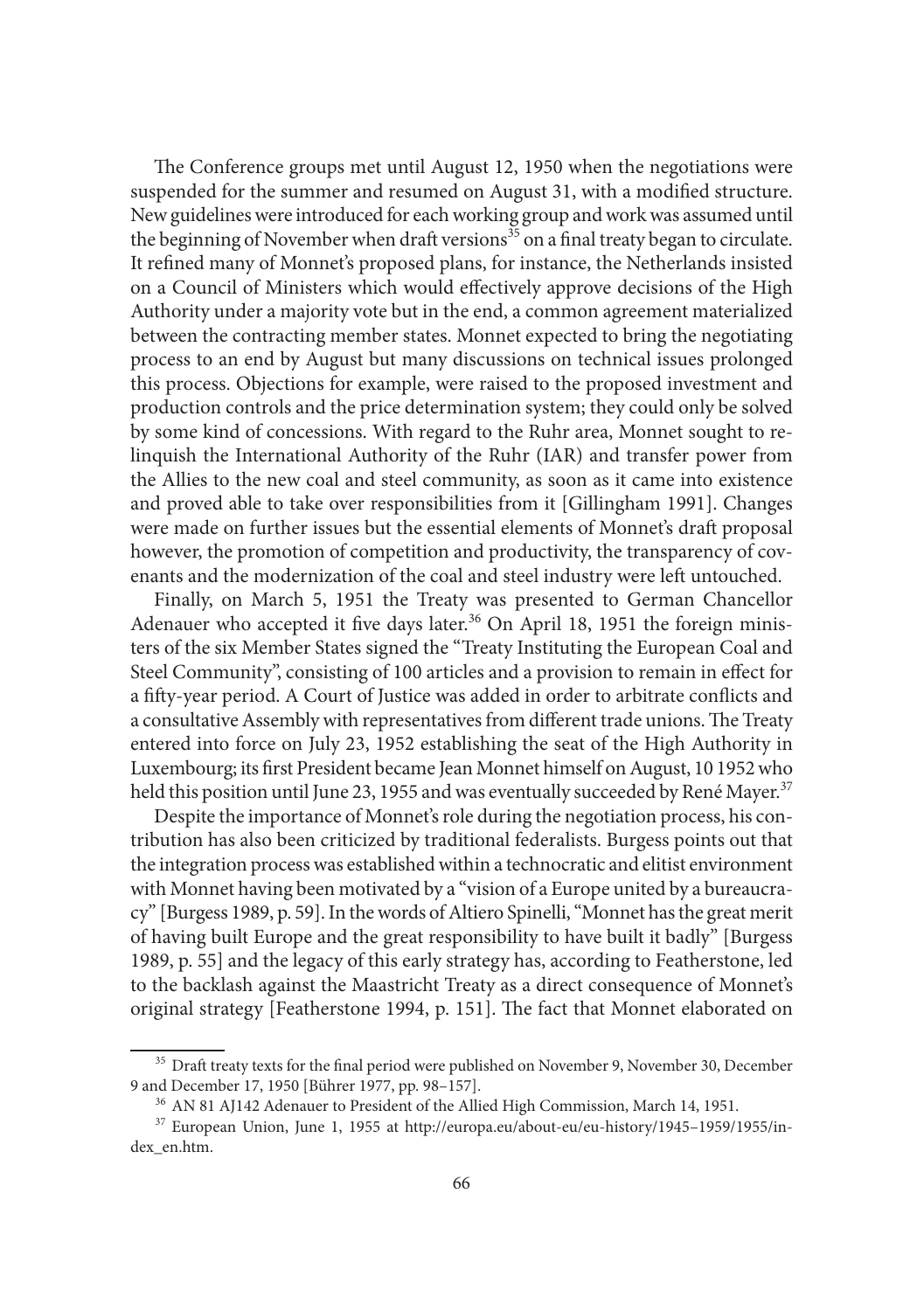almost the same issues during the negotiation process as during his time as the head of the Commissariat Général du Plan, has let Milward to argue that the ECSC has been launched in order to save the domestic French plan which already had begun to falter [Milward 1984, p. 395]. Indeed, Monnet's previous position at the Planning Commission established a certain technocratic approach within the ECSC, helping "to give the technocrat a special position: government action following the advice of experts" [Ardagh 1968, p. 17].

Gerbet sees a connection between Monnet's attitude towards the ECSC and the predecessor organization, the IAR in respect of the establishment of a High Authority; both were concerned with the coal and steel sector and their organizational structure was based on a Council and a Commission [Gerbet 1986, p. 220]. Monnet felt strongly about the principle of a High Authority which was formed not by official representatives of States but rather by expert independent representatives [Gerbet 1986, p. 221]. So crucial did Monnet regard supranational authority that he strongly defended its establishment during the negotiation stage and was not overly enthusiastic by claims made by the Benelux delegations which demanded a Council of Ministers in order to have some kind of governmental supervision [Milward 1984, p. 409]. Gillingham argues that the negotiations had not developed as Monnet had anticipated in this regard [Gillingham 1991, p. 130] and there has been some academic discussion as to the extent of the final diversion of the ECSC away from Monnet's original ideas [Grifiths 1988; Diebold 1988].

The developments so far had shown that France's policy on Germany changed significantly during the years but what led to this development in the end? What were the main arguments within the country and why did the other countries send their representatives to Paris? Germany, the Benelux and Italy all had different reasons for agreeing to join, and this question shall be pursued in the following section.

# **2. The motivation of the main actors France and West Germany**

#### *2.1. France*

France, being one of the four victorious powers after the war, saw the reconstruction and modernization of its own economy closely connected to that of Germany, one aspect being her proximity, another, the burdened historic past of the two countries. In particular Germany's industrial heartland was integral to French plans in order to create a more equitable relationship of power and prevent the resurgence of Germany hostilities. Under this plans, German heavy industry should be dismantled by detaching the Rhineland with its vast reserves of coking coal and placing it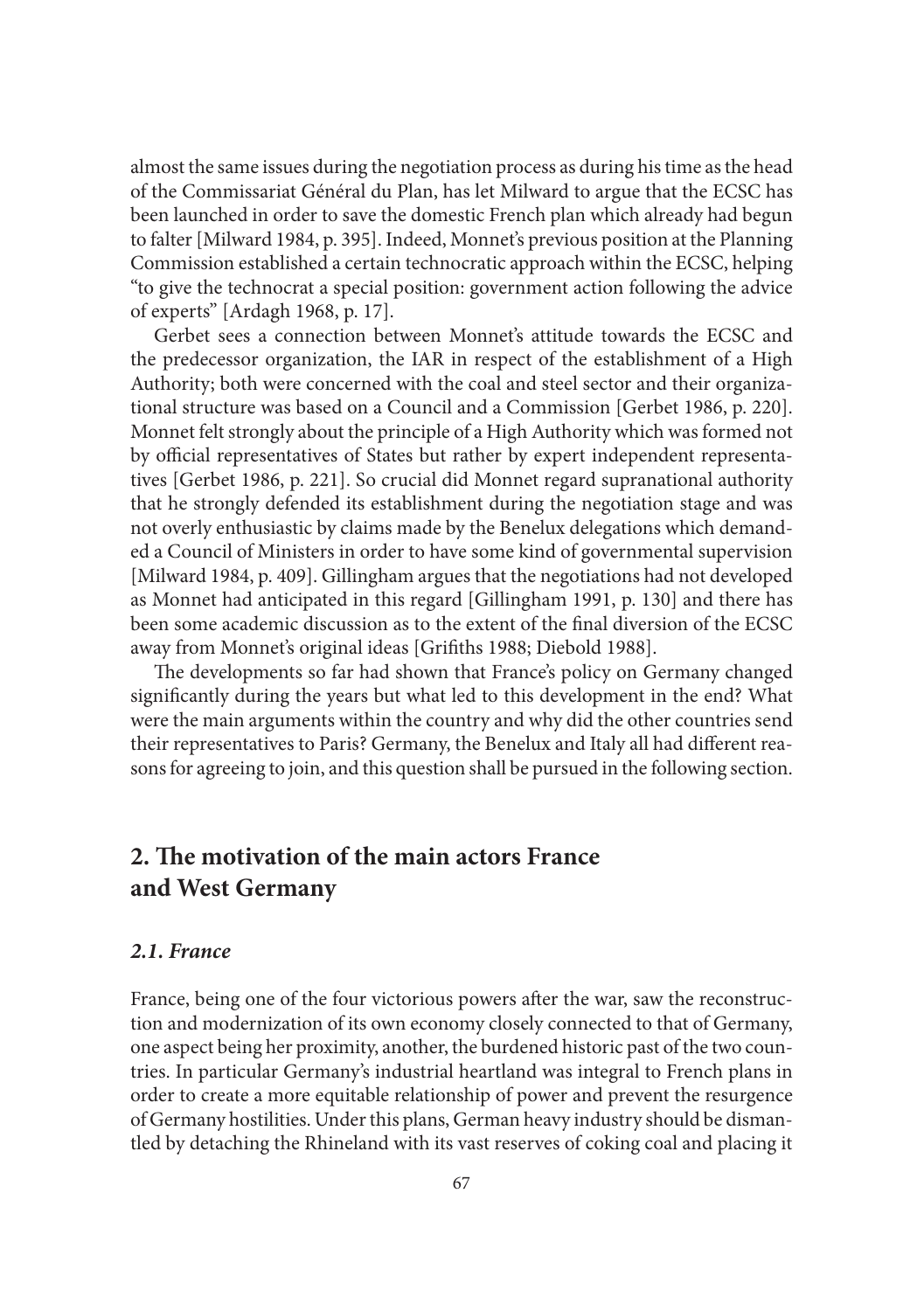under French control or at a minimum under international management, while the Saar<sup>38</sup> with its steel-producing region was to be ceded to France [McDougall 1973, pp. 10–11]. Coal and steel were central concerns of French policy makers and access and transfer of German product of imminent importance.

France's initial European policy towards Germany was not based on reconciliation or cooperation but rather on control and supervision, in order to break German political power and bring the Franco-German relationship to an equilibrium. French concerns were to be appeased by regulative measures of the Rhineland and provisions of restitutions to compensate France for wartime losses.39 French occupation was intended to be long and "ultimate authority over the reorganization and supervision of the German economy" should be imposed "in order to assure that the habitual camouflaging methods do not result".<sup>40</sup> According to an internal document of the French Defense Ministry from April 1946, "no imaginable solution could offer France stronger guarantees than those it enjoyed participating in the present occupation of Germany".<sup>41</sup> France's perception was that there was a glued connection between Germany's heavy industrial dominance of the past and the coal industry of the Rhineland<sup>42</sup> so that the Ruhr needed to be controlled under a shared European administration.

The establishment of an international administration for the Ruhr was not only seen as a security measure to tame a reviving Germany but was also important as a guarantee for having access to German coal which was desperately needed in France. With this in mind, the then French President Vincent Auriol warned US-Secretary of State George Marshall that "French recovery would fall behind Germany's" if coal deliveries would not be increased considerably.<sup>43</sup> A key driver was Hervé Alphand, Head of the Economic Department of the French Foreign Ministry who introduced a Paper including the French negotiation proposal for the Moscow Foreign Ministerial Conference in fall 1947. The Alphand plan recommended three main demands on the future structure of the Rhineland:<sup>44</sup>

<sup>&</sup>lt;sup>38</sup> The Saar became a political entity in 1920 after the Treaty of Versailles. A 15-year term mandate was formalized which gave France the right to administer the region; after 1935, it rejoined Germany. In July 1945 the Saarland came under French administration again which lasted until December 31,

<sup>&</sup>lt;sup>39</sup> AN 457 AP [Allemagne 60 prov.], "Direction Générale des Affaires politiques: Contrôle de l'industrie allemande", March 30, 1945.

<sup>&</sup>lt;sup>40</sup> Ibid.<br><sup>41</sup> AN 457 AP [Allemagne 60 prov.], "Etat-major de la Défense nationale, lére section, no. 384 DN/ IP/TS", April 8, 1946.<br> $42$  According to the London Agreement of April 20, 1949 the Ruhr was defined as an area within

the Rhineland, consisting of 36 districts in the regions Düsseldorf, Münster and Arnsberg.<br><sup>43</sup> FRUS 1947/II 740.00119 Council/3–647, "Minutes of conversation between the Secretary of

State and the President of France, March 6, 1947.<br><sup>44</sup> Text of the Ruhr Memorandum, Februar 1, 1947 in: Documents relativs à l'Allemagne. Conseil

des Ministres des Affaires étrangères DRA Paris 1948, S. 270-276; dt. in: Europa-Archiv 1947, pp. 541-543.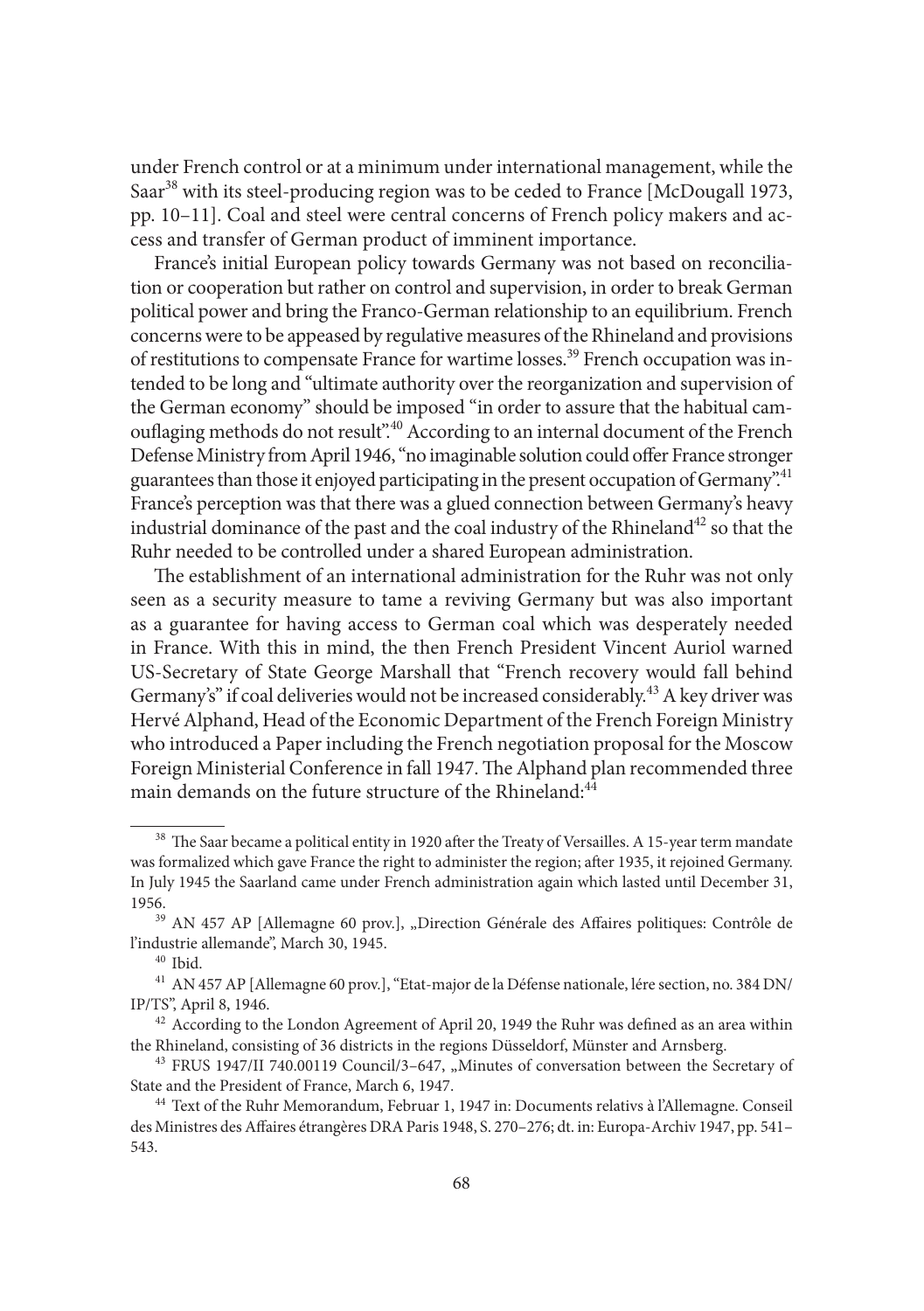- maximum increase of coal and coke production of the Ruhr and its distribution according to essential needs of European countries.
- output of the raw materials industry, iron and steel works as well as the chemical industry should be regulated and limited.
- displacement of three million tons of basic steel capacity from the Ruhr to Lorraine.

Alphand believed that his plan would harmonize the security aspects of France within their economic dimension and the shifting of steel production away from the Ruhr was regarded as a possible way of controlling the steel production capacity of Germany. In this context, French Foreign Minister Georges Bidault explained in front of the delegates at the Moscow conference the French rational of the plan: should Germany after the displacement of the Ruhr require larger amounts of steel in order to realize its allocated production level, this excess production could be produced and delivered by other European countries like France, Belgium or Luxemburg.<sup>45</sup> It should be noted, that the Saar had already been removed from Germany in 1946 and turned into a protectorate under French economic control.<sup>46</sup> Furthermore, France had refused to merge its zone of occupation with those of Britain and the U.S., out of fears that this would constitute a quasi-unification of Germany [Young 1990]. Willis argues, that from the moment the French zone of occupation "which for four years had been not only the symbol of France's international status, but also the means of enforcing its will on Germany" was merged with the Bizone in September 1949, France lost her independence in Germany [Willis 1965, p. 31]. Willis' conclusion from this is that this move signals the political failure of French policy and this view is supported by Hill who describes France as lacking the real strength to be a great power [Hill 1994].

French plans for the complete detachment of the Ruhr were met with greater resistance from both the Allied Control Council and the Germans, but French policy makers did not stop here and presented a new proposal in February 1948, suggesting the creation of an international Ruhr authority for the Rhineland [Parsons 2003]. This new body was to include delegates from France, Britain, the United States, the Benelux nations and the occupation authorities of Germany on behalf of the German state; it would be empowered to approve production plans, appoint management and determine domestic consumption as well as export of coal and coke.47 Why had this proposal been suggested?

The announcement of the Marshall Plan in April 1948 led to a new challenge for France's strategy towards Germany since the offer from the United States to

<sup>&</sup>lt;sup>45</sup> Déclaration faite par le chef de la délégation francaise, Moscou, March 20, 1947.<br><sup>46</sup> The Saarland returned to German administration in January 1, 1957, but France retained the right to mine from its coal mines until 1981. 47 Foreign Relations of the United States (FRUS) 1948/II 740.00119, Council/2–2748, Ambassador

in the UK (Douglas) to Secretary of State, February 27, 1948, pp. 97–98.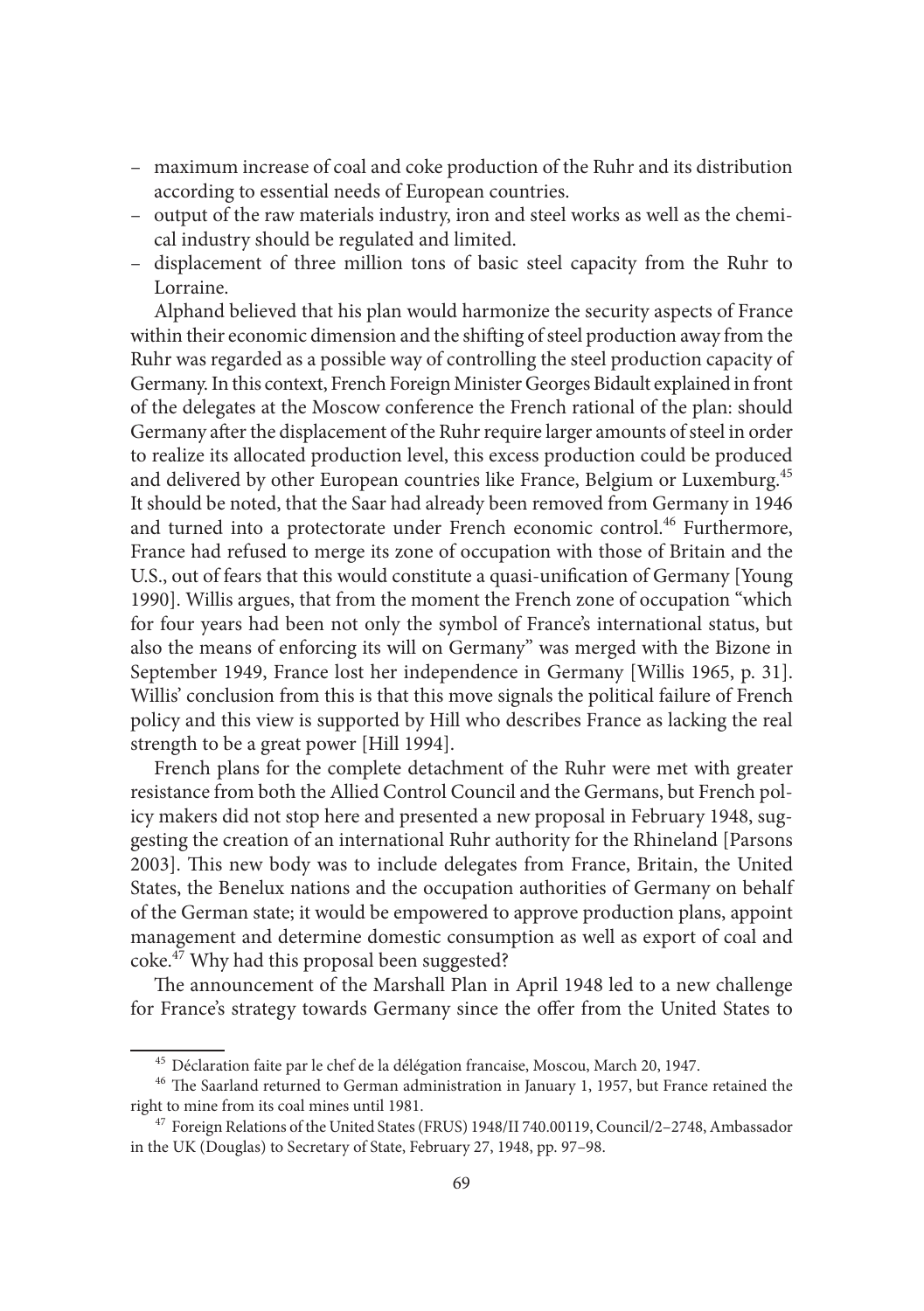help in the recovery of its Allies would come with conditions that would undercut French policies. One of the major obstacles, for instance, was the intention of the Marshall Plan to get involved in the reconstruction of Germany as well, in addition to Europe, another was the American expectation that France would integrate with the Germans for the distribution and investment of the help provided, the reason being that the United States expected the European recipients to work collectively [Milward 1984].

In the meantime, the relationship between the four Allied forces had deteriorated, East-West tensions worsened and the meetings of the Four Powers were characterized by major disagreements over issues of reparations, control over the industries of the Ruhr, and German unity. For the United States, questions of national security were beginning to focus more and more upon the Soviet Union rather than on Germany and news of the Communist takeover in Czechoslovakia<sup>48</sup> added impetus to the urgency for creating a West German entity. In March 1948, at a routine Allied Control Council meeting in London, the Soviet delegation<sup>49</sup> walked out of the meeting, effectively ending the Council and paving the way for a separate West German state. The London conference on Germany which commenced in March 1948 and continued throughout April and May issued its final recommendation on June 7, 1948 with a decision not very much in favour of France [Milward 1984].

Contrary to France's traditional strategy, the Western Allies would allow a German Constituent Assembly to form a new federal government with its own constitution and a new currency. However, the delegates also submitted a draft agreement on the establishment of an international institution for the Rhineland to their Governments which was made public on December 28, 1948.<sup>50</sup> According to the proposal "*the institution should have powers to ensure that the German Authorities do not institute, carry out or permit artificial or discriminatory transport, price and trade practices, quotas, tariff s and similar governmental measures or commercial arrangements which would distort the movement of Ruhr coal, coke and steel in international trade*" and furthermore "*would be charged with responsibility for the safeguard and protection of foreign interests in the coal, coke and steel industries of the Ruhr in conformity with international agreements*".<sup>51</sup>

Clearly, this proposal was very similar to the suggestion made by France earlier on and it was a concession to French security concerns by ensuring her access to Ruhr coal. For France the creation of lasting limits on the German economy through an international institution for the Rhineland was an important issue and French

 $^{48}$  Czechoslovak coup d' état of 1948. <br> $^{49}$  The delegation on March 20, 1948 was headed by Marshal Vassily Sokolovsky, the Soviet military governor in Germany. 50 United States-Department of State. Documents on Germany 1944–1985. Washington: Department

of State, [s.d.]. 1421 p. (Department of State Publication 9446). 51 Ibid.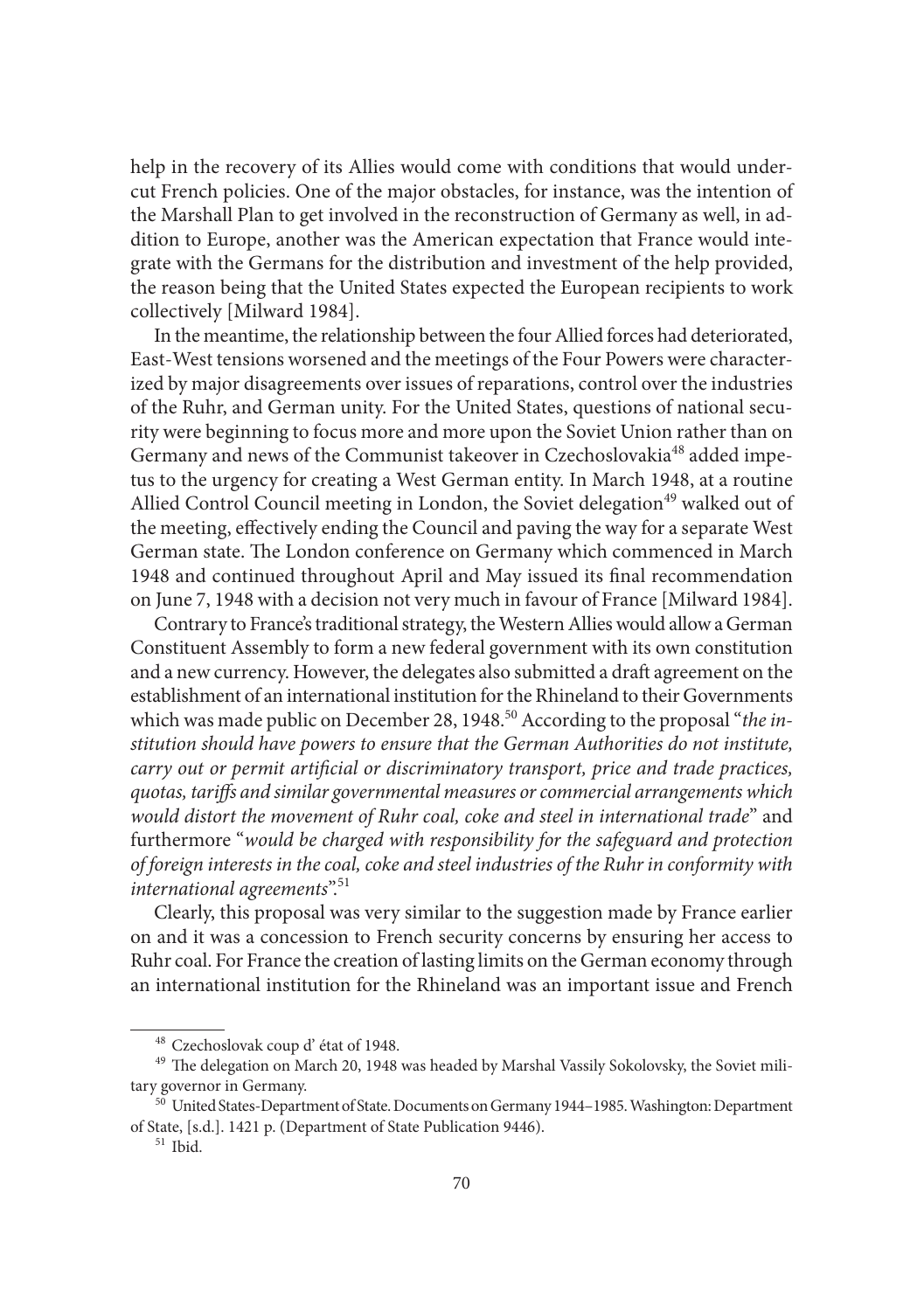acceptance was, according to Milward "*not in the name of a new conception of relations with Germany but because it brought the French limited but real satisfaction on German control*" [Milward 1984, p. 160]. On April 27, 1949 an agreement was signed establishing the International Authority of the Ruhr  $(IAR)$ .<sup>52</sup> The Authority was to assure that the "*resources of the Ruhr shall not in the future be used for aggression but in the interests of peace, guarantee European powers operating in the common good in a non-discriminatory access to the Ruhr coal and steel*", and encourage a lowering of trade barriers as well as the democratization of Germany. The agreement accepted in general the French proposal of a jointly exercised Authority but did not extend to the appointment of management; instead, a Military Security Board was created to vet proposals for factory construction with a view of preventing the reestablishment of an armaments industry.53 Although the Germans opposed to the establishment of this international body, it was a condition imposed by the Allied forces for permitting them to establish the Federal Republic of Germany [Milward 1984, p. 145].

Jean Monnet was convinced that the establishment of the IAR represented a step in the right direction but believed that a stronger framework would be needed in the future to secure French access to coal from Germany. His anticipation that occupation of Germany would inevitably end at some point, led to the conclusion that Europe's future lay in unification [Roussel 1996]. Similarly, as Gerbet cites from different notes inside the French Foreign Ministry,54 "*the French government arrived at the conviction that the guarantee that it seeks can only be validly obtained by associating Germany in a broader framework, that of Europe*" [Gerbet 2004, p. 209]. According to these documents, Ruhr steel should not be German steel but a part of European steel, […] thus "*tying down Germany to be assured of the security guarantee France seeks*". Politically, "*a Germany associated to Europe by contractual links respecting her interests will not have the temptation to undertake adventures*".55

France soon realized that Britain, a very important part of the Western alliance since the Ruhr was actually placed in their sphere of power, was rather not interested in economic cooperation; in particular she was not eager to the establishment of supranational European institutions. The establishment of the Council of Europe at the Treaty of London in May 194956 was the intention to incorporate Germany into a Franco-British way of Europe [Parsons 2003]. The British government had not necessarily European integration per se in its mind but rather Britain's survival

 $^{52}$  The IAR moved its activities to the ECSC by the Treaty of Paris in 1951 and ended its work in May 27, 1952.<br><sup>53</sup> FRUS 1948/II CFM Files, Lot M-88, Box 118, File-TRI Documents "Paper Agreed Upon by the

London Conference on Germany", May 27, 1948, pp. 285–288. 54 L'Allemagne et l'Union européene, January 5, 1949, Centre Virtuel de la Connaissance sur

l'Europe, Château de Sanem, L-4992 Sanem (Luxembourg). www.cvce.lu. 55 Ibid. 56 May 5, 1949.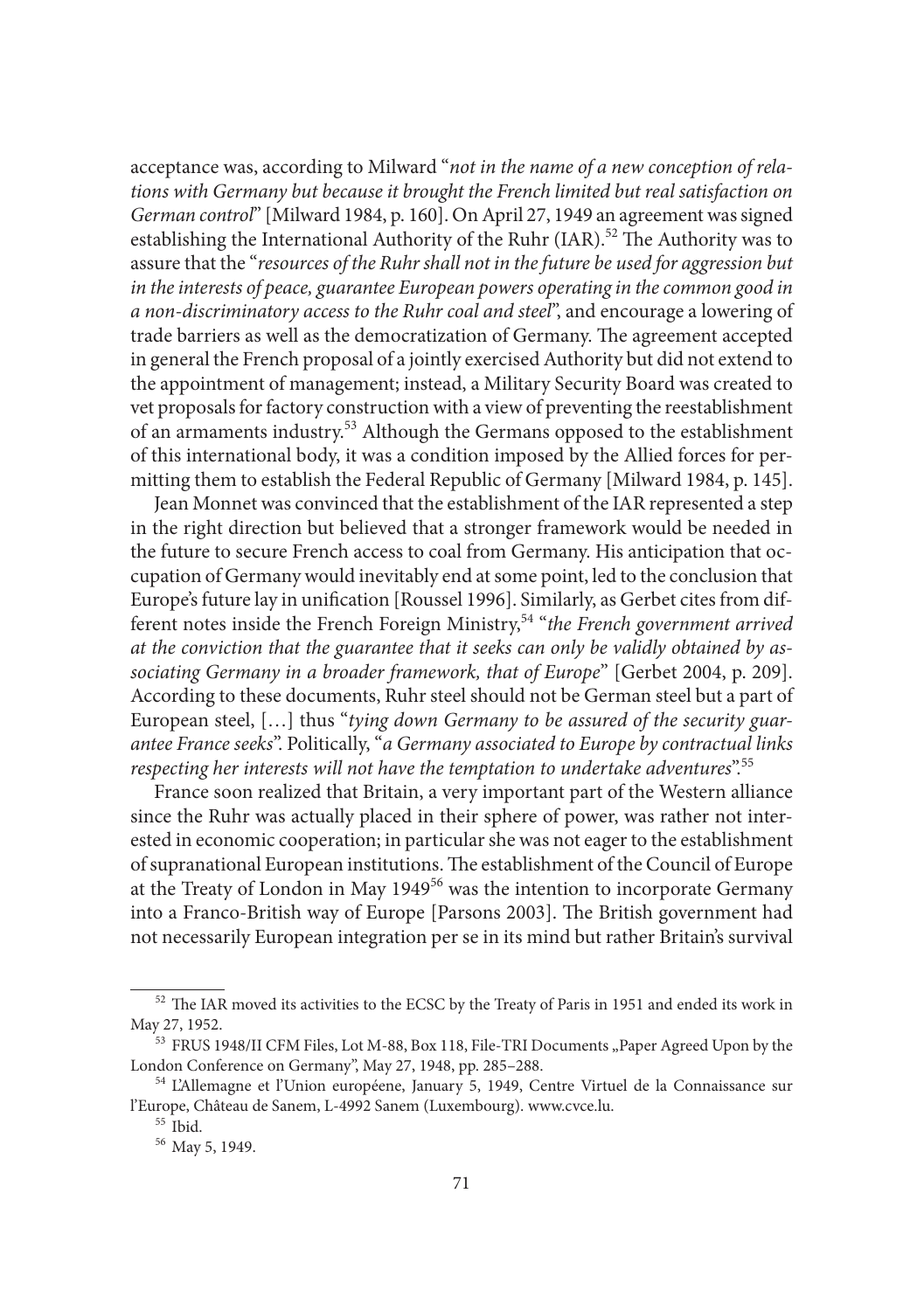as a world power in addition to a political and economic resolution of the German issue [Larres 1996, pp. 30–31]. Contrary to Britain, France had a long tradition of state intervention and although state controls, welfare reforms and planning were also known in British economic policy after 1945, the nature of government intervention was different in France [Cronin 1991]. French planning was part of a broader movement of renewal, including reforms of industrial and company law and key sectors of industry like steel or electricity were promoted by directing investments into them. In Britain, planning was less ambitious and the government was rather committed to managing the macroeconomic sphere such as over expenditure, fiscal and monetary policies [Cairncross 1985]. In the institutional sphere France also had a different historical approach than Britain and as has been shown, the foundation of the ECSC was very much influenced by the French character through strong institutions and treaties which influenced the other member states to go along; Milward sees the institutionalization of economic and political cooperation as well as interdependence as "being fundamental to the success of European reconstruction following WW II in contrast to the interwar period" [Milward 1984].

Meanwhile, a shift was taking place in terms of the Allied occupation government in Germany with the change from military to civilian administration. The new acting director of the US State Department's Office of German and Austrian Affairs, Robert Murphy, recommended a "radical change in the nature and operation of Military Government" with future arrangements looking "*toward the substitution to a small allied control body, headed by civilian commissioners*".57 On May 12, 1949 the French eventually joined the existing bi-zone of the US and Britain restoring a tri-zonal Allied control power of Germany. Although the three Western Allies would now come together inside Allied Control Council, they were not always on the same line of thinking and according to Gillingham, "*if they could agree on any single thing, it was to deprive Moscow of any voice in the affairs of the Ruhr, and in this they succeeded*" [Gillingham 1991, p. 174]. Otherwise, the relationship was characterized by different interests and constant dialogues between three Allies.

Eventually, the French had to retreat from their initial claims on Germany and conform to Allied policy since liberation in the Anglo-American thinking "*always meant restoration of the national entity of Germany*" [Milward 1992, p. 24]. In the theoretical context, Milward's thesis that integration had played a central role in reinforcing the national foundations of postwar European politics was an important attempt to explain why sovereign governments had chosen to coordinate their most important economic policies and limiting or surrender sovereign prerogatives in an international institution. Moravcsik took this view on and arrived to the conclusion that "*the EC has been, for the most part, the deliberate creation of statesmen and citizens seeking to realize economic interests through traditional diplomatic means….*

<sup>&</sup>lt;sup>57</sup> FRUS 1949/III 740.00119 Control (Germany), "Paper prepared by the Acting Director of the office of German & Austrian Affairs [Murphy]", May 30, 1949, pp. 140-141.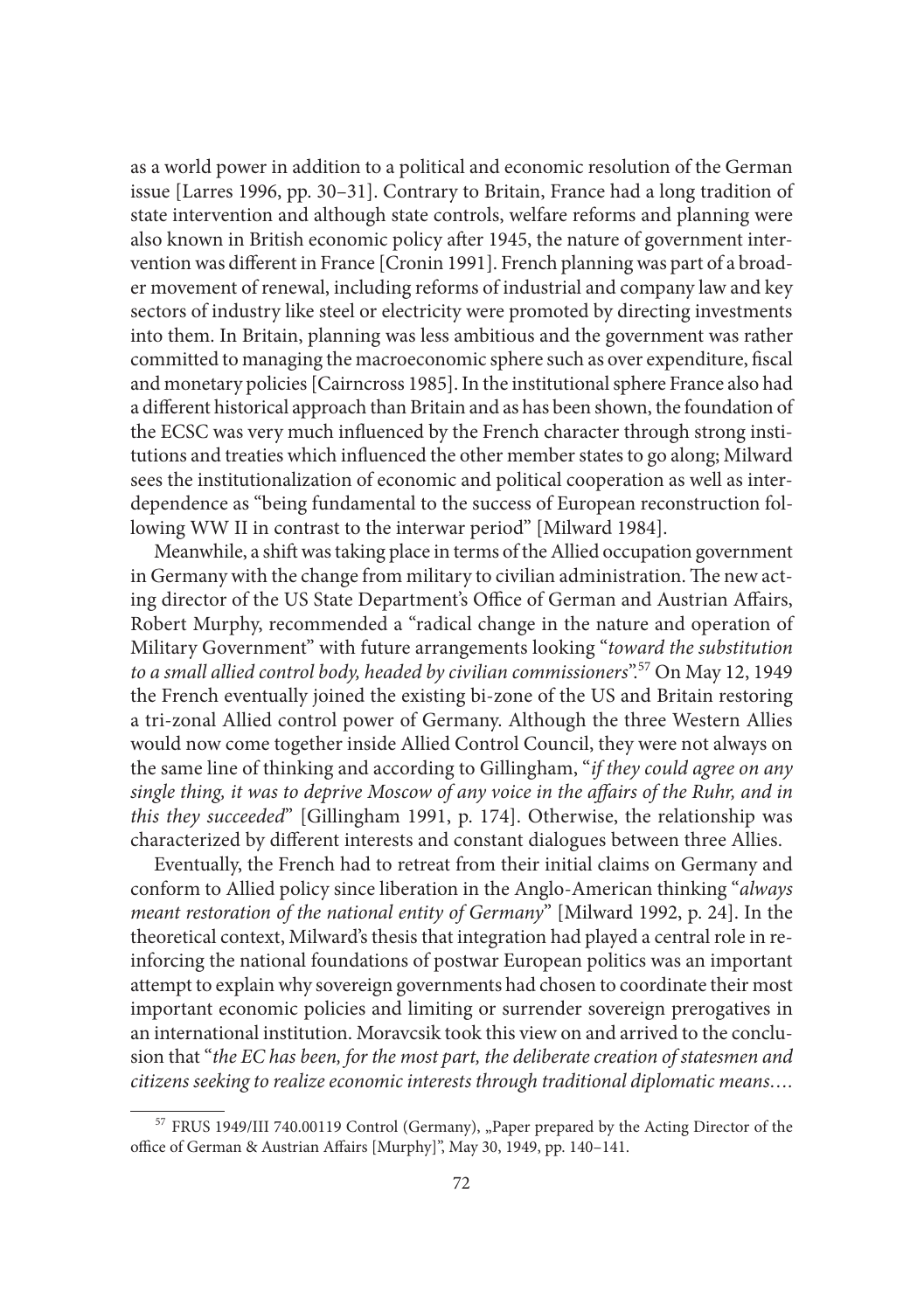The result has been an institution so firmly grounded in the core interests of national *governments that it occupies a permanent position at the heart of the European political landscape*" [Moravcsik 1998, p. 501]. In developing a three-step sequence, Moravcsik accounts this for "*the form, substance, and timing of major steps towards European integration*" [Moravcsik 1998, p. 4].

The problem the French Ruhr policy faced from 1949 onwards was the deterioration in opportunities to prevent a renewed establishment of a German hegemony in the coal and steel industry. The United States administration was more and more inclined to lift the Allied imposed restrictions on Germany and the French were by now convinced that they would have to promote the installation of some kind of mechanism which could neither be discarded by the Allies nor by the Germans as being too discriminatory, if they did not want to give up on some kind of control for the Ruhr in the near future. As already argued, the division among the Allies to agree on a common future policy as well as the failure to convince Britain to open up its markets and integrate within a new European framework has led the United States to distance herself from the traditional "Anglo-American" alliance and focus on France in order to endorse its European integration policy.

From April 20–25, 1949 the Westminster Economic Conference of the European Movement took place with recommendations on the issues of steel but with the consensus that some kind of new agreement was needed, "*since no branch of industry is better suited than this one to synthesize industrial and international realities*".58 The steel committee of the Conference for instance recommended "*the institution of production control by means of an international agreement that could be enforced worldwide through publicly supervised cartels and producer associations*" [Gillingham 1991, p. 222]. Other delegates believed that the best solution to this issue would be to allow West German entrance into the IAR while the French socialist André Philip recommended a "*second more embracing control authority*" in order to supervise the Ruhr industry and administer steel production throughout Western Europe and allocate coal, scrap, ore and other materials needed for steelmaking [Gillingham 1991]. These remarks were welcomed in Germany and Franco-German commercial relations started to develop by establishing joint councils and study groups, albeit not at the highest level. The Ruhr problem was still in the main focus since it was linked to the "evil German military-industrial complex" [Dinan 1999, p. 19] and its recovery was seen to pose a threat to France's own revival [Scheingold 1965, p. 226]. Jean Monnet felt that this would be a big setback and contacted Foreign Minister Robert Schuman in order to convince him that "*peace must be based on equality*" and such measures, if introduced, would be the repetition of discriminatory measures already introduced by a spirit of superiority back in 1919; "*we are now beginning to make the same mistakes*" Monnet concluded [Brinkley & Hackett 1991, p. 176]. In

<sup>&</sup>lt;sup>58</sup> AN 307 AP212 (Dautry Papers), "Mouvement européen: Preparation de la Conférence Economique Européene de Westminster", Pierre Dieterlinden.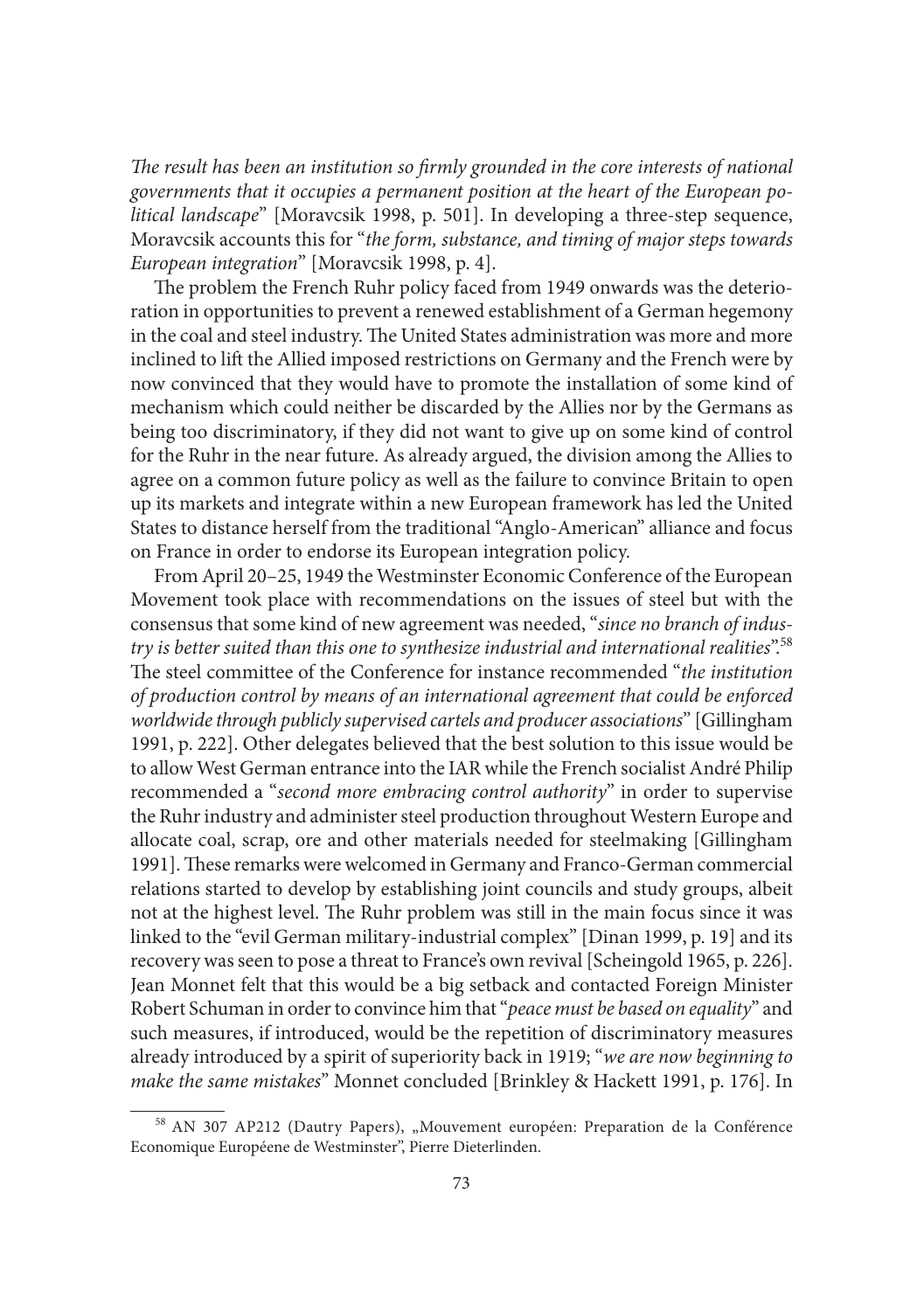his opinion, a genuine European effort towards a united Europe would be the solution to the problem, "*which the existence of a Federation of the West alone will make possible*" [Duchêne 1994, p. 187]. With no clear and positive economic or political policy towards Germany from France, Jean Monnet was prepared to step onto the stage and work for "a real federation of the West" [Monnet 1978, p. 410]. He eventually was be able to show his commitment when he elaborated on the Schuman Plan. When the Schuman Plan eventually came to be discussed in Parliament, it proved to be a delicate issue with the Communists strongly opposing any idea of a European Community that would be opposing the Soviet Union; furthermore, the Gaullists had considerable reservations to a supranational High Authority. On December 13, 1951, the National Assembly voted in favour of the ECSC Treaty by 377 to 233. Nevertheless, public debates on this issue were so heated that the government was twice forced to move a vote of confidence and could only proceed when it promised the continued investment in support of the French coal mining and steel industries or the better supply of coke to the home grown iron and steel industry. Ratification of the Treaty was finally secured on April 1, 1952 by 182 votes to 32.

#### *2.2. West Germany*

The West German government was established after the foundation of the Federal Republic in September 1949 and right from the beginning it carried out a foreign policy strategy which was based on the negative experiences of the past. Chancellor Adenauer had to focus on many issues at the same time, from the question regarding German unification over the abolition of the occupation statute to the international recognition as an equal member of the community of states. From the early stages he tried to address the most striking problem areas in connection to the coal industry; the one being the Allied control mechanism imposed on W. Germany which was considered as discriminatory, the other being the desired decentralization and reorganization of the coal mining industry [Röndings 2000, p. 92].

In supporting the European integration process Adenauer would bring the country's economy back into the world market and ensure that security was guaranteed. For this to happen, bilateral rivalries with France and Britain had to be brought back to a normal relationship and this commitment had to be shown by making permanent gestures of Western solidarity. There is evidence that Adenauer was a strong supporter of a Franco-German integration since 1923/24,<sup>59</sup> and more recent in October 1945, he is quoted to have written to the mayor of the City of Duisburg Heinrich Weitz that "*the desire of France and Belgium in terms of security can only* 

<sup>&</sup>lt;sup>59</sup> Hans-Peter Schwarz refers, for instance, to Adenauer's strong francophile attitude back in the 1920s when he was mayor of Cologne. He repeated his wish for economic integration of the two countries on different occations [Schwarz 1986, p. 280].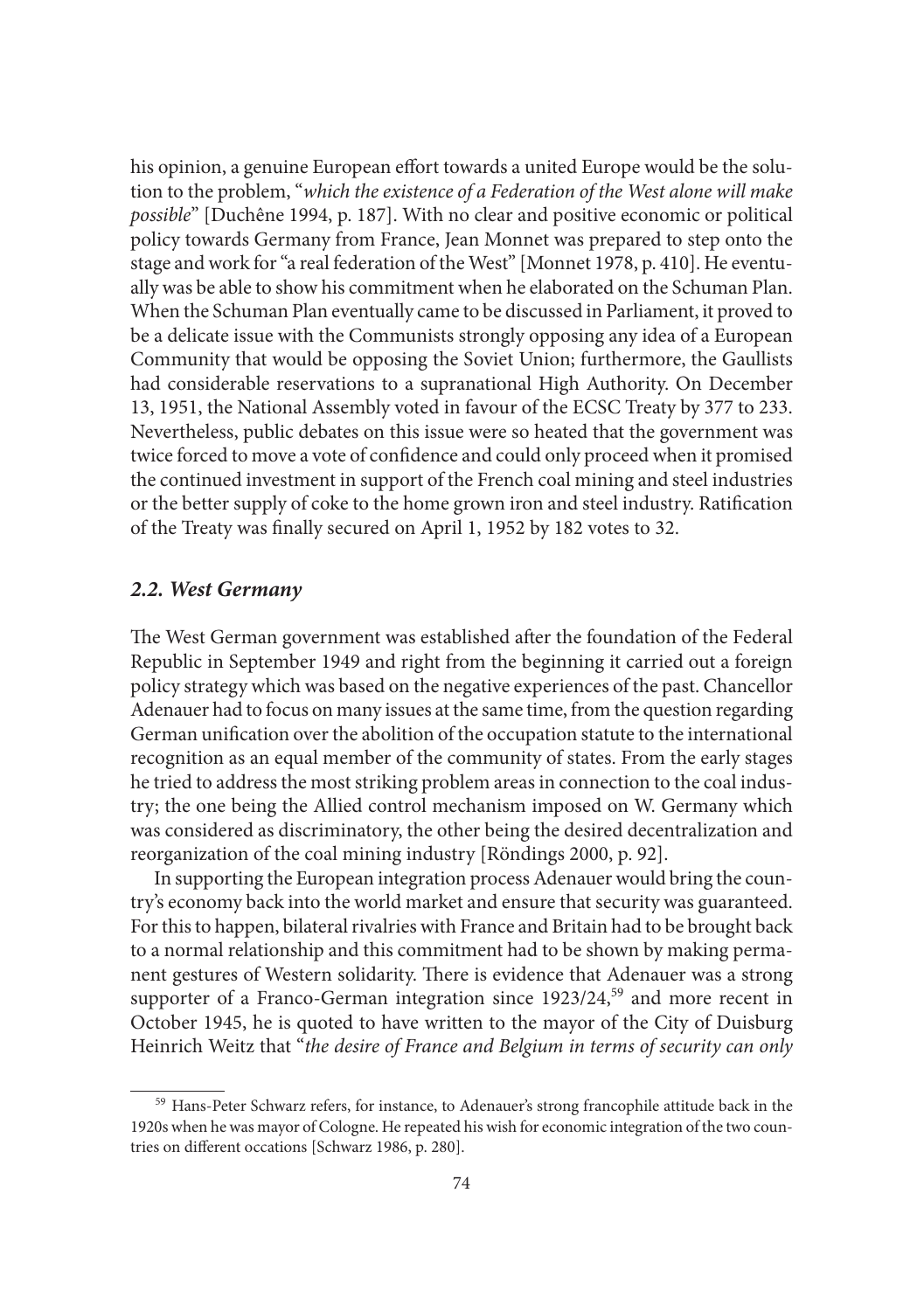be adequately satisfied in the long run if we agree on some kind of economic coop*eration between West Germany, France, and the Benelux countries; if Britain would decide to be part of this relationship, this would come close to the desirable ultimate objective of a union of Western European states*".60

Western integration had a double-functional aspect for the Adenauer government, first of all the prospect of escaping from international isolation and secondly, the ability to recover from the economic consequences of the war. Since West Germany was cut-off from its Eastern areas, considerable markets and sources of raw materials which were desperately needed to build up the industries were effectively closed. The Marshall Plan, the currency reform as well as integration in the OEEC brought the much needed relief for the West German economy and Adenauer believed that interdependence with the economies of the Western world would lead neighbouring countries to have confidence in Germany again.<sup>61</sup> According to Neebe, reconstruction and prosperity as well as better terms of trade within a workable currency mechanism of the West gave the government "*no other choice but to align its trade policy to the West*" [Neebe 1990, p. 163]. In addition to the economic aspects, Adenauer also tried to incorporate the political integration within the West, advocating for a NATO membership and eventually for the rearmament of West Germany as part of a defense alliance. Likewise, he followed the same philosophy of a policy of integration when he had first been contacted on the Schuman Declaration. Shortly before the announcement, he had been informed in secret by a special courier on what is to come, and although surprised, he accepted the proposal in principle [Fontaine 2000, pp. 12–13]. For him, the proposed union would mean the much required free access to the markets as well as the chance to act more effectively at the level of foreign policy. The West German government never stopped complaining about the limitations imposed by the Allies<sup>62</sup> and the opportunity to participate as sovereign member at the international stage was far too important to be rejected, agreeing thus to the proposal raising no objections to Monnet's request that occupation issues would be excluded from the negotiations [Gillingham 1991, p. 274].

The Ruhr industrialists were more skeptical of the Schuman Plan and feared that the proposed principles of "equal protection" and "double pricing ban" would lead to higher energy costs and the duty to import more low-grade iron-ore from France. In particular the Economic Association of the Iron and Steel Industry,<sup>63</sup> a syndicate of six leading firms of the Ruhr, which served as the official spokesman for pro-

<sup>&</sup>lt;sup>60</sup> Adenauer to Weitz on Oct. 31, 1945 at: [Mensing 1983, p. 130].<br><sup>61</sup> Adenauer Declaration from March 30, 1953 at the Bundesrat, Archive, Committe on Foreign Relations, Protocol of the 33th session, 28/53.<br><sup>62</sup> In particular the IAR's strain on the national economy was deplored, in addition to France's

control of the Saar and the presence of the Allied Control Commission.<br><sup>63</sup> The syndicate was formed in the 1930s as "Kleiner Kreis", dissolved in1945 and re-formed the

same year, gaining official recognition from the British Occupying Forces in November 1947.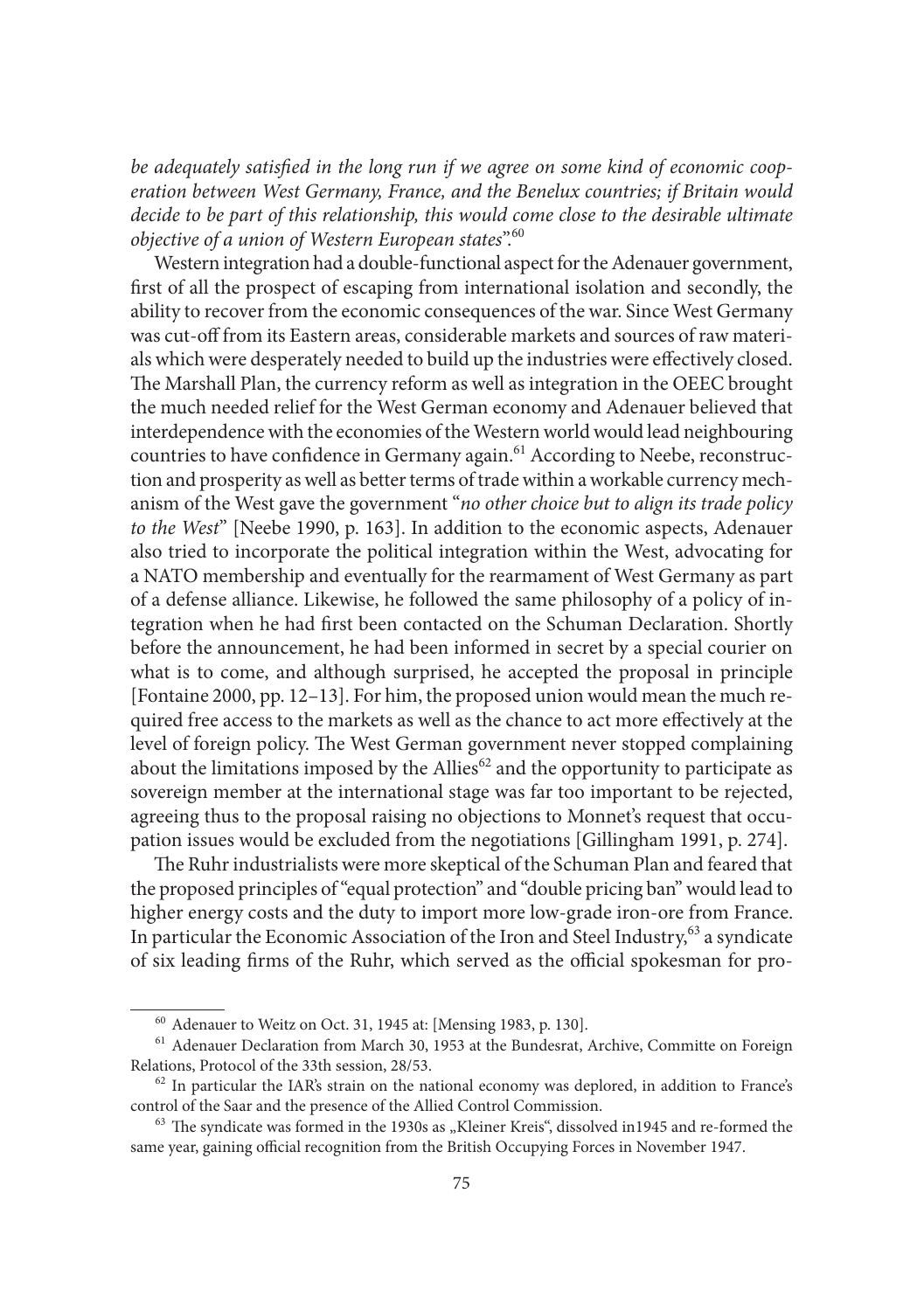ducer interests and acted as the Ruhr's main allocating power, expressed concerns in this direction. Nevertheless, German industrialists expressed their willingness towards European cooperation and integration because they were very much interested in achieving treatment on equal terms with no limits on steel production or foreign trade control [Bührer 1995, p. 88]. This intention was also expressed by Fritz Berg, the President of the Federation of German Industry (Bundesverband der Deutschen Industrie – BDI) at his speech at the foundation of the European Committee of BDI.<sup>64</sup> According to a study conducted by Gabriel Almond among heavy industry business elites, he identified three types of pro-European attitudes: the genuine pro-Europeans, the "escape into Europe" kind of type, and the "crypto-nationalist Europeanism" which emphasizes on the German economic and political dominance, expressed through European integration [Almond 1957]. At the Paris Conference in June 1950, the German delegation was represented by eight representatives, headed by Walter Hallstein, a law professor and state secretary of the German foreign office, who took up these points for discussion and brought them on the table [Dinan 2005, p. 27]. In particular, issues regarding competition law were regarded as obstacles since the philosophy of free competition which was developed in the United States was not so pronounced in Europe where cartels existed openly in the past; particularly during WW II, all European states had imposed a form of planned economy for steel [Dichgans 1980]. Since shortage of coal and steel after the war was an important issue, the German industry kept some distribution mechanisms from this period. In order to deal with these issues during the Schuman Plan negotiations, the steel association installed several working groups for the technical subcommittees [Bührer 1995, p. 96]. One major argument against the Schuman Plan came from the BDI's presidential board in as much as it was felt unfair to accept economic disadvantages for purely political reasons, despite the fact that Germany was in a better economic position than her competitors. Albeit many other industrialists agreed on this line of argument, neither the political elite around Ludwig Erhard, Minister of Economics or Franz Blücher, Minister for the Marshall Plan, nor the steel and coal associations backed these arguments and according to Bührer, there was no response because they knew that there was no other realistic alternative to Schuman's Plan [Bührer 1986, p. 132].

Finally, the main opposition party SPD objected to the Plan, with party chief Kurt Schumacher regarding it as a capitalist Franco-American plot against the workers and as Gillingham points out, a figure of  $1,100$  top trade unionists and party officials gathered for a showdown over the coal and steel pool in May 1951, producing "thirty-six separate reasons for opposing" the Schuman Plan [Gillingham 1991, p. 289]. Nevertheless, on January 11, 1952 the German Parliament (Bundestag) accepted the agreement and ratified the plan by 378 votes to 143, with the opposing

 <sup>64</sup> Meeting from December 18, 1959 at the Europa-Ausschuß of the BDI.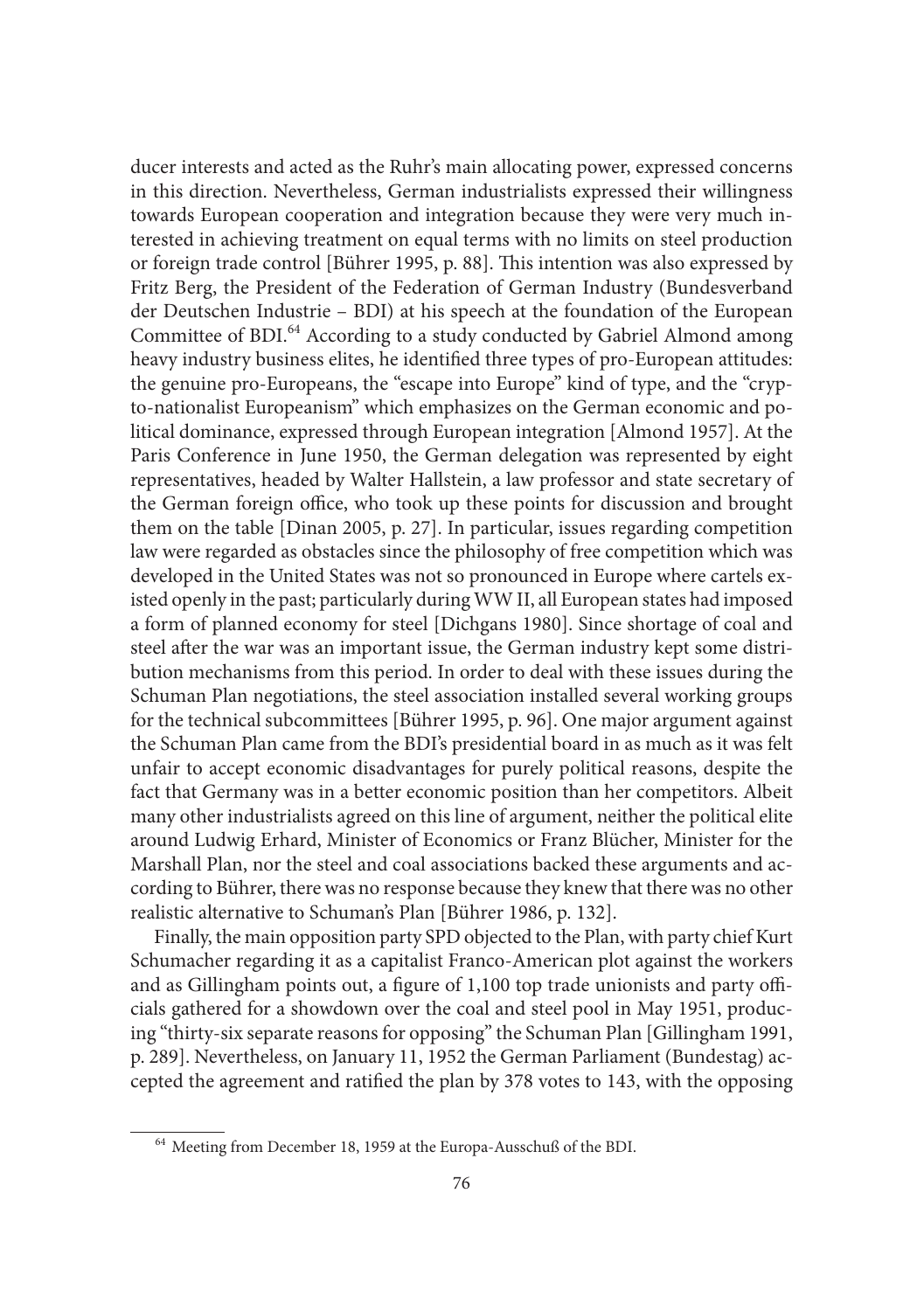forces including the Communist Party and the Social Democrats from the SPD. The Federal Council (Bundesrat) followed this decision on February 1, 1952, and adopted a supplementary resolution on July 1, 1952 which called on the government to ensure that the Allied High Commission abolished all the restraints on iron and steel production in Germany and that the territory of West Berlin would be expressly included in the territory covered by the ECSC Treaty.

# **3. The reactions of the other Member States to the Schuman Plan**

Five countries had been invited by Monnet's team to the Intergovernmental Conference in Paris and they attended with mixed feelings and rather unclear on what was to follow. This section will briefly elaborate on the different interests of the other four delegations and the different perception they had before and during the meeting. Apart from Italy which did not have a considerable heavy industry but was accepted solely on political grounds, all other attendees came to Paris in order to elaborate on the economic terms of the agreement. The idea was that a common market would let the disadvantages within global competition disappear [Checchini 1988].

#### *3.1. Belgium*

Belgium entered the negotiations of Paris because of its vulnerability to competition from the Ruhr due to governmental interference, mismanagement and inefficiency. Already in July 1921, Belgium elaborated on a European cooperation which established the Belgium–Luxembourg Economic Union (BLEU), including a strong steel and heavy industry sector from both countries. Although the BLEU could not be compared to the Schuman Plan, in Barthel's view it inspired the founding fathers of the European Community in their future thinking [Barthel 1993]. The Belgian steel industry of the time was mainly the Borinage and Kempen as well as the Walloon basins of Hainaut and Liége, strongly linked to the Lorraine area in France and mostly dating back to the 19<sup>th</sup> century.

Long tradition and a strong sense of independence were the characteristics of these steel enterprises and the association representing all these companies was the Groupement des Hauts Fourneaux et Aciéries Belges which was formed in 1921. The Schuman Plan threatened to diminish the independence and influence of this association and their disinclination was expressed by the head of this organization, Pierre van der Rest [Dichgans 1980]. Nevertheless, the Belgian government accepted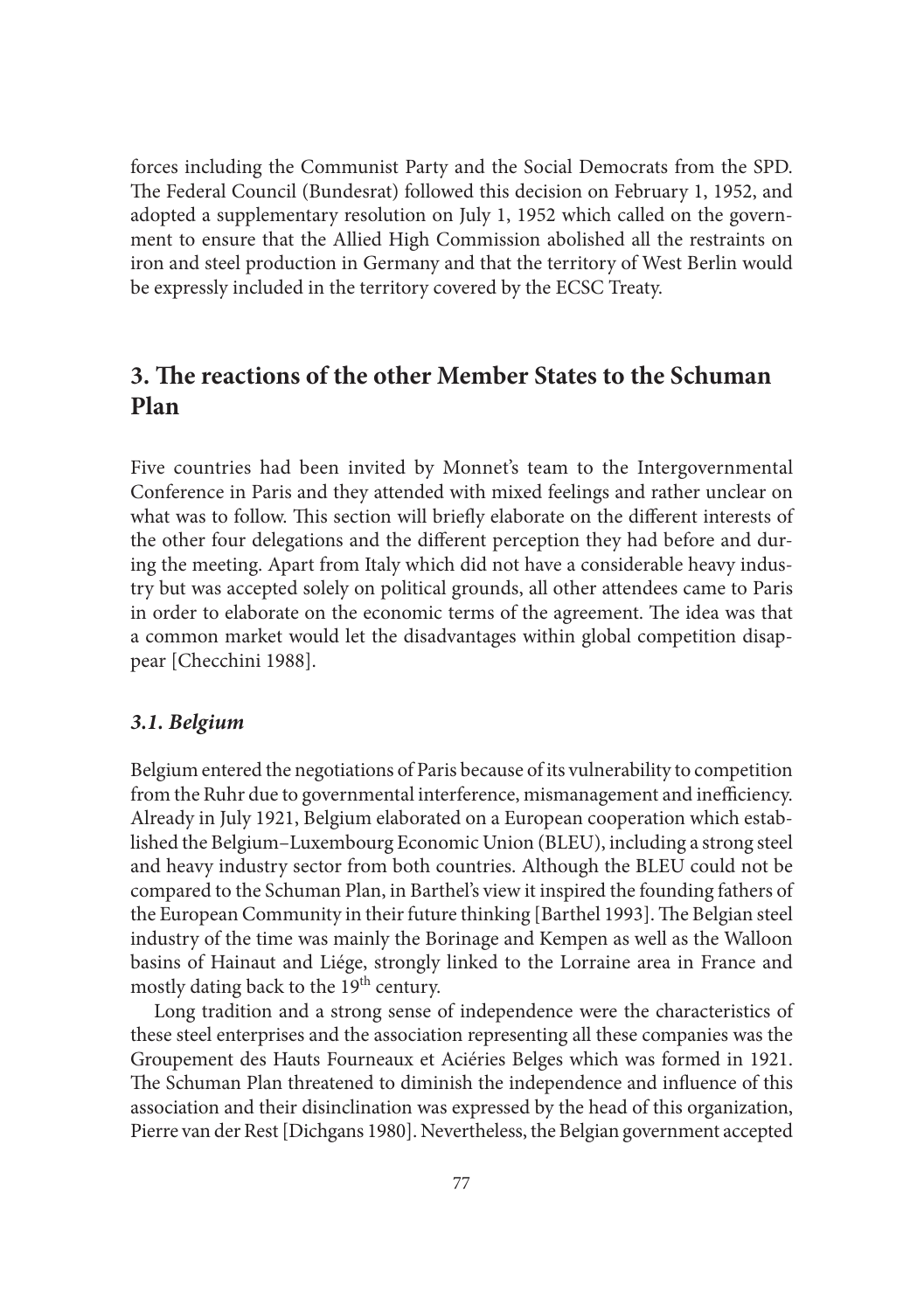the invitation to Paris and the Conference was attended by nine delegates headed by Max Suétens, a foreign ministry official. The Groupment campaigned against ratification of the Treaty of Paris raising the argument of the "Belgian question of coal" and expressing concerns about Articles 60 and 61 of the draft, which would impose limits and control to mergers and associations through the High Authority [Milward 1992]. Furthermore, "the dictatorial way of managing the coal and steel market" was condemned by the steel manufacturer's association as "dirigisme" and inserting itself into private affairs, something which would "not fit the Belgian political system".<sup>65</sup>

The Belgian problem was in effect a series of problems, it had an oversized and inefficient coal and steel industry whose output was exported at a rate of 40 per cent, it had a long history of mismanagement by big bank holding companies which had financed the heavy industry and it lacked new investments due to constant undercapitalization [Gillingham 1991]. In addition, during the Marshall Plan aid, Belgium did not take advantage of the Plan to modernize its industry [Hogan 1987]. Rather than elaborate on efficiency, the Belgian government answered to the high demands for steel after WW II with increased output through rebates to domestic consumers of Belgian coal and wage subsidies resulting to labour costs per ton of mined coal of almost 40% above those of France and 60% above those for West Germany [Milward 1988, p. 438]. The Belgian delegation demanded concessions and succeeded in their demand of an equalization tax. The agreed Hirsch-Vinck Plan provided for adjustment payments by the efficient producers, meaning effectively Germany, and required them to pay Belgium a 2 per cent tax on coal turnover [Gillingham 1991, p. 248]. The deal was accepted, even though it meant for Germany keeping a competitor in business, raising her own steel costs and diverting profits from the Ruhr to a subsidized a work force that otherwise would not have been competitive.<sup>66</sup> In February 1952, the Belgian parliament accepted ratification of the Treaty and the opening of the common market. The Senate accepted ratification of the text by 102 votes to 4 with the entire Socialist Group of 58 MPs abstaining from the Schuman Plan, mainly on grounds that the ECSC would have a severe impact on the country's mining industry. On June 12, 1952, the Chamber of Deputies finally adopted the agreements creating the ECSC by 191 votes to 13, with only 13 abstentions in total.

### 3.2. The Netherlands

The Netherlands realized very early that economic independence from Germany was very hard to achieve. In fact, until the early 1950s, the country had a rather marginal coal industry in the area of Limburg, and an even less significant steel sector.

<sup>&</sup>lt;sup>65</sup> Groupement des Hauts Fourneaux et Aciéries Belges, "Position de l'industrie sidérurgique belge á l´issue des négociations", February 13, 1951. 66 BA B146/263 "Unterlagen zum Schuman Plan", (vol 3), August 22, 1950.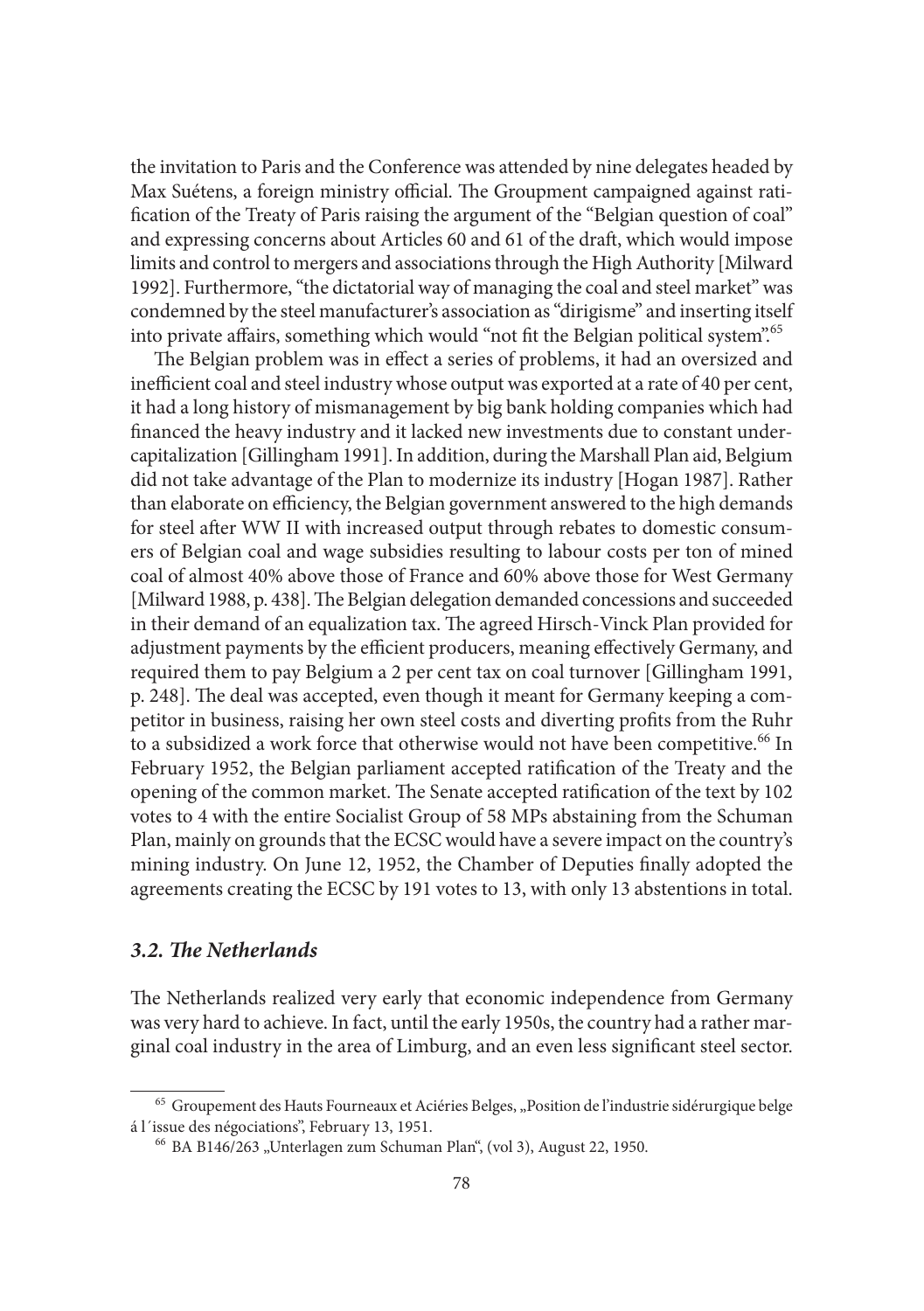The introduction of the Marshall Plan however helped to develop the steel industry quickly and to transform it to the most efficient producers in Europe. The invitation to the Paris Conference brought the opportunity to make own suggestions and take some influence in a field which was dominated by others. The Dutch Cabinet discussed the Schuman Plan on May 22 and agreed to participate "in principle".<sup>67</sup> As a matter of fact, The Netherlands were in general regarded as not overly skeptical about the idea of a unified Europe and the notion is demonstrated by the fact that the Dutch cabinet discussed a possible role of the High Authority and the installation of a control mechanism in form of a Council of Ministers already before the official commencement of the Schuman Plan negotiations [Kersten 1988]. The Conference was attended by five delegates headed by Dirk Spierenburg, a diplomat and later vice president of the High Authority. The Dutch press and public opinion reacted favourably on the suggestion of introducing a new system of integration. Dutch cabinet however expressed in the course of the matter concerns over the substance of the formation of the suggested supranational organization [Grifiths 1990; Kersten 1988]. The definition of the responsibilities and competences of the High Authority was unclear and questions of the Authority's accountability needed special attention. The Cabinet was in fact not against a High Authority, in fact it regarded the transfer of sovereignty to such a supranational body as necessary, it was however concerned about its structure and preferred an intergovernmental Council of Ministers which could be superimposed onto that body.<sup>68</sup> This reserve originated from the fear that such an Authority would be dominated by the great powers at the expense of the smaller countries.

Another issue that came up in the Dutch Cabinet was the fear that any interference by the new supranational body in the sphere of price policy could affect national interests, in as much as the existing Dutch low wages policy was regarded as necessary in order to strengthen international competitiveness [Gillingham 1991]. High prices in the coal and steel industry would have a negative influence, and it was believed that a relationship of the High Authority to other organizations was needed, whether existing, like the OEEC or yet to be created like a Council of Ministers, in order to have an influence between the different interests. The fact that Britain was not inclined to join the proposed treaty was also seen as a disadvantage, since it was not in conformity with the Dutch aim of cooperation in a broad geographical context, and it was argued that a reduction of the supranational character of the Plan might persuade Britain to join or at least to become somehow associated.<sup>69</sup>

During the Schuman Conference in Paris, the Dutch delegation presented their draft suggesting the introduction of a Council of Ministers, composed of representatives to the OEEC Council, which would approve decisions of the High Authority

 $^{67}$  Algemeen Rijksarchief, box 394, meeting May 22, 1950, sub 4 c.  $^{68}$  Archief Tweede Kamer der Staten-General, file nr. 2228, CBZHP, meeting July 7,1950.  $^{69}$  Algemeen Rijksarchief, box 572, meetings June 13 and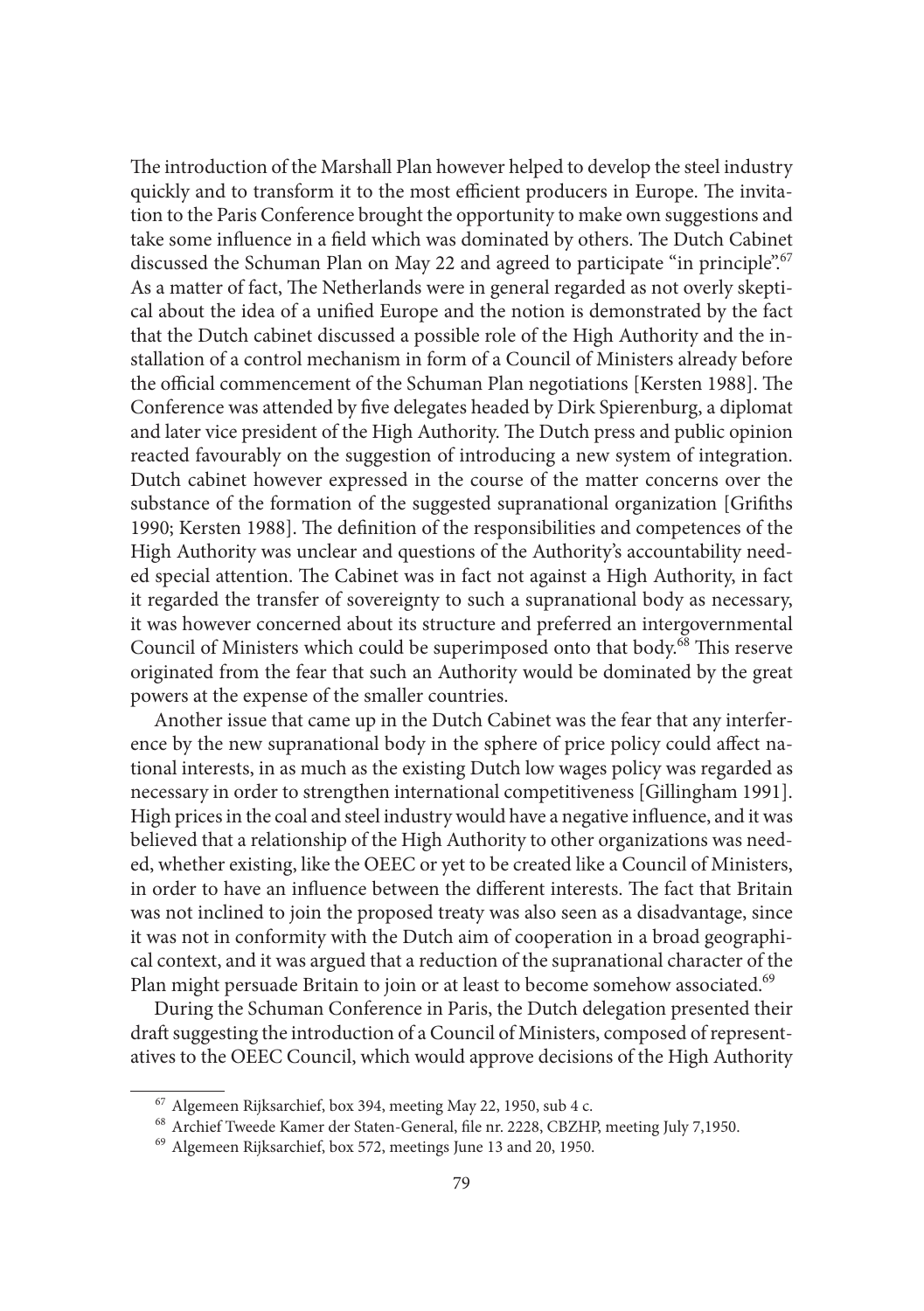under a majority vote. Furthermore, the delegation registered objections to the investment controls proposed by Monnet's draft, expressing reservations towards the interference in their modernization plans [Grifiths 1988]. In addition, the price policy principle was brought on the table with a mechanism for low prices and wages. The negotiations proved to be a serious obstacle since a subordination of the High Authority's mandate was unacceptable to the French delegation. In the end, a compromise was reached which resulted in the establishment of the Council of Ministers but only as an advisory body that would meet when convoked by the High Authority or one of the Member States. As far as the investment controls were concerned, The Netherlands received the assurance from the responsible working group that the High Authority would not exercise its powers in this area [Grifiths] 1988]. In terms of the low prices principle, the decision was taken to regulate the coal and steel sector because of its sensitivity to economic fluctuations and its capital intensive projection, thus during periods of high demand maximum prices could be fixed while low demand or depression would allow for minimum prices and production quotas. This decision was very much in line with the Dutch position as a coal and steel importer. With regard to wages and labour conditions in general, it was agreed to the principle that the High Authority should not be allowed to intervene in this sphere at all. Dutch Cabinet discussed the final draft treaty in January 1951 and on February 19, 1952 the First Chamber of the Dutch States-General adopted the Treaty by 36 votes to 2.

#### *3.3. Luxemburg*

Luxemburg was seat of one of the biggest steel majors worldwide and therefore despite its size, an important international player in steel production. Iron- and steelmaking emerged on an industrial scale in the middle of the 19th century and the increased demand for steel allowed for larger scale of operations and production. Aciéries Réunies de Burbach-Eich-Dudelange (ARBED)<sup>70</sup> was formed in 1911 on foundations laid earlier by three iron and steel manufacturers and emerged as one of the important steel producers of the region. After WW II ARBED recovered quickly and reached full capacity of nearly two million tons by the end of 1950<sup>71</sup>. Luxemburg's total production at the beginning of 1950 amounted to about six million tons, similar to that of Belgium [Ranieri 1986]. When invited to the Paris Conference, Luxemburg attended with six delegates headed by Albert Wehrer, ambassador to France and thereafter member of the High Authority. One of the first requests raised by Wehrer's delegation was that there should be at least one citizen

 <sup>70</sup> ARBED was created in 1911 and took an international dimension when it absorbed several companies in neighbouring countries like Belgium, France and Germany in the 1920s. 71 International Directory of Company Histories, Vol. 22. St. James Press, 1998.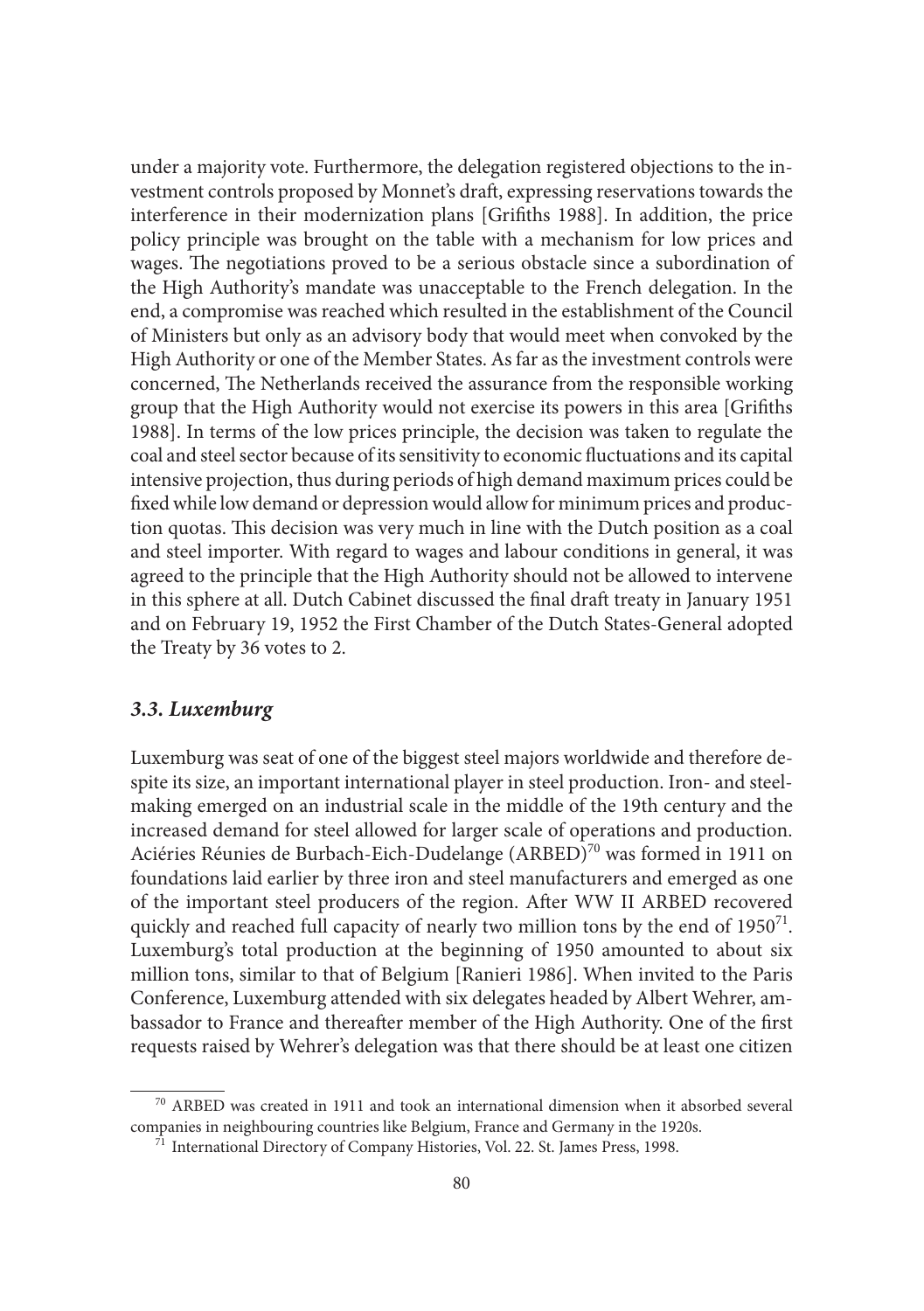of Luxemburg appointed on the High Authority. Since this issue was also brought forward by the Italian delegation, it seemed to contradict on the initially planned composition of five members. A pragmatic approach was thus taken by reaching a compromise and agreeing to enlarge the figure to nine members. According to Ranieri, this was mainly due to German pressures who were concerned of not being granted maximum weight [Ranieri 1986, p. 12]. The agreement thus was that Germany, France and Belgium obtained two members within the High Authority, whereas the others were represented by one.

Another important issue for Luxemburg was the discussion on wages and labour. In particular, the discussions on social policies and Italy's suggestion that a liberal framework would also entail the free movement on labour led to the Luxemburg delegation's rather restrictive attitude [Taviani 1967, p. 172]. Labour migration across the Community was perceived as highly problematic, because of the masses expected and the rather unskilled work force. In fact, as Ranieri describes, the Italians presented migration requests for large numbers of unskilled workers, and argued that there is already a considerable amount of unskilled labourers in Northern Europe, in particular the ore mines of Lorraine and the coal pits of Northern France and Belgium. The situation in Luxemburg however was slightly different, since the country required a skilled steel working force in the range of 70.000 to 80.000, this being almost the entire labour force working in the Italian coal and steel plants [Ranieri 1985, p. 23]. Luxemburg thus was only prepared to accept free movement on a limited scale and only for highly skilled workers.

Finally, discussion arose over the degree of protection the Community should afford with regards to its commercial policy. The French initiated an idea of a single price for steel sold inside and outside the Community pool, without however taking into account the existing competition on third markets. Luxemburg opposed this suggestion, as did Belgium and The Netherlands, arguing that tariffs should not rest with the High Authority since this would interfere with their commerce and endanger their balance of payments. If any protectionism, the argument was, it should be set from the beginning and be one single external tariff for all six Member States.<sup>72</sup> On May 13, 1952 the Chamber of Deputies adopted the Treaty by 47 votes to 4, the four coming from the Communist Group.

#### *3.4. Italy*

Italy was informed through its ambassador to Paris about the significance of Schuman's announcement that was about to be released [Ranieri 1985, p. 3]. The

 <sup>72</sup> Minutes of the meetings of the committees of the Paris Conference at Archivio Storico del Ministero degli Affari Esteri (MDAE), AE 5, "Verbali delle riunioni del Gruppo di Lavoro No 2 per la politica commerciale".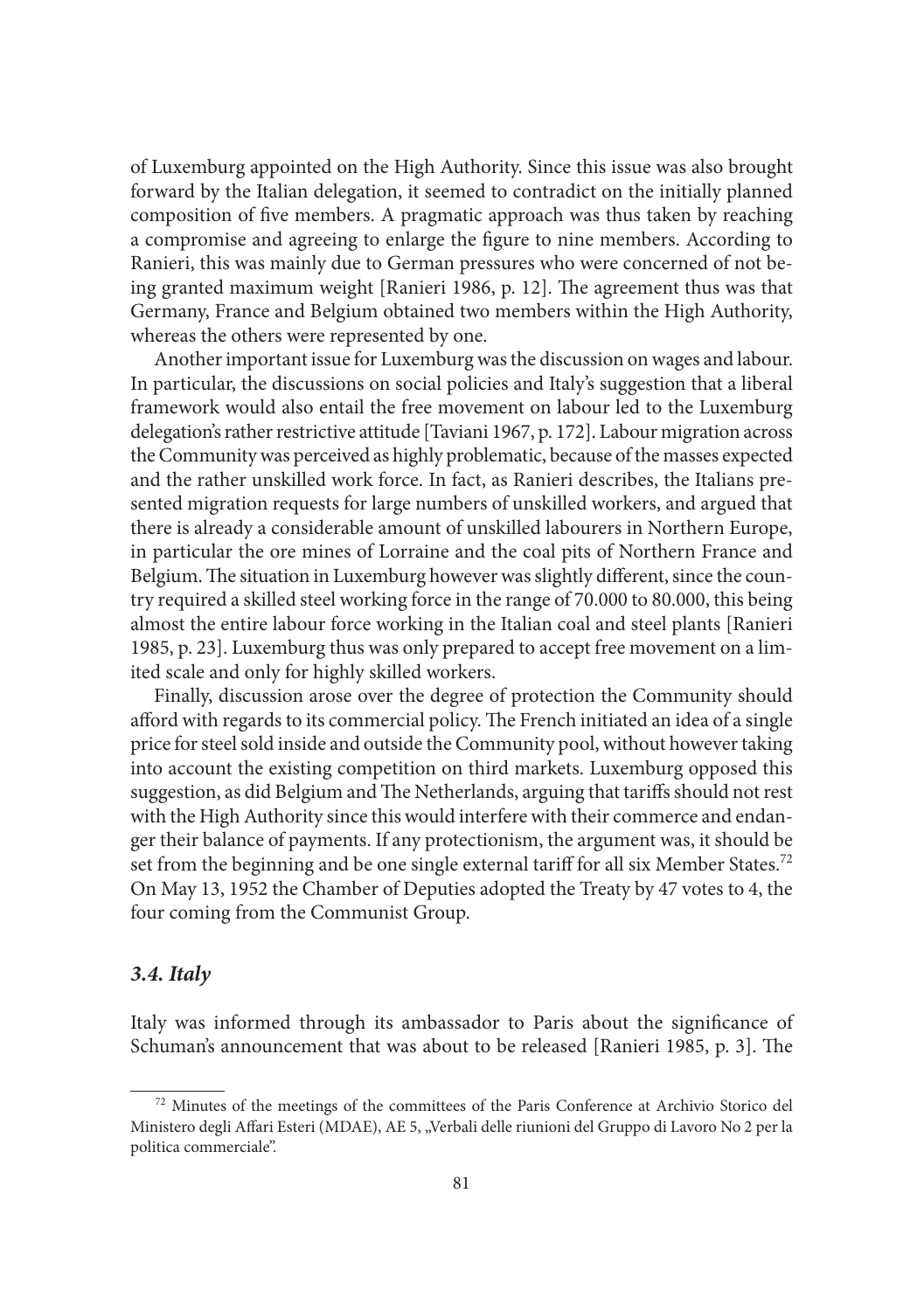country had no substantial sources of coal and ore and its production output in steel was about two million tons, a comparatively small amount compared to the other invited countries. The Italian market was highly protected by a system of quotas and tariffs and was regulated by the producers' associations which established prices in a cartelized manner [Ranieri 1985]. Monnet decided to invite the Italian delegation to Paris in order to help rebuilding its industry. Prime Minister Alcide De Gasperi saw the combination of a three-dimensional policy as the country's most reasonable solution: bilateral diplomacy within international organizations, bilateral solutions with the United States and stronger links to European integration through commitment to new supranational organizations. According to Desmond Dinan, de Gasperi also embraced the proposal because it could help to strengthen his government's position against a strong Communist opposition, which was a rather popular movement in Italy [Dinan 2004, p. 45]. Furthermore, with Eastern markets closed for a considerable period, close links to Western European countries needed to be established. In the accounts of Mario Teló it was De Gasperi's conviction, that a strong counterweight of international dimensions was needed in order to properly balance the domestic instability [Teló 1996, p. 145].

The Conference was attended by three Italian delegates equipped with a wellprepared strategy. Headed by Paolo Emilio Taviani, Italy presented the Sinigaglia Plan<sup>73</sup> with provisions against the High Authority's interference on the supply of raw materials, technology and the allocation of capital for a modernization and expansion of its three main heavy industry plants.<sup>74</sup> The idea of the High Authority intervening in the daily life of a firm by allocating raw materials was a major obstacle to Italy, where no central planning mechanism existed. In detail, four issues were brought forward (MDAE):

- adequate supplies of iron ore from Algeria,
- a transitional period to allow for the steel industry to adjust and become competitive,
- assurance that the existing investment plans would not be altered,
- free labour migration across the Community.

The Italian delegation knew that they were the weakest link of the pool and the view of some delegates at the Conference was in fact that the Italians would not matter since all they actually wanted were economic favours.<sup>75</sup> The Italian demands had irritated the other delegates and in particular Monnet with their insistence to include the Algerian mines from Ouenza to the pool for discussion since this issue was seen of marginal importance. Monnet suggested that the Italian's should make their industry more effective by cutting inefficient branches with the help of the High Authority. Furthermore, costs and benefits as well as social policy should

<sup>&</sup>lt;sup>73</sup> Oscar Sinigaglia, President of state-holding company in the steel sector Finsider S.p.A.  $^{74}$  Cornigliano, Piombino, Bagnoli.  $^{75}$  German delegate Von Boden, see: [Ranieri 1988].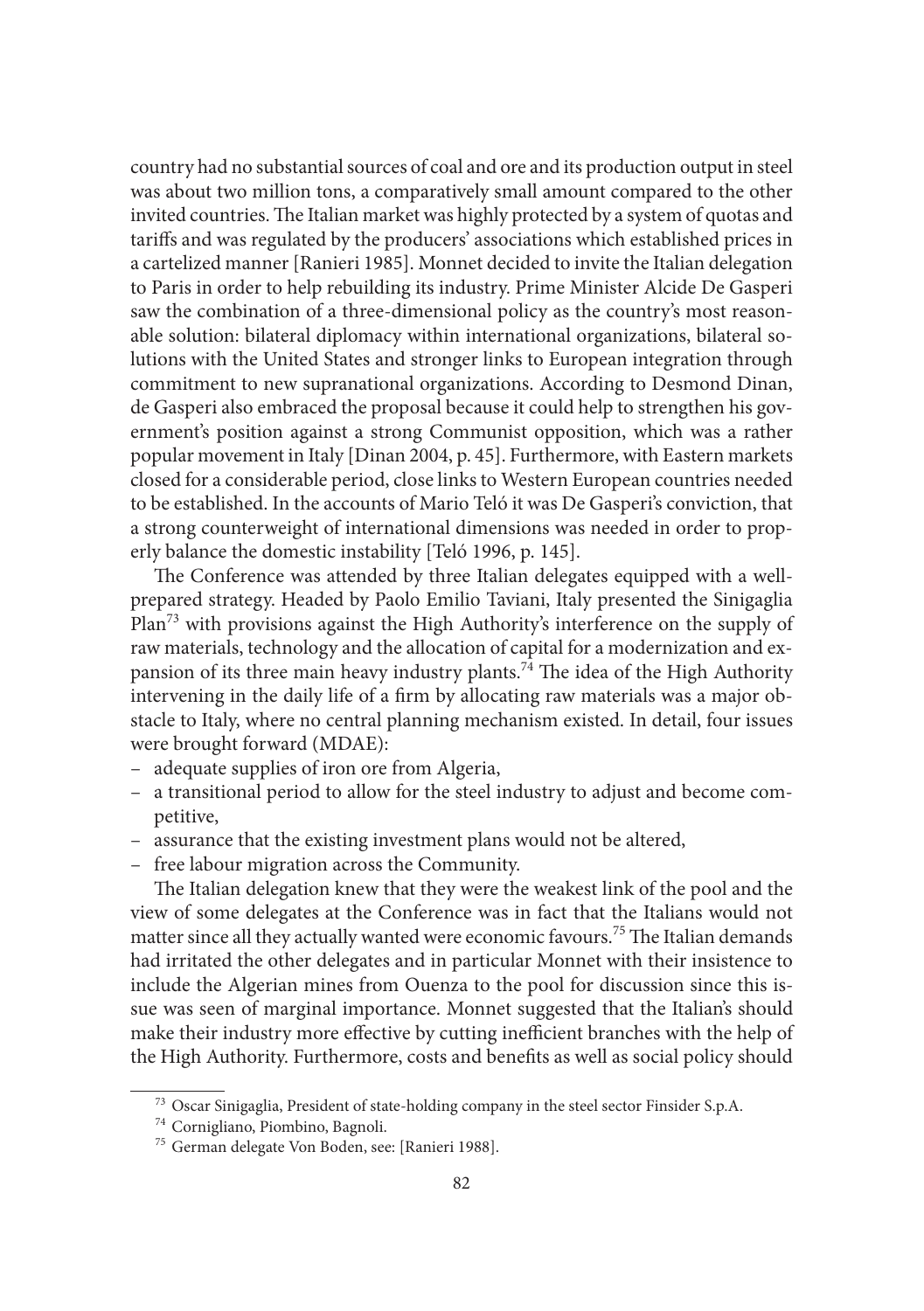be seen in a much wider framework and not in a purely national interest obeying welfare considerations [Ranieri 1988]. As far as the Algerian ore mines were concerned, the French asserted that the territories enjoyed a status of their own and with regard to trade matters, it would have been impossible to equalize Algerian salaries with those of the continent. The controversy around this issue went on until the issue of German rearmament came on the agenda, an external factor being, inter alia, the acts of war in the Korean peninsula. At the Santa Margherita Conference in February 1951, Italian support for the idea of a European Defense Community (EDC) brought a settlement for an increased quantity of ore to be made available to Italian purchasers in the next five years. During the negotiations in Paris the question arose whether a country like Italy should be supported with massive new investment in steel plant since it did not possess a comparative advantage in steel production. In fact, Italy produced steel at high costs and was less competitive than the other European members, but France was keen on Italy's support since it wanted to provide some counterbalance to Germany and was therefore prepared to meet Italian requests [Ranieri 1993].

Taviani's delegation eventually gained victory on their issues when, with the support of the Dutch, it was decided that plans already implemented before the agreement were not to be submitted to the High Authority [Fontaine 2000, p. 27]. Italian demands such as the scrutiny of the High Authority of agreed investment plans were thus met; furthermore, in terms of decreasing tariff protection and price alignment a transitional period of five years was agreed. More temporary protection was granted to Italy for its coke industry as well as subsidies for small Sardinian coalmines, according to section 27 of the Treaty. Finally, Italy was allowed to conclude a separate agreement with France for the supply of sizeable quantities of Algerian iron ore from the mines of Ouenza<sup>76</sup> [Ranieri 1993]. Opposition of the Plan was, however, during the negotiations very intense, both for political and economic reasons. The Italian Socialists, Communist and representatives of the heavy industry sector all had their own reasons for this, with the Socialists opposing any kind of European integration thus believing that "a national foreign policy guided by the exclusive definition of the national interest was needed", as the Leader of the Socialist Party Pietro Nenni expressed [Scirocco 2003, p. 144]. The Communists also saw national interests in danger but were guided by ideological constraints and urged to preserve "Italian interests against the transatlantic monopolies" [Guiso 2003, p. 207]. The industrialists, with the exception of FIAT, were fearful of the liberalization process since the Italian market had traditionally been rather protected and tightly cartelized [Ranieri 1993]. The tight system of quotas, fixed tariffs for semi-finished products and pig iron, high transport costs and high fiscal and social charges in combination with low output levels had created many serious obstacles to productivity and

 <sup>76</sup> Algerian iron ore which was of high-quality was needed for the blast furnaces along the Tyrrhenian and Ligurian coast.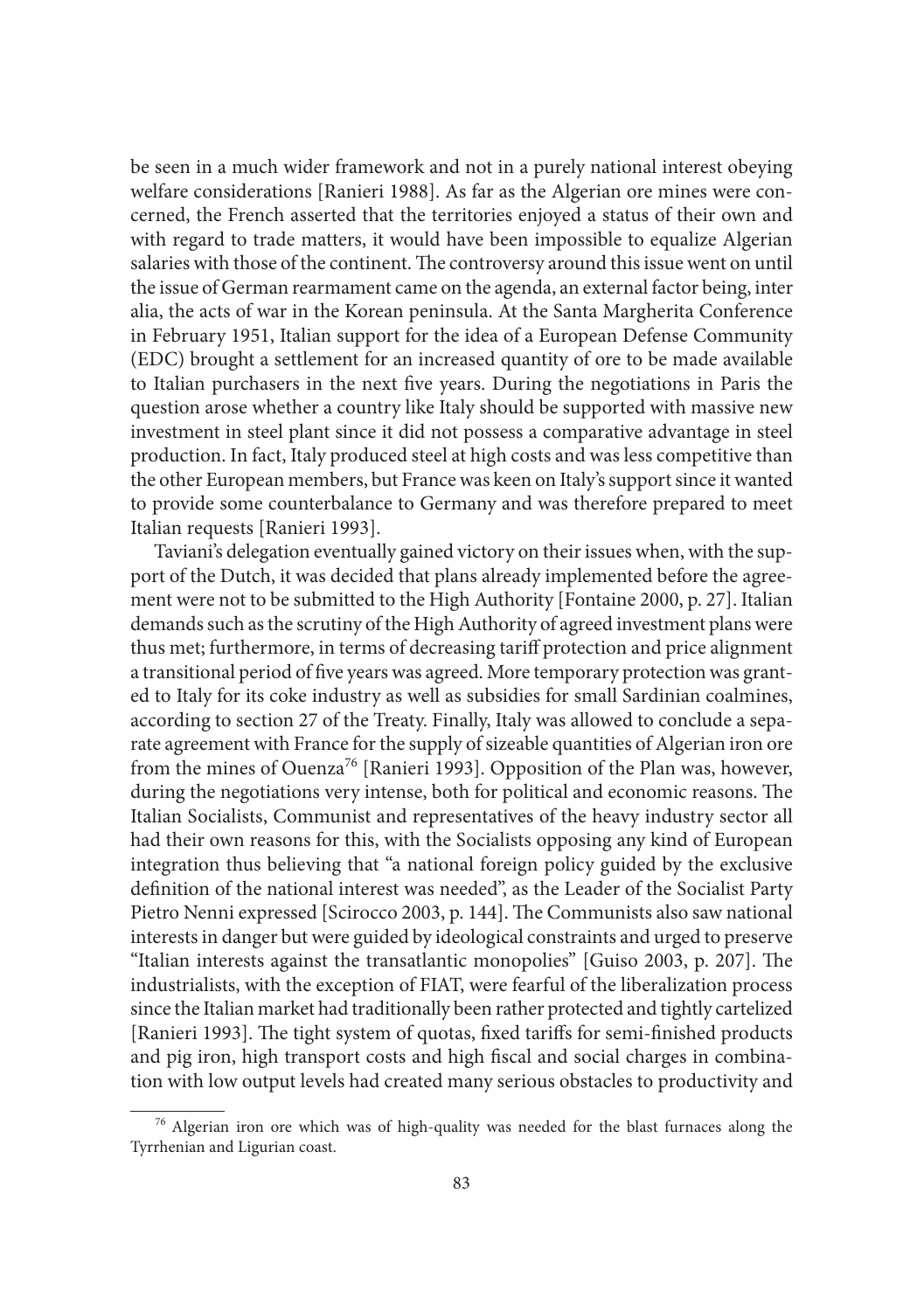modernization but they were believed to be worth preserving. In the end, a parliamentary majority assented to the Treaty in both chambers.<sup>77</sup> On June 16, 1952, the Italian Chamber of Deputies adopted ratification of the Treaty by 265 votes to 98, mainly by the Communist Party which was opposing the Schuman Plan as an American imperialist instrument against the social interests.

## **Conclusions**

On March 20, 1951 the Paris Conference ended and on April 18 the foreign ministers of the six members committed themselves to the establishment of a new supranational authority. Political integration clearly came through the economic integration of the coal and steel industry. The establishment of a supranational High Authority can be regarded as a real "revolution" and the institutions of this first European cooperation became a role model for the future integration. A new type of community of states was created with its own competences and a new institutional system according to the principle of balance of powers.

The Schuman Plan was clearly the result of efforts to control Germany's economic potential and to direct it along politically determined channels. France did not want to be exposed to a neighbour that had the potential to be dangerous again and was thus willing to adopt large political objectives within a European framework, which was intended to support and complement national policies. Contrary to Britain, France had a common border with Germany and had been invaded and occupied, thus it was not prepared to take a "wait-and-see" approach but had to do something in order to keep the dragon at bay. France tried very hard to pressure Germany both politically and economically, she believed in protectionism and a long-lasting occupation mechanism of Germany and tried to keep the former enemy weak and dependant for as long as possible. When this was no longer possible, France changed its attitude trying now to bind Germany in bilateral and international treaties in order to keep her controllable, a country that had not even been invited at the Allied Conferences of Jalta or Potsdam, managed to take the lead in the integration process of Europe without Britain. The outcome was eventually the ECSC.

This ECSC had, as I have shown above, a French design and to be more accurate, the hand of Monnet. Since no one else was so much in favour of a supranational environment, a body like the High Authority would not have been in place without the insistence and persistence of Monnet. It is certainly questionable whether a more official French delegation of governmental politicians would have reached the same outcome as did Monnet. France accepted and ratified Monnet's treaty not

 $77$  More on the ratification process: [Petrini 2000].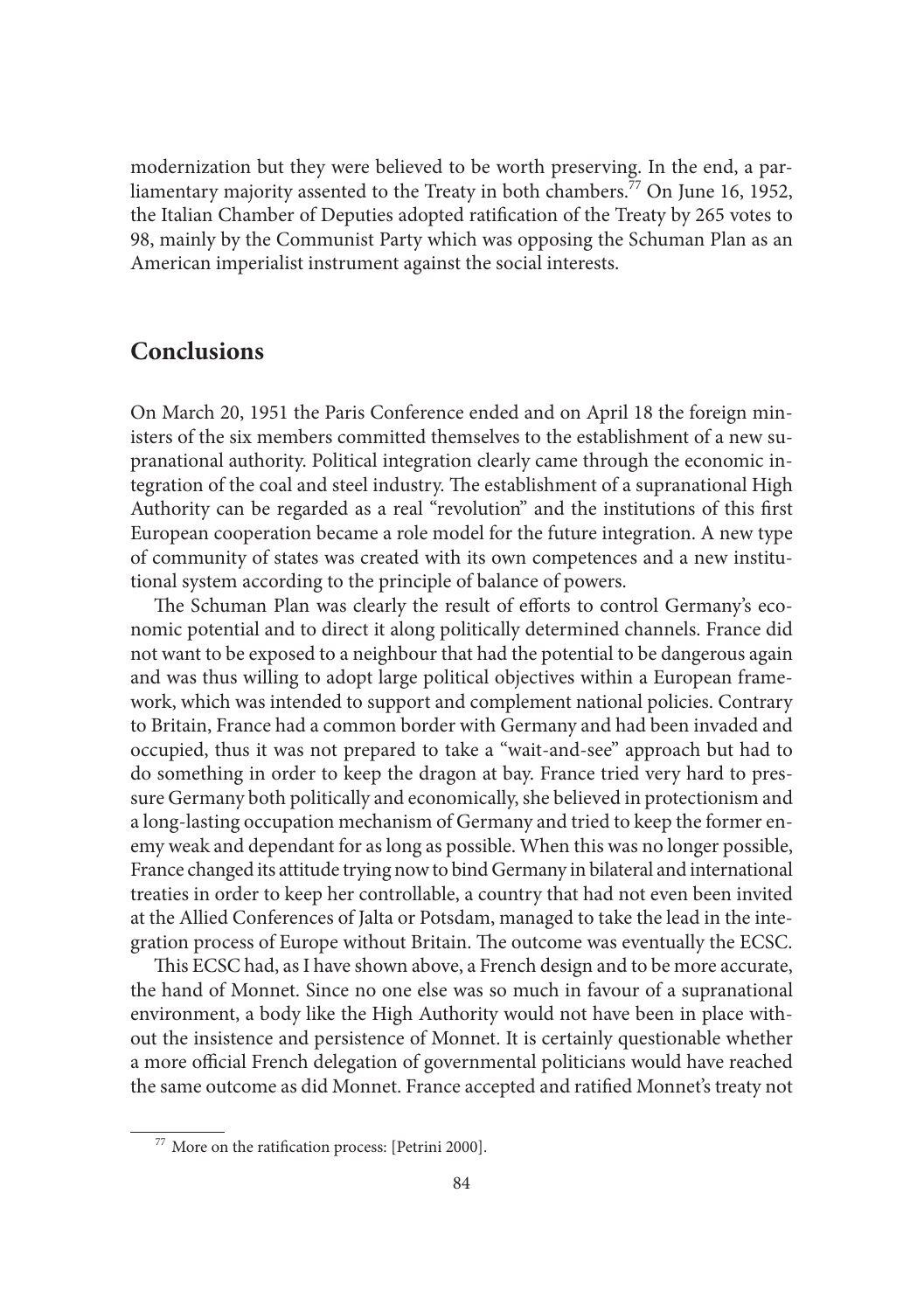because the French majority wanted it but because few people within the French government took this step "one step farther", it was an opportunity taken. The developments later showed that this was the historical input towards a European Union as we know it today.

Germany's position was in this respect much more predictable, Adenauer and his responsible Ministers understood from the very beginning that their main concern, treatment on equal terms, could only be solved through European cooperation and integration. Germany reacted quickly and embraced the Schumann Plan because integration seemed to be the best and most effective means to regain sovereignty.

Due to the different interests of the individual negotiating partners, the democratic distribution of power within the supranational system had been perceived by different obstacles and a compromise had to be found in order to accommodate the powers of the High Authority and a system to counterbalance this Authority, in the form of the Council of Ministers. The decisive momentum was that this organizational system did function as a role model for the continuing development of a European integration. It can be said that the responsible actors of that time took decisions which have a great influence in today's European structure.

#### *References*

Acheson, D., 2006, *A Life in the Cold War*, Oxford University Press, New York.

- Almond, G.A., 1957, *The Politics of German Business*, in: Speier, H., Phillips Davison, W. (eds.), *West German Leadership and Foreign Policy*, Row, Peterson and Company, White Plains, N.Y.
- Anderson, P., 1997, *Under the Sign of the Interim*, in: Anderson, P., Gowan, P. (eds.), *The Question of Europe*, Verso, London, New York.
- Ardagh, J., 1968, *The New French Revolution: A Social & Economic Survey of France 1945– 1967*, Secker & Warburg, London.
- Barthel, C., 1993, *De l'entente belgo-luxembourgeoise á la Convention de Bruxelles (1948– 1954*), Bern.
- Bickerton, C.J., 2012, *European Integration, From Nation-States to Member States*, Oxford Univ. Press, Oxford.
- Brinkley, D., Hackett, C., 1991, *Jean Monnet: The Path to European Unity*, Brinkley and Hackett.
- Buller, J., 1995, *Britain as an Awkward Partner: Reassessing Britain's Relations with the EU*, Wiley & Sons.
- Burges, M., 1989, *Federalism and European Union*, Routledge, London.
- Bührer, W., 1986, *Ruhrstahl und Europa, Die Wirtschaft svereinigung Eisen- und Stahlindustrie und die Anfänge der europäischen Integration 1945–1952*, München.
- Bührer, W., 1991, *Wegbereiter der Verständigung, Deutsch-Französische Industriellen-kontakte 1947–1955*, in Revue d'Allemagne.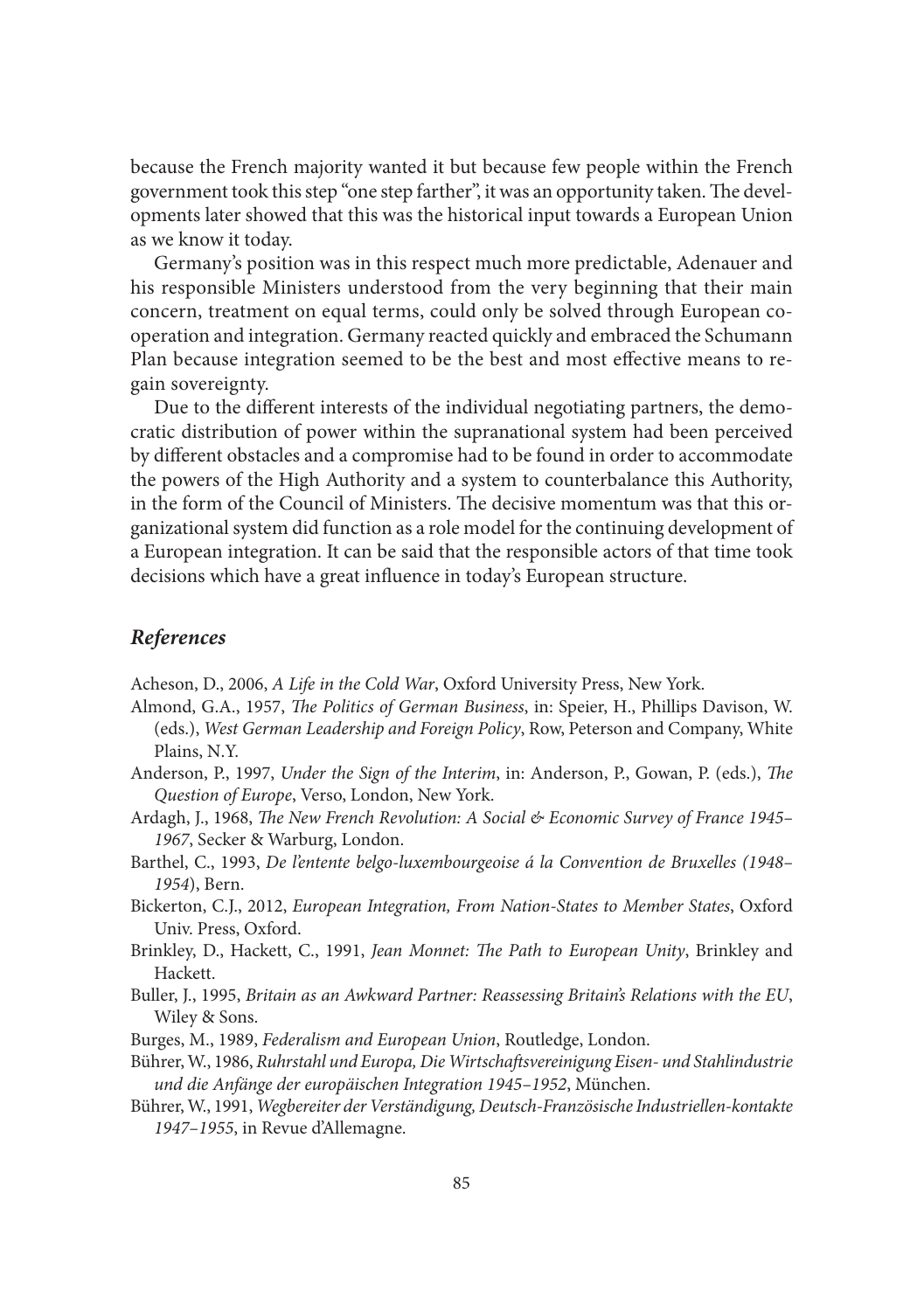- Bührer, W., 1995, *German Industry and European Integration in the 1950s*, in: Wurm (ed.), *Western Europe and Germany, The Beginnings of European Integration 1945–1960, Berg* Publishers Ltd.
- Bührer, W., 1997, *Westdeutschland in der OEEC. Eingliederung, Krise, Bewährung 1947– 1961*, München.
- Cairncross, A., 1985, *Years of Recovery: British Economic Policy 1945–51*, Methuen, London.
- Cairncross, A., 1992, *The British Economy Since 1945: Economic Policy and Performance*, *1945–1990*, Blackwell, Oxford.
- Casson, M., 1985, *Multinational Monopolies and International Cartels*, in: Buckley, P., Casson, M. (eds.), *The Economic Theory of the Multinational Enterprise*, Selected Papers, Macmillan, London, pp. 60–97.

Checchini, P., 1988, *Europa '92, Der Vorteil des Binnenmarktes*, Nomos Verlag, Baden-Baden.

- Cronin, J.E., 1991, *The Politics of State Expansion: War, State and Society in Twentieth Century Britain*, London.
- Dell, E., 1995, *The Schuman Plan and the British Abdication of Leadership in Europe*, Clarendon Press, Oxford.
- Dichgans, H., 1980, *Montanunion, Menschen und Institutionen*, Econ Verlag Düsseldorf, Wien.
- Diebold, W., 1988, *A Personal Note*, in: Schwabe.
- Dinan, D., 1999, *Ever Closer Union: An Introduction to European Integration*, 6th ed., Palgrave Macmillan.
- Dinan, D., 2004, *Europe Recast: A History of European Union*, European Union Series, Lynne Rienner Publishers.
- Dinan, D., 2005, *Ever Closer Union: An Introduction to European Integration*, 3th ed., Palgrave Macmillan, Basingstoke.
- Dinan, D., 2010, *Ever Closer Union: An Introduction to European Integration*, Palgrave Macmillan.
- Duchêne, F., 1991, *Jean Monnet's Methods*, in: Brinkley, D., Hackett, C.P. (eds.), *Jean Monnet:*  The Path to European Unity, Macmillan, London.
- Duchêne, F., 1994, *Jean Monnet: The First Statesman of Independence*, Norton, New York.
- Eckart, K., 2003, *Social, Economic & Cultural Aspects in the Dynamic Changing Process of Old Industrial Regions*, Regionen in Europa, Lit Verlag, Münster.
- Featherstone, K., 1994, *Jean Monnet and the Democratic Deficit in the European Union*, Journal of Common Market Studies, vol. 32, no. 2.
- Feldman, G. D., 1977, *Iron and Steel in the German Inflation*, 1916-1923, Princeton University Press, Princeton.
- Fischoeder, C., 2013, *Sukzession bei Internationalen Organisationen: Unter besonderer*  Berücksichtigung der Europäischen Gemeinschaften und der Europäischen Union, Schriften des Europa-Instituts der Universität des Saarlandes - Rechtswissenschaft, Bd. 92.
- Fontaine, P., 2000, *A New Idea For Europe: The Schuman declaration 1950-2000*, Second edition, Office for Official Publications of the European Communities European, Commission, Luxembourg.
- Fransen, F.J., 1965, *The Supranational Politics of Jean Monnet: Ideas and Origins of the European Community*, Greenwood Press.
- George, S., 1994, *An Awkward Partner: Britain in the European Community*, Oxford.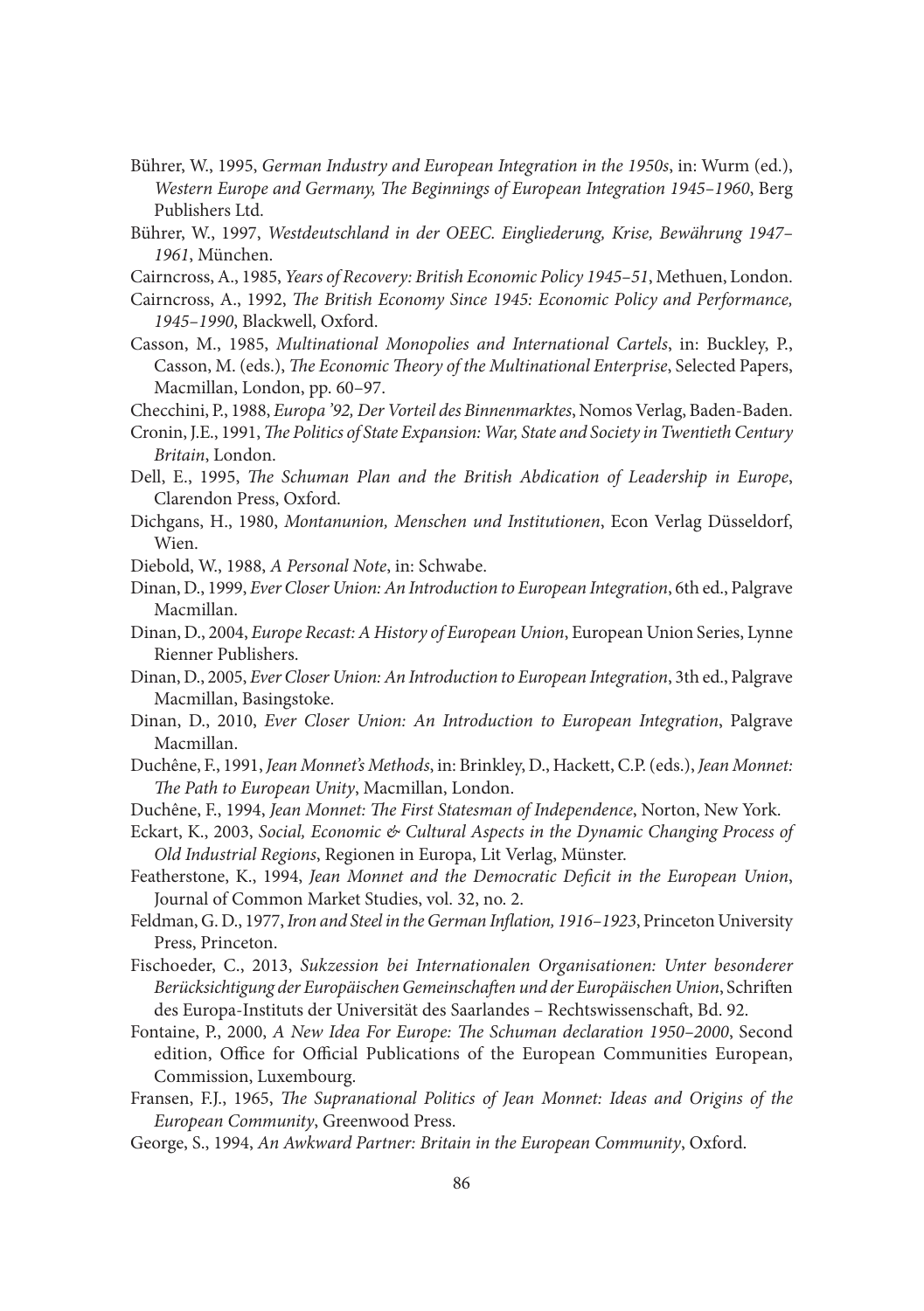- Gerbet, P., 1986, *Les origines du Plan Schuman*, le choix de la méthode communautaire par le gouvernement Française, Histoire, Poidevin.
- Gerbet, P., 2004, *La naissance du plan Schuman*, in: Wilkens, A. (Hrsg.), *Le plan Schuman dans l'Histoire. Intérêts nationaux et projet européen*, Bruylant, Brüssel.
- Gillingham, J., 1991, *Coal, Steel and the Rebirth of Europe, 1945–1955*, Cambridge University Press, Cambridge.
- Gillingham, J., 2003, *European Integration, 1950–2003: Superstate or New Market Economy?,* Cambridge University Press.
- Griffiths, R.T., 1988, *The Schuman Plan Negotiations: the economic clauses*, in: Schwabe, K. (ed.), *Die Anfänge des Schumanplanes 1950/51*. The Beginnings of the Schuman Plan, Baden-Baden, Brussels, Milan, Paris.
- Griffiths, R.T., 1990, Die Benelux Staaten und die EGKS, in: Herbst, L. (ed.), *Vom Marshall-Plan zur EWG. Die Eingliederung der Bundesrepublik Deutschland in die Westliche Welt*, Munich.
- Guiso, A., 2003, *L'Europa e l'Alleanza Atlantica nella politica internazionale del PCI degli anni '50 e '60*, Tra lealtà sovranazionale e collocazione reale, in Craveri P e Quagliarello G. (a cura di), Atlantismo ed Europeismo, Rubbetino, Soveria Mannelli.
- Herbst, L., 1986, *Die zeitgenössische Integrationstheorie und die Anfänge der europäischen Einigung 1947–1950*, in VfZ 34.
- Herbst, L., 1989, *Vom Marshallplan bis zum deutsch-französischen Vertrag*, München.
- Hexner, E., 1945, *International Cartels in the Postwar World*, Southern Economic Journal, vol. 10, no. 2.
- Hexner, E., 1947, *The International Steel Cartel, Chapel Hill*, United Nations, Department of Economic Affairs, International Cartels, New York.
- HilI, J.S., 1994, *Germany, the United States, and De Gaulle's Strategy for Economic Reconstruction, 1944–1946*, in: Paxton, R.O., *De Gaulle and the United States: A Centennial Reappraisal*, Berg, Oxford.
- Hogan, M.J., 1987, *The Marshall Plan: America, Britain and the Reconstruction of Western Europe, 1947–1952*, Cambridge.
- Hudemann, Poivedin, 1995, *Die Saar, 1945–1955: Ein Problem der europäischen Geschichte*, 2. Auflage, München.
- Kaiser, W., 1996, *Using Europe, Abusing the Europeans: Britain and European Integration, 1945–63*, Institute of Contemporary British History, University of Vienna, Macmillan Press Ltd.
- Kent, J., 1994, *British Imperial Strategy and the Origins of the Cold War*, University Press, Leicester.
- Kersten, A.E., 1988, *A Welcome Surprise? The Netherlands and the Schuman Plan Negotiations*, in: Schwabe, K. (ed.), *Die Anfänge des Schuman-Plans 1950/51*, *The Beginnings of the Schuman Plan*, Baden-Baden, Milan, Paris, Brussels.
- Larres, K., 1993, *A Search for Order: Britain and the Origins of a Western European Union, 1944–55,* in: Brivati, B., Jones, H. (eds.), *From Reconstruction to Integration: Britain and Europe since 1945*, Leicester.
- Larres, K., 1996, *Integrating Europe or Ending the cold war? Churchill's post-war foreign policy*, Journal of European Integration History, The Liaison Committee of Historians, vol. 2, no. 1.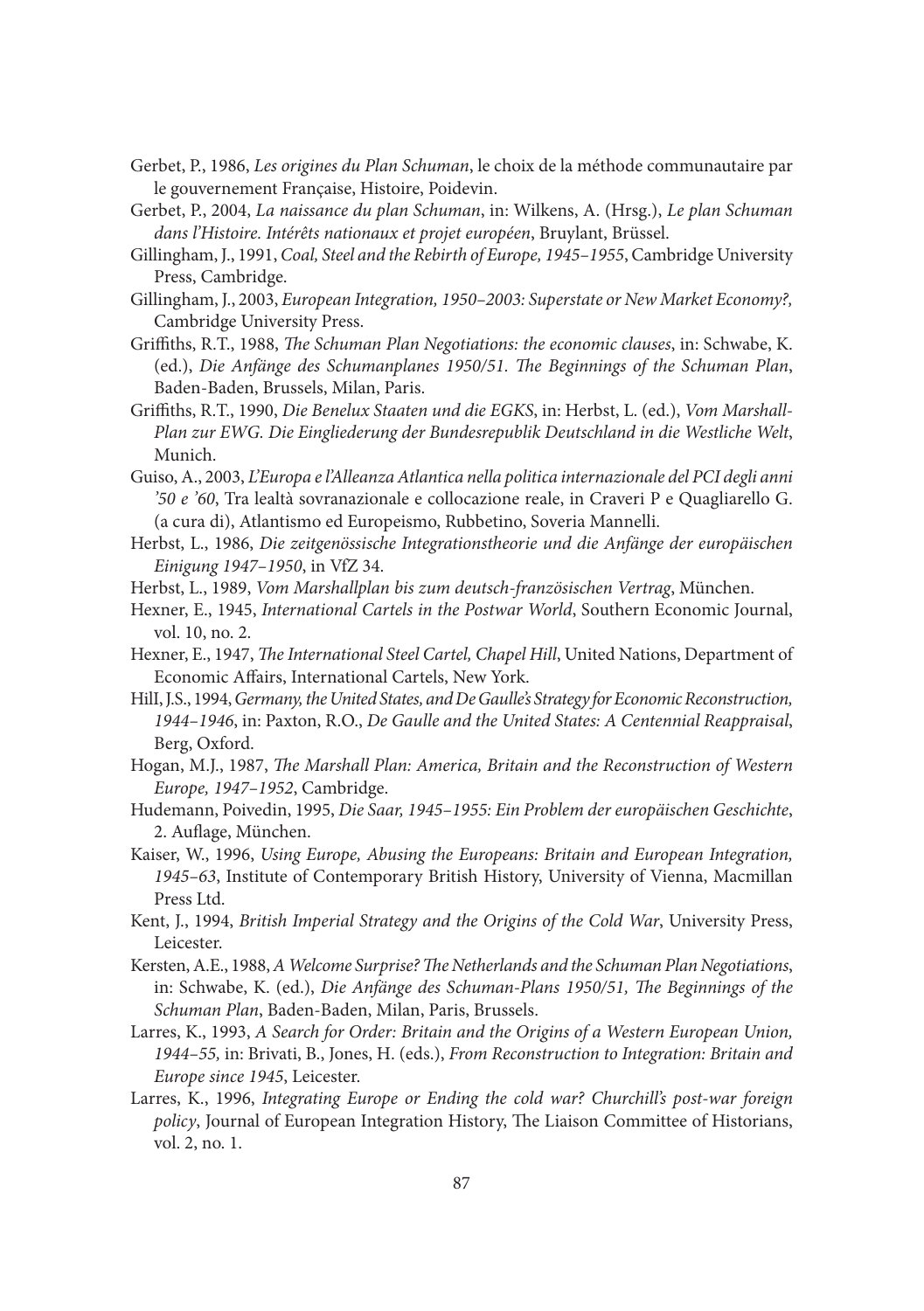Laursen, F., 2012, *Designing the European Union: from Paris to Lisbon*, Palgrave Macmillan, Basingstoke.

Loth, W., 1993, *The French Socialist Party, 1947-1954*, in: Griffiths, R. (ed.), *Socialist Parties and the Question of Europe in the 1950's*, Leiden.

Lovett, A.W., 1996, *The United States and the Schuman Plan, a Study in French Diplomacy* 1950–1952, The Historical Journal, no. 39.

Lunderstad, G., 2003, *The United States and Western Europe Since 1945*, Oxford.

Machlup, F., 1977, *A History of Thought on Economic Integration*, Columbia University Press.

Macmillan, H., 1971, *Riding the Storm 1956–1959*, Macmillan, London.

- Maier, C.S., 1981, *The Two Postwar Eras and Conditions for Stability in Twentieth-century Western Europe*, American Historical Review, vol. 86, no. 2, Harvard University.
- Massé, P., 1965, *The French Plan and Economic Theory*, Econometrica.
- McDougall, W., 1973, *France's Rhineland Diplomacy: The Last Bid for a Balance of Power in Europe*, Princeton NJ.
- Mensing, H.-P., 1983, *Adenauer Briefe 1945–1947*, Siedler Verlag Berlin.

Milward A.S., 1984, *The Reconstruction of Western Europe, 1945-51*, The University of California Press.

Milward, A.S., 1988, *The Belgian Coal and Steel Industries and the Schuman Plan*, in: Schwabe, K. (ed.), *Die Anfänge des Schuman-Plans 1950/51. The Beginnings of the Schuman Plan*, Baden-Baden, Milan, Paris, Brussels.

Milward, A.S., 1992, *The European Rescue of the Nation-State*, Routledge Books, Taylor & Francis Group.

- *Milward, A.S., 2002, The United Kingdom and the European Community, vol 1: The Rise*  $\&$ *Fall of a National Strategy, 1945–1963*, Frank Cass Publishers, London.
- Miscamble, W.D., 1992, *George F. Kennan and the Making of American Foreign Policy 1917– 1950*, Princeton.
- Monnet, J., 1978, *Mémoires*, Le Livre de poche, Paris.
- Monnet, J., 1988, *A Grand Design For Europe*, European Documentation, Periodical 5, Office for Official Publications of the European Communities, Luxemburg.
- Moravcsik, A., 1998, *The Choice for Europe: Social Purpose and State Power from Messina to Maastricht*, Cornell University Press.
- Neebe, R., 1990, *Optionen westdeutscher Außenwirtschaft spolitik 1949–1953*, in: Herbst, L., Bührer, W., Sowade, H. (eds.), *Vom Marschallplan zur EWG: Die Eingliederung der Bundesrepublik Deutschland in die westliche Welt*, München.

Nutting, A., 1960, *Europe will not Wait. A Warning and a Way out*, Hollis and Carter, London.

- Olsson, S., 1975, *German coal and Swedish fuel 1939–1945*, Institute of Economic History, Gothenburg University.
- Parsons, C., 2003, *A Certain Idea of Europe*, Cornell University Press, Ithaca & London.
- Peters, L., 1989, *Managing Competition in German Coal, 1893-1913*, The Journal of Economic History, vol. 49, no. 2.
- Petrini, F., 2000, *Festina Lente. Gli industriali italiani e l'integrazione europea (1947–1957)*, Universita degli di Pavia.
- Pinder, J., 1985, *European Community and Nation State: A Case for Neofederalism?*, International Affairs, vol. 62, no. 1.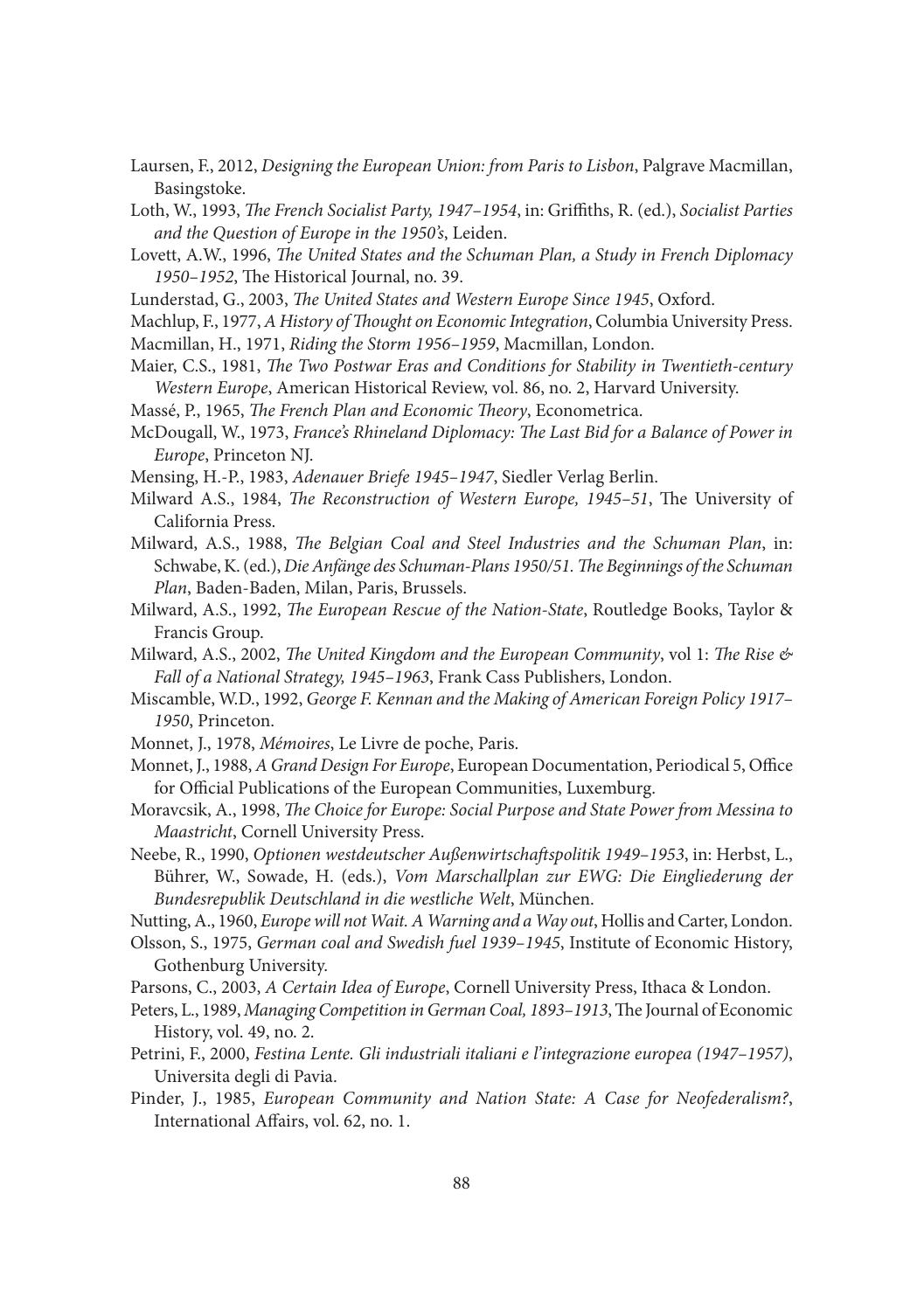- Piodi, F., 2010, *From the Schuman Declaration to the Birth of the ECSC: The Role of Jean Monnet*, Directorate-General for the Presidency, European Parliament Archive and Documentation Centre (CARDOC Journals).
- Poidevin R., 1986, *Robert Schuman: Homme d'état, 1886–1963*, Paris.
- Ranieri, R., 1986, *Italy and the Schuman Plan Negotiations*, European University Institute, Florence, Department of History and Civilization, EUI Working Paper no. 86/215.
- Ranieri, R., 1988, *The Italian Steel Industry and the Schuman Plan Negotiations*, in: Schwabe (ed.), *Die Anfänge des Schuman-Plans*, Baden-Baden.
- Ranieri, R., 1993, *Inside or outside the Magic Circle? The Italian and British steel industries face to face with the Schuman Plan and the European Coal, Iron and Steel Community*, in: Milward, A.S. et al (eds.), *The Frontier of National Sovereignty*. History and theory 1945– *1992*, London/New York.
- Ranieri, R., 1998, *The Italian Steel Industry and the Schuman Plan Negotiations*, in: Schwabe (ed.), *Die Anfänge des Schuman-Plans*, Baden-Baden.
- Reynolds, D., 1985, *A Special Relationship? America, Britain and the International Order*  since the Second World Ward, International Affairs, vol. 62, no. 1.
- Roode, S., 2012, *Seeing Europe through the nation: the role of national self-images in the perception of European integration in the English, German, and Dutch press in the 1950s and 1990s,* Studien zur Geschichte der Europäischen Integration, Steiner, Stuttgart.
- Rothwell, V., 1982, *Britain and the Cold War, 1941–47*, London.
- Roussel, E., 1996, *Jean Monnet*, Fayard, Paris.
- Röndings, U., 2000, *Globalisierung und europäische Integration, Der Strukturwandel des Energiesektors und die Politik der Montanunion, 1952–1962*, Nomos Verlag, Baden-Baden.
- Scheingold, S.A., 1965, *The Rule of Law in European Integration*. *The Path of the Schuman Plan*, Yale University Press, New Halen and London.
- Schröter, H., 1988, *Risk and Control in Multinational Enterprise: German Businesses in Scandinavia, 1918–1939*, Business History Review, no. 62/3, pp. 420-443.
- Schwabe, K. (ed.), 1988, *The Beginnings of the Schumann Plan*, Nomos Verlag, Baden-Baden.
- Schwabe, K., 1995, *The United States and European Integration: 1947-1957*, in: Wurm, C. (ed.), Western Europe and Germany: The Beginnings of European Integration, 1945-1960, Berg Publishers Ltd.
- Schwarz, H.-P., 1986, *Adenauer, Der Aufstieg 1876–1952*, Deutsche Verlags-Anstalt DVA, Stuttgart.
- Scirocco G., 2003, *Il PSI dall'Atlantismo alla riscoperta dell'Europa 1948–1957*, in: Craveri, P., Quagliarello, G. (a cura di), *Atlantismo ed Europeismo*, Rubbetino, Soveria Mannelli.
- Taviani, P.E., 1967, *Solidarieta' atlantica e Comunita' Europea*, Le Monnier, Firenze.
- Teitgen, P.-H., 1988, *Faites entrer témoin suivant, 1940–1958: De la Résistance à la Vè République*, Ouest France.
- Telò, M., 1996, *L'Italia nel processo di costruzione europea*, in: *Storia dell'Italia Repubblicana*, vol. 3, Einaudi, Torino.
- Van Helmont, J., 1986, *Options européennes 1945–1985. Commission des Communautés*  Européennes, Collection perspectives européennes, Office des publications officielles des Communautés Européennes, Bruxelles.
- Wiilis, F.R., 1965, *France, Germany and the New Europe 1945–1963*, Stanford University Press.